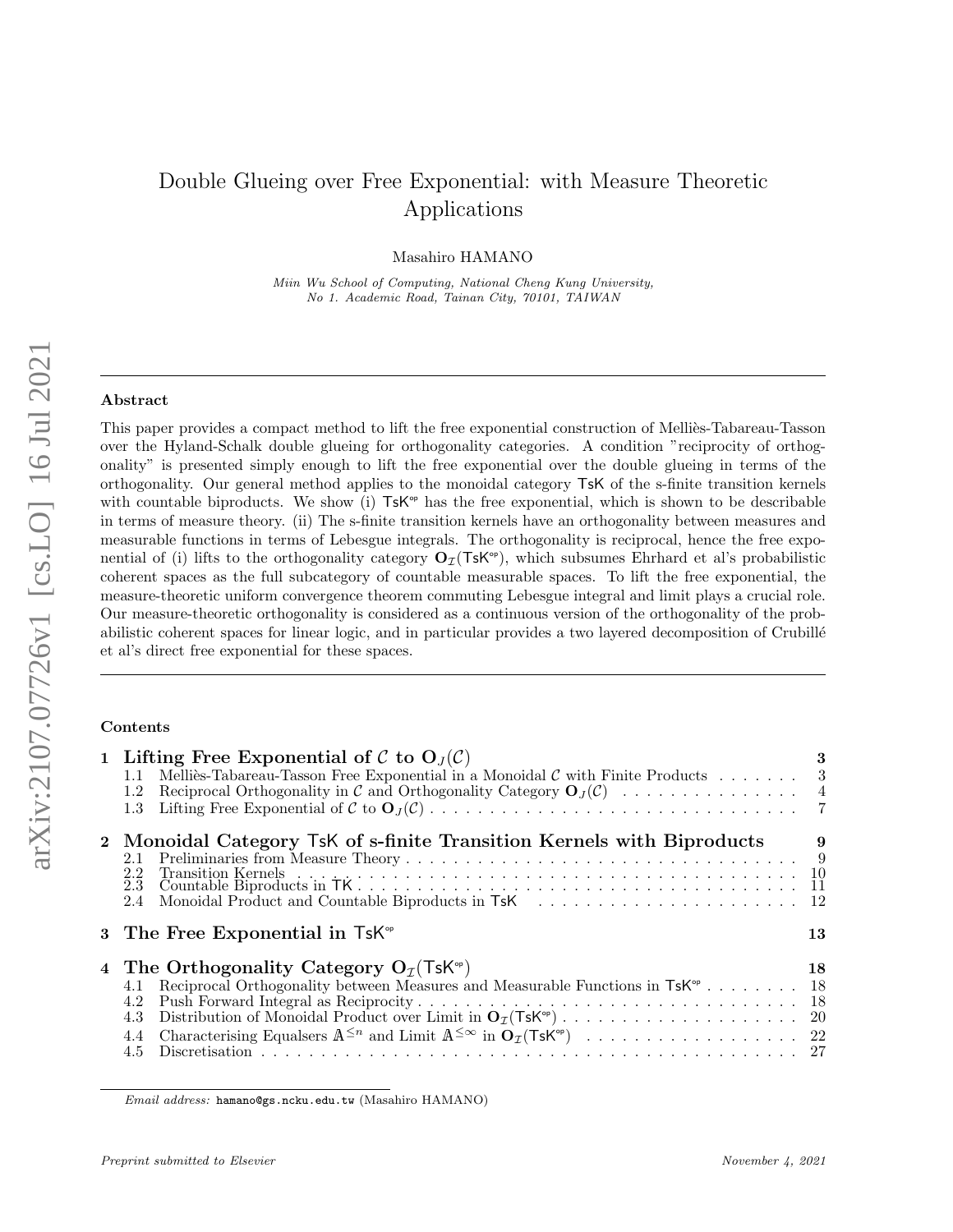| 5 Appendix                                                                                                                                              |  |
|---------------------------------------------------------------------------------------------------------------------------------------------------------|--|
|                                                                                                                                                         |  |
|                                                                                                                                                         |  |
|                                                                                                                                                         |  |
|                                                                                                                                                         |  |
|                                                                                                                                                         |  |
| A.2 Accommodating $[6]$ 's Characterisation $\langle f_1, \ldots, f_n \rangle$ into the Limit $L_A$ of $O_{\mathcal{I}}(\mathsf{TsK}^{\mathsf{op}})$ 30 |  |
|                                                                                                                                                         |  |

## Introduction

This paper is concerned with modelling the exponential connective of linear logic; (i) abstractly for the orthogonality for the double glueing construction and (ii) concretely for a category of s-finite transition kernels using the duality between measures and measurable functions.

The (symmetric) monoidal category provides a minimum categorical counterpart to the tensor connective of linear logic [15]. On top of the monoidality, richer categorical structures are augmented consistently, interpreting other logical components (e.g., the closedness for the linear implication and Barr's \*-autonomy for the duality of linear logic). Understanding categorical properties of the exponential connective ! of linear logic is the difficult part in various works (cf. [3, 19, 21] for surveys) stemming from Seely [25]. Recently Mellies-Tabareau-Tasson [22] formulates the categorical construction to obtain the free commutative comonoid over a symmetric monoidal category with binary products. Their construction interprets the exponential as the limit of the enumerated equalisers for  $n!$ -symmetries of  $n$ -th powers of the monoidal products between certain rooted objects using the cartesian product.

The most recent application of [22] is done by Crubillé-Ehrhard-Pagani-Tasson [6] to Danos-Ehrhard [8]'s probabilistic coherent spaces, whose exponential is shown to be the free one. The category Pcoh of probabilistic coherent spaces is a probabilistic version of Girard's denotational semantics Coh of coherent spaces [15]. As the original semantics of linear logic, Coh has the distinctive feature of the linear duality, in terms of the graphical structure on webs, stating that a clique and anti-clique intersect in at most one singleton. Developing the web based method, Ehrhard investigates the linear duality in mathematically richer structures (e.g., Köthe spaces [10]), and his investigation leads Danos-Ehrhard  $[8]$  to a probabilistic version of the duality, generalising the web to the non-negative real valued functions on it (i.e., fuzzy web), reminiscent of probability distributions on the web. When each function is identified as a vector enumerating its values, the probabilistic linear duality states that the inner product of the vectors from clique and anticlique is not greater than 1. Girard earlier addresses this quantitative form of the duality in [16].

The starting point of this paper is our attempt to comprehend [6]'s application to probabilistic semantics more generally, especially free from the web-based method, but extracting the abstract role of the duality more explicitly. We present two new methods respectively to the abstract orthogonality in the categorytheory and to probabilistic semantics in the continuous measure-theory: (i) Reciprocal orthogonality enabling us to lift a free exponential to an intricate category (ii) Continuous orthogonality for linear logic between measure and measurable functions.

For (i), we investigate the Hyland-Schalk double glueing construction [19]. Our construction is general enough to yield a probabilistic version of the linear duality. It is well known that the double glueing construction over the category of relations gives rise to the \*-autonomy of Coh [3, 19]. This leads to various full completeness theorems, not only for the multiplicative [9] fragment, but also for the multiplicative-additive [2] one. We introduce reciprocal orthogonality, characterising the adjunction of the orthogonality. We show that the simple notion of orthogonality interact consistently with equalisers and limit of [22] so to lift the free exponential to the orthogonality categories. Our paper gives a simple insight for the less studied exponential structure inside the double glueing after [19].

For (ii), we investigate the s-finite (i.e., sum of finite) class of the transition kernels [26], which is recently revisited by Staton [27] to analyse factorial commutativity of measure-based denotational semantics for probabilistic programming. The s-finiteness provides a wider extension of the preceding probabilistic semantics using transition kernels, from Kozen's precursory work [20], then Panangaden's seminal work of Markov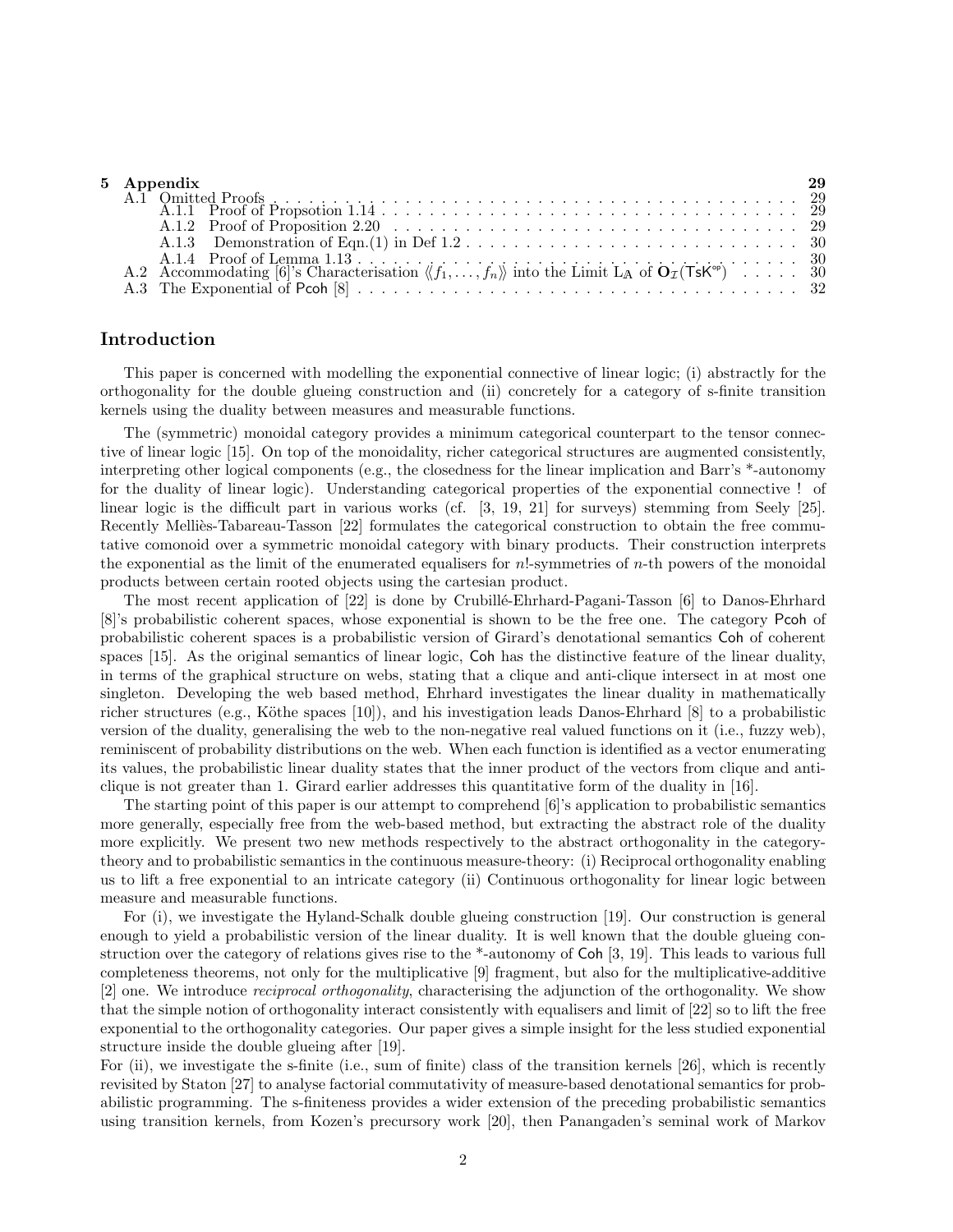kernels (a.k.a, stochastic relations) [23, 24] to the recent measure-transformer semantics [4] of finite kernels. Following Staton's work on the functorial monoidal product, we show another advantage (versus Markov and finiteness): s-finiteness is wide enough to accommodate the free exponential of Melliès-Tabareau-Tasson.

The paper is organised as follows: Section 1 is a categorical study of how to lift a free exponential of C to a double glueing  $O<sub>J</sub>(\mathcal{C})$  with a reciprocal orthogonality. Section 2 is a measure-theoretic study on the s-finite transition kernels TsK. Section 3 constructs the free exponential in  $TsK^{\varphi}$ . Section 4 presents a measure theoretic instance of Section 1 using Section 3, which subsumes the probabilistic coherences as discretisation.

## 1. Lifting Free Exponential of C to  $O_J(\mathcal{C})$

This section concerns lifting of Melliès-Tabareau-Tasson free exponential of  $\mathcal C$  to an orthogonality category  $\mathbf{O}_I(\mathcal{C})$  by introducing a notion of reciprocal orthogonality.

#### 1.1. Melliès-Tabareau-Tasson Free Exponential in a Monoidal  $\mathcal C$  with Finite Products

**Definition 1.1** (Melliès-Tabareau-Tasson free exponentual [22]). The following four structures uniquely determine the free exponential of a symmetric monoidal category  $(C, \otimes, I)$  with finite cartesian products &:

 $(E_A)$  For any object A of C and a natural number n, the equaliser exists in C, denoted by  $A^{\leq n}$  with eq<sub>A</sub>, for the *n*!-symmetries on  $(A\&I)^{\otimes n}$  as the parallel morphisms:

A<sup>≤</sup><sup>n</sup> eq<sup>A</sup> /(A&I) ⊗n n! symm. . . . / / (A&I) ⊗n ∃! eq\f OO✤ ✤ <sup>f</sup> t9 tt tt tt tt t

For  $f: X \longrightarrow (A \& I)^{\otimes n}$  equalising the n!-symmetries, the universal morphisms factoring f is denoted by eq $\{f \}$  such that eq  $\circ$  (eq $\{f\} = f$ .

(distribution of  $\otimes$  over E<sub>A</sub>) The equaliser of E<sub>A</sub> commutes with the tensor product:

 $(A^{\leq n} \otimes B, \text{eq} \otimes B)$  becomes the equaliser for the n!-symmetries  $\otimes B$  on  $(A \& I)^{\otimes n} \otimes B$  for any object B:

$$
A^{\leq n} \otimes B \xrightarrow{\text{eq} \otimes B} (A \& I)^{\otimes n} \otimes B \xrightarrow[n \text{ is prime}]{} (A \& I)^{\otimes n} \otimes B
$$

 $(L_A)$  For any object A in C, the following diagram has the the limit  $(A^{\leq \infty}, \{p_{\infty,n}: A^{\leq \infty} \longrightarrow A^{\leq n}\}_n)$ :

$$
A^{\leq 0} \stackrel{p_{1,0}}{\leq} A^{\leq 1} \stackrel{p_{2,1}}{\leq} A^{\leq 2} \cdot \cdot \cdot \cdot \cdot \stackrel{p_{n+1,n}}{\leq} A^{\leq n} \stackrel{p_{n+1,n}}{\leq} A^{\leq n+1} \cdot \cdot \cdot
$$

where  $p_{n+1,n}$  is the universal morphism guaranteed by E<sub>A</sub> for the composition  $((A \& I)^{\otimes n} \otimes \mathsf{p}_r) \circ \mathsf{eq}$ equalising n!-symmetries  $(A\&I)^{\otimes n}$ .  $\mathsf{p}_r$  is the right projection. See the following:

$$
A^{\leq n+1} \xrightarrow{p_{n+1,n}} A^{\leq n}
$$
  
\n
$$
\downarrow \text{eq}
$$
  
\n
$$
(A \& I)^{\otimes n+1} \xrightarrow{(A \& I)^{\otimes n} \otimes p_{r}} (A \& I)^{\otimes n} \otimes I \cong (A \& I)^{\otimes n}
$$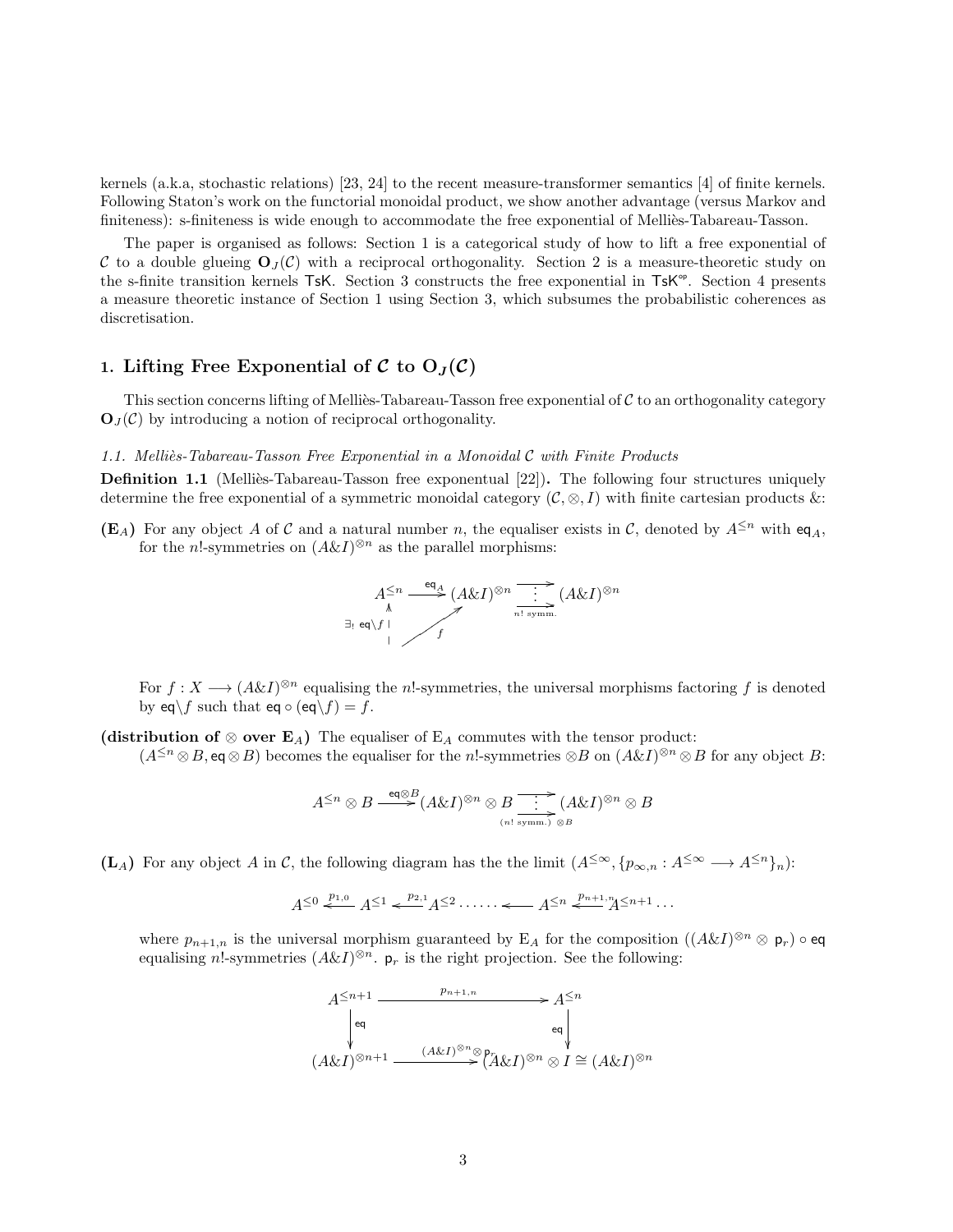(distribution of ⊗ over L<sub>A</sub>) The limit of L<sub>A</sub> commutes with the monoidal product ⊗:

 $(A^{\leq \infty} \otimes B, \{p_{\infty,n} \otimes B\}_n)$  becomes the limit for the following diagram for any object B:

$$
A^{\leq 0} \otimes B^{\stackrel{p_{1,0} \otimes B}{\leq \cdots}} \cdots \cdots \cdots \cdots A^{\leq n} \otimes B^{\stackrel{p_{n+1,n} \otimes B}{\leq \cdots}} A^{\leq n+1} \otimes B \cdots
$$

The constructions of the equaliser for  $(E_A)$  and the limit for  $(L_A)$  act not only on objects but also on morphisms functorially preserving the categorical composition.

**Definition 1.2** (morphisms  $f^{\leq n}$  and  $f^{\leq \infty}$ ). Let  $f : A \longrightarrow B$ .

• There exists the unique morphism for any natural number n by  $E_A$ 

$$
f^{\leq n}:=\operatorname{eq}_B\backslash \big((f\cdot \mathsf{p}_l\ \&\ I\cdot \mathsf{p}_r)^{\otimes n}\circ \operatorname{eq}_A\big):A^{\leq n}\longrightarrow B^{\leq n}
$$

because the composition  $(f \cdot p_l \& I \cdot p_r)^{\otimes n} \circ eq_A$  equalises the n!-symmetries  $(B \& I)^{\otimes n}$ . See the following diagram, where  $p_l$  and  $p_r$  are right and left projections:

$$
B^{\leq n} \xrightarrow{\text{eq}_B} (B \& I)^{\otimes n}
$$
  

$$
f^{\leq n} \qquad \qquad \downarrow \qquad \qquad (f \cdot \mathsf{p}_l \& I \cdot \mathsf{p}_r)^{\otimes n}
$$
  

$$
A^{\leq n} \xrightarrow{\text{eq}_A} (A \& I)^{\otimes n}
$$

From the universality of  $eq_B$ , it holds that  $f^{\leq n} = g^{\leq n}$  whenever  $(f \cdot p_l \& I \cdot p_r)^{\otimes n} = (g \cdot p_l \& I \cdot p_r)^{\otimes n}$ .

• There exists the unique morphism

$$
f^{\leq \infty}: A^{\leq \infty} \longrightarrow B^{\leq \infty}
$$

factoring a cone {  $A^{\leq \infty} \xrightarrow{p_{\infty n}} A^{\leq n} \xrightarrow{f^{\leq n}} B^{\leq n}$  }<sub>n</sub> because of the limit  $B^{\leq \infty}$  of  $L_B$ . See the following diagram for  $f^{\leq \infty}$  and for the cone.

$$
\cdots \leftarrow B^{\leq n} \overset{p_{n+1,n}}{\underset{f \leq n+1}{\ast}} B^{\leq n+1} \cdots B^{\leq \infty}
$$
\n
$$
\cdots \leftarrow A^{\leq n} \overset{p_{n+1,n}}{\underset{p_{\infty,n+1}}{\ast}} A^{\leq n+1} \cdots A^{\leq \infty}
$$

The indexed set indeed is a cone by the equality (1) below, whose demonstration is put in A.1.3.

$$
p_{n+1,n} \circ f^{\leq n+1} = f^{\leq n} \circ p_{n+1,n} \tag{1}
$$

Obviously the two morphisms in Definition 1.2 are related  $f^{\leq n} \circ p_{\infty,n} = p_{\infty,n} \circ f^{\leq \infty}$ , which is seen as the limit of  $(1)$ .

#### 1.2. Reciprocal Orthogonality in C and Orthogonality Category  $O_J(\mathcal{C})$

**Definition 1.3** (orthogonality on C [19]). An *orthogonality* on a symmetric monoidal category  $(C, \otimes, I)$  is an indexed family of relation  $\perp_R$  between the maps  $u \in \mathcal{C}(I,R)$  and  $x \in \mathcal{C}(R,J)$ , where I is the monoidal unit while  $J$  is an arbitrary fixed object,

$$
I \stackrel{u}{\longrightarrow} R \perp_R R \stackrel{x}{\longrightarrow} J
$$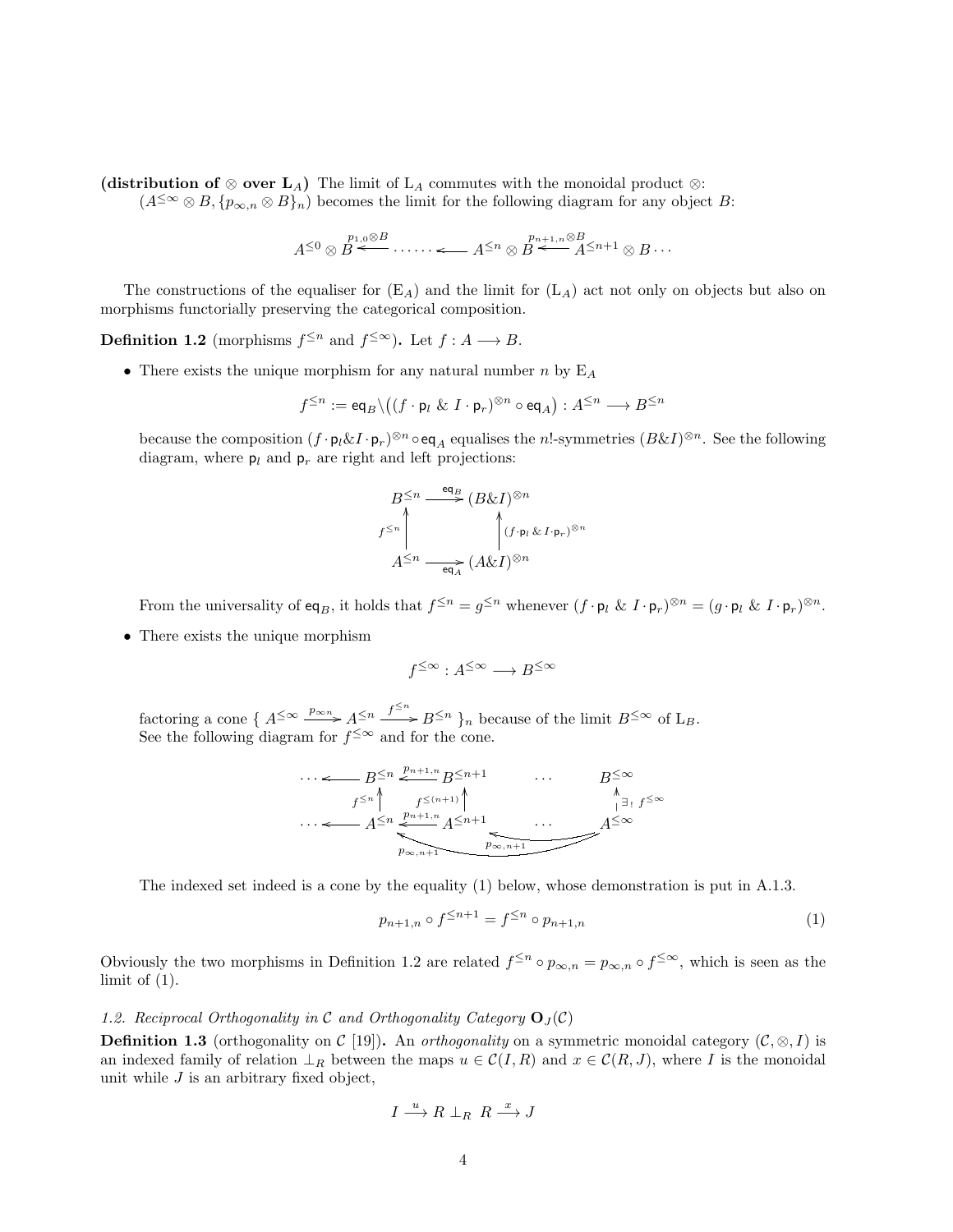satisfying the following conditions:

(isomorphism) If  $f: R \to S$  is an isomorphism, then for any  $u: I \longrightarrow R$  and  $x: R \to J$ ,

$$
u \perp_R x \quad \text{iff} \quad f \circ u \perp_S x \circ f
$$

(tensor) Given  $u: I \longrightarrow R$ ,  $v: I \longrightarrow S$ , and  $h: R \otimes S \longrightarrow J$ ,

$$
u \perp_R R \cong R \otimes I \xrightarrow{R \otimes v} R \otimes S \xrightarrow{h} J
$$
and  

$$
v \perp_S S \cong I \otimes S \xrightarrow{u \otimes S} R \otimes S \xrightarrow{h} J
$$
 imply  $u \otimes v \perp_{R \otimes S} h$ .

(identity) For all  $u: I \to R$  and  $x: R \to J$ ,  $u \perp_R x$  implies Id<sub>I</sub>  $\perp_I x \circ u$ 

For  $U \subseteq \mathcal{C}(I,R)$ , its orthogonal  $U^{\circ} \subseteq \mathcal{C}(R, J)$  is given by

$$
U^{\circ} := \{ x : R \longrightarrow J \mid \forall u \in U \ u \perp_R x \}
$$

This gives a Galois connection so that  $U^{\infty} \circ U^{\circ}$ . The operator ( )<sup>oo</sup> is called the closure operator in the sequel.

**Definition 1.4** (reciprocal orthogonality). An orthogonality is reciprocal when for every  $u : I \longrightarrow R$ ,  $x : S \longrightarrow J$ , and  $f : R \longrightarrow S$ ,

$$
u \perp_R x \circ f \qquad \text{if and only if} \qquad f \circ u \perp_S x \tag{2}
$$

Definition 1.5. Precise tensor is the tensor condition of Definition 1.3 strengthened by replacing "imply" with "iff"

**Proposition 1.6** (reciprocity enough for the three conditions of the orthogonality). The reciprocal orthogonality derives the three conditions (isomorphism), (tensor) and (identity) on Definition 1.4. Moreover (precise tensor) is derived.

*Proof.* (isomorphism)  $u = f^{-1} \circ f \circ u \perp_R x$  iff  $f \circ u \perp_R x \circ f^{-1}$  by reciprocity. (identity) Similarly but easily by  $u = u \circ \mathrm{Id}_I$ .

(tensor) Only one premise of the tensor condition implies the conclusion:  $u \perp_R h \circ (R \otimes v)$  iff by reciprocity  $(R \otimes v) \circ u \perp_R h$ , whose left hand is  $u \otimes v$ .

(precise tensor)  $u \otimes v = (R \otimes v) \circ (u \otimes I) = (u \otimes S) \circ (I \otimes v)$ , composing  $(R \otimes v)$  (resp.  $(u \otimes S)$ ) to the right h in the  $\perp_{R\otimes S}$  yields the first (resp. the second) premise of the tensor.  $\Box$ 

The similar condition to (2) in Definition 1.4 is considered in Hyland-Schalk [19] in order to define a certain class of morphisms  $f$ , called focused.

**Definition 1.7** (focused orthogonality (cf. Example 48 of [19])). An orthogonality is *focused* when it is determined by a subset F of  $C(I, J)$  in the following manner:

 $I \stackrel{u}{\longrightarrow} R \perp_R R \stackrel{x}{\longrightarrow} J$  if and only if  $x \circ u \in F$ 

**Proposition 1.8** (reciprocity coincides with focused orthogonality). An orthogonality is reciprocal if and only if it is focused.

*Proof.* (if) The left and the right of (2) are both equivalent to  $x \circ f \circ u \in F$ . (only if) Put  $F := \{x : I \longrightarrow J \mid \mathrm{Id}_I \perp_J x\}$ . Then  $u \perp_R x$  iff  $x \circ u \in F$  by the reciprocity.

**Definition 1.9** (orthogonality category  $\mathbf{O}_J(\mathcal{C})$  [19]). An object of  $\mathbf{O}_J(\mathcal{C})$  is a tuple  $\mathbf{A} = (A, \mathbf{A}_p, \mathbf{A}_{cp})$  with  $\mathbb{A}_p \subseteq \mathcal{C}(I, A)$  and  $\mathbb{A}_{cp} \subseteq \mathcal{C}(A, J)$  satisfying;

 $\Box$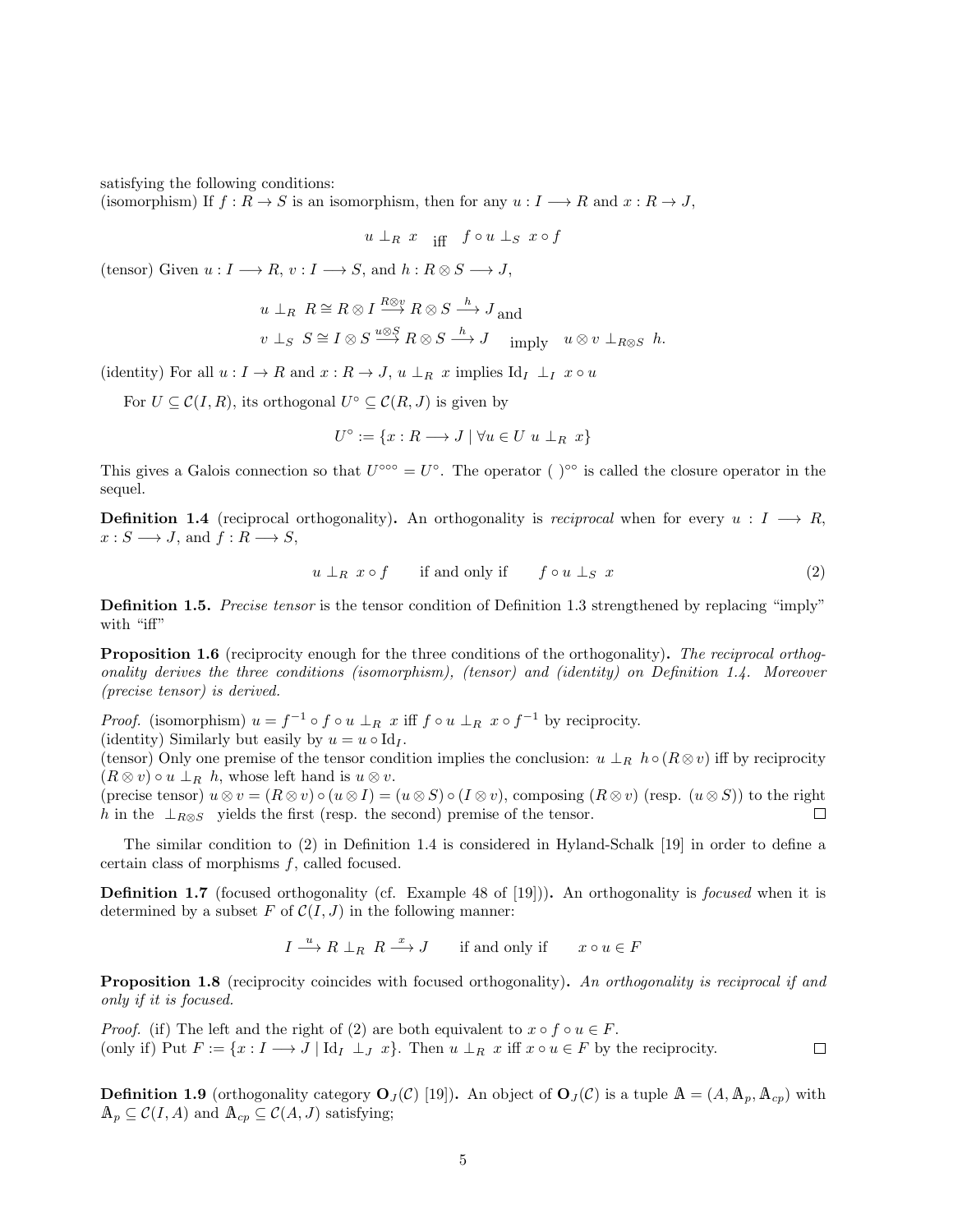(mutual orthogonality)  $A_p = (A_{cp})^{\circ}$  and  $A_{cp} = (A_p)^{\circ}$ 

Each map from  $A = (A, A_p, A_{cp})$  to  $B = (B, B_p, B_{cp})$  in  $O_J(\mathcal{C})$  is any  $\mathcal{C}$  map  $f : A \longrightarrow B$  satisfying:

(p) point:  $\forall u : I \longrightarrow B$  in  $\mathbb{A}_p$ , the composition  $f \circ u: I \xrightarrow{u} A \xrightarrow{f} B$  belongs to  $\mathbb{B}_p$ .

(cp) copoint:  $\forall y : B \longrightarrow J$  in  $\mathbb{B}_{cp}$ , the composition  $y \circ f: A \longrightarrow B \longrightarrow J$  belongs to  $\mathbb{A}_{cp}$ .

The functor exists  $|: \mathbf{O}_J(\mathcal{C}) \longrightarrow \mathcal{C}$  forgetting the second and the third components of the objects.

**Remark 1.10** ( $O_J(\mathcal{C})$  is Hyland Schalk's tight orthogonality category). The category  $O_J(\mathcal{C})$  is called the tight orthogonality category in Hyland-Schalk [19], whereby it is formulated as a subcategory of the double glueing category over C (cf. Definition 47 of [19]). Since in the present paper this is the only category concerning with the double glueing construction, we use the simple name.

**Lemma 1.11.** The conditions  $(p)$  and  $(cp)$  are derivable one another when an orthogonality is reciprocal.

*Proof.* By  $\mathbb{B}_p = \mathbb{B}_{cp}^{\circ}$ , the condition (p) says  $\forall u \in \mathbb{A}_p \forall s \in \mathbb{B}_{cp}$  f  $\circ u \perp_B s$ . By  $\mathbb{A}_{cp} = \mathbb{A}_p^{\circ}$ , the condition (cp) says  $\forall s \in \mathbb{B}_{cp} \forall u \in A_p$   $u \perp_A s \circ f$ . The two are equivalent by the reciprocity.  $\Box$ 

By the lemma, when an orthogonality is reciprocal, an alternative definition of the category  $O_J(\mathcal{C})$  is obtained;

**Definition 1.12 (O**<sub>J</sub>(C) with a reciprocal arthogonality). When an orthogonality on C is reciprocal, each object of  $\mathbf{O}_J(\mathcal{C})$  is represented alternatively by a pair  $\mathbb{A} = (A, \mathbb{A}_p)$  satisfying the following instead of the mutual orthogonality:

(double orthogonality):  $(A_p)^{\circ \circ} = A_p$ 

Each map between the objects must satisfy the condition (p) only.

A stronger condition suffices in particular when the second components are represented by  $\mathbb{A}_p = U^{\circ\circ}$ and  $\mathbb{B}_p = V^{\infty}$  with genuine subsets U and V of  $\mathbb{A}_p$  and of  $\mathbb{B}_p$  respectively:

 $(\overline{p}) \ \forall u \in U$ , the composition  $f \circ u$  belongs to V.

The sufficiency is because of the monotonicity of the operation ( $\gamma \circ \circ$  and the following lemma.

**Lemma 1.13.** For any morphism  $f : A \longrightarrow B$  and any subset  $U \subseteq C(I, A)$ ,  $f(U^{\circ \circ}) \subseteq f(U)^{\circ \circ}$ . (See the proof in  $A.1.4$ ).

Both cartesian and monoidal products in C are lifted to  $O<sub>J</sub>(C)$ , as formulated in Section 5.3 of [19].

**Proposition 1.14** (Product in  $O_J(\mathcal{C})$  [19]). Suppose C has finite products and an orthogonality is reciprocal. Then  $\mathbf{O}_J(\mathcal{C})$  has finite products

$$
\mathbb{A}\&\mathbb{B} := (A\&B, \mathbb{A}_p\&\mathbb{B}_p := \{u\&v \mid u \in \mathbb{A}_p v \in \mathbb{B}_p\})
$$

Note the second component is automatically closed under the double orthogonality. The forgetful  $\mathbf{O}_J(\mathcal{C}) \longrightarrow$  $\mathcal C$  preserves them. The proof is put in A.1.1.

**Definition 1.15** (stable tensor (Definition 58 of [19]). An orthogonality on a monoidal category  $\mathcal C$  stabilises the monoidal product when the following condition holds for all  $U \subseteq \mathcal{C}(I, R)$  and  $V \subseteq \mathcal{C}(I, S)$ : (stable tensor)  $(U^{\circ\circ}\otimes V^{\circ\circ})^{\circ} = (U^{\circ\circ}\otimes V)^{\circ} = (U\otimes V^{\circ\circ})^{\circ}$ 

The stable tensor is a condition on a representability of certain maps in multicategories when  $\mathcal C$  has a closed structure on the monoidal product (see Section 5.3 of [19]). However the present paper does not assume the closedness.

The reciprocal orthogonality is strong enough to stabilise the monoidal product in  $\mathcal{C}$ :

Lemma 1.16. Any reciprocal orthogonality stabilises monoidal products.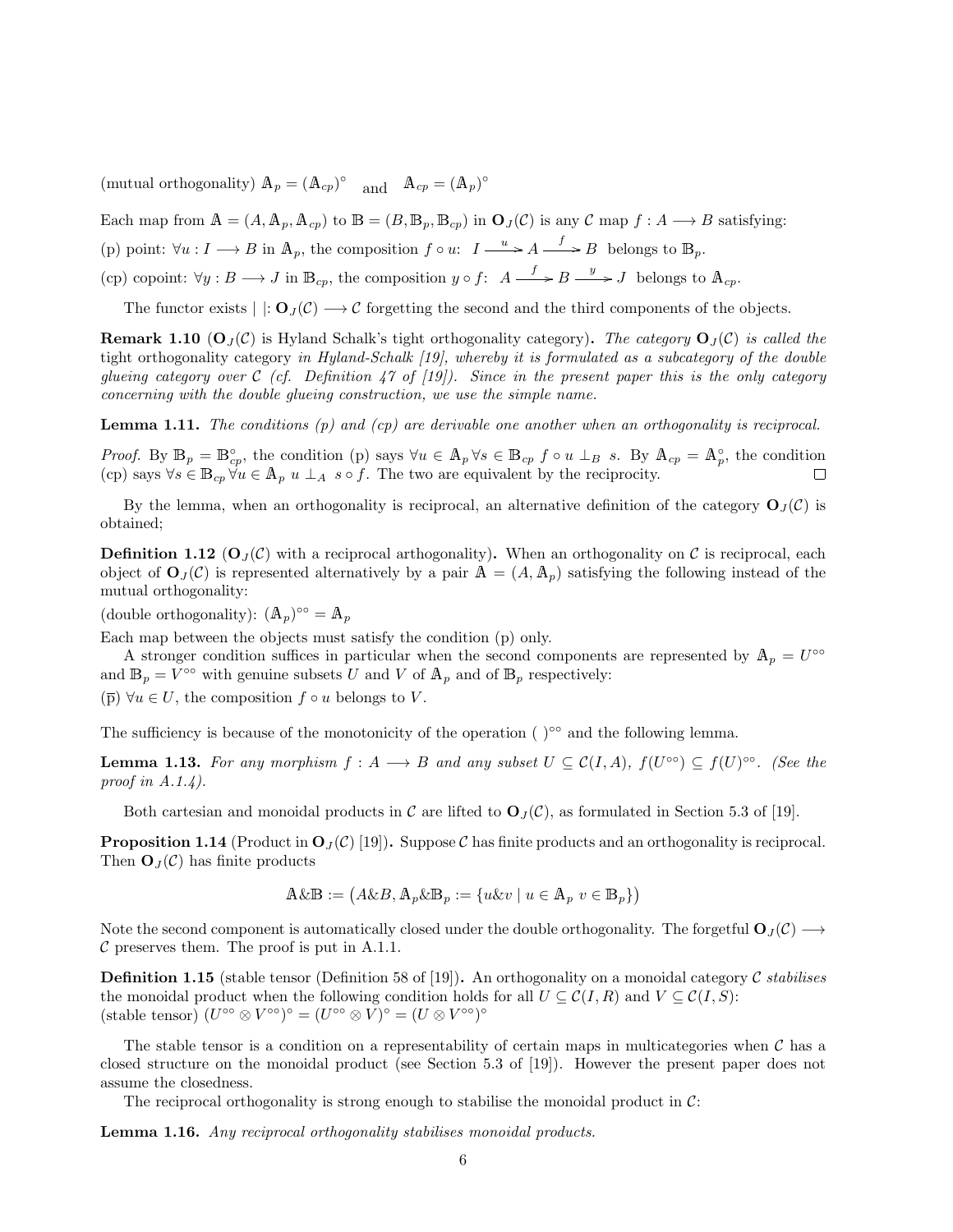*Proof.* We prove ( $\supset$ ) of the stable tensor condition as the converse is tautological. Take any  $\nu \in RHS$ , which  $\mathbf{p} \in U^{\infty} \forall g \in V \; f \otimes g = (f \otimes S) \circ (I \otimes g) \perp_{R \otimes S} R \otimes S \stackrel{\nu}{\longrightarrow} J \; \text{iff} \; \text{by reciprocity} \; g \perp_S S \cong I \otimes S \stackrel{f \otimes S}{\longrightarrow} J \; \text{iff} \; \text{by } J \otimes S \stackrel{\nu}{\longrightarrow} J \; \text{and} \; \text{by } J \otimes S \stackrel{\nu}{\longrightarrow} J \; \text{by } J \otimes S \stackrel{\nu}{\longrightarrow} J \; \text{by } J \otimes S \stackrel{\nu}{\longrightarrow} J \; \$  $R \otimes S \stackrel{\nu}{\longrightarrow} J$ . But this means  $\forall h \in V^{\circ\circ}$   $h \perp_S \nu \circ (f \otimes S)$  iff by reciprocity  $f \otimes h = (f \otimes S) \circ (I \otimes h) \perp_{R \otimes S} \nu$ , which means  $\nu \in LHS$ .

**Definition 1.17** (Monoidal product in  $O<sub>J</sub>(\mathcal{C})$  [19]). Suppose C is symmetric monoidal with an orthogonality stabilising ⊗. Then  $O_J(\mathcal{C})$  is symmetric monoidal and the forgetful  $O_J(\mathcal{C}) \longrightarrow \mathcal{C}$  preserves the monoidality.

$$
\mathbb{A} \otimes \mathbb{B} := (A \otimes B, (\mathbb{A}_p \otimes \mathbb{B}_p)^{\circ \circ})
$$

The tensor unit I is given by  $(I, {\{\mathrm{Id}_I\}}^{\circ\circ}).$ 

## 1.3. Lifting Free Exponential of C to  $O<sub>J</sub>(C)$

The equalisers  $A^{\leq n}$ s and the limit  $A^{\leq \infty}$  of C are lifted to  $A^{\leq n}$ s and  $A^{\leq \infty}$  in any orthogonality category  $O_J(\mathcal{C})$  using the equaliser and the limit actions on C-homset (Propositions 1.18 and 1.21). Although the orthogonality automatically guarantees the distribution of the monoidal product over the equaliser  $E_A$ , it is necessary to impose a certain condition on  $p_{\infty,n}$  and on C-morphisms in order to guarantee the distribution of the monoidal product over the limit  $L_A$  (Proposition 1.24).

**Proposition 1.18** (equaliser  $\mathbb{A}^{\leq n}$  for  $E_{\mathbb{A}}$  in  $\mathbf{O}_J(\mathcal{C})$ ). In  $\mathbf{O}_J(\mathcal{C})$  for every object  $\mathbb{A} = (A, \mathbb{A}_p)$ , the following object  $\mathbb{A}^{\leq n}$  with  $eq_A$  becomes the equaliser of the n!-symmetries of  $(\mathbb{A}\&\mathbb{I})^{\otimes n}$ :

$$
\mathbb{A}^{\leq n} = (A^{\leq n}, (\mathbb{A}^{\leq n})_p) \quad \text{with}
$$
  

$$
(\mathbb{A}^{\leq n})_p := \{ \mathsf{eq} \setminus h \mid h \in ((\mathbb{A} \& \mathbb{I})^{\otimes n})_p \text{ equalises the } n\text{!-symmetries of } \mathbb{A}_\bullet^{\otimes n} \}^{\circ\circ}
$$
 (3)

*Proof.* In the proof,  $X_{\bullet} := X \& I$  and  $X_{\bullet}^{\otimes n}$  is a short for  $(X_{\bullet})^{\otimes n}$ . By the definition of the morphisms of the double gluing category, note first: If a morphism h of co-domain  $X^{\otimes n}$  equalises the n!-symmetries of  $X^{\otimes n}$ in  $\mathbf{O}_J(\mathcal{C})$ , then h does so the n!-symmetries of  $X^{\otimes n}$  in  $\mathcal{C}$ . The following three conditions need to be checked: (i) The C-morphism  $eq_A\hbar$  resides in  $\mathbf{O}_J(\mathcal{C})$  for any  $h : \mathbb{B} \longrightarrow \mathbb{A}_\bullet^{\otimes n}$  equalising the n!-symmetries in  $\mathbf{O}_J(\mathcal{C})$ : For any  $b \in \mathbb{B}_p$ ,  $(\text{eq}_A \backslash h) \circ b = \text{eq}_A \backslash (h \circ b)$ , which belongs to (inside the scope  $\circ \circ$  of) (3) as  $h \circ b$  belongs to  $(\mathbb{A}_{\bullet}^{\otimes n})_p$  and equalises the *n*!-symmetries of  $A_{\bullet}^{\otimes n}$  by the first note.

(ii) The C-morphism eq<sub>A</sub> resides in  $O_J(\mathcal{C})$ : (p) condition holds directly by the definition (3).

(iii) Any  $\mathbf{O}_J(\mathcal{C})$ -morphism  $h : \mathbb{B} \longrightarrow \mathbb{A}_\bullet^{\otimes n}$  equalising the *n*!-symmetries factors via  $\mathbb{A}^{\leq n}$ :

By the first note,  $h: B \longrightarrow A_{\bullet}^{\otimes n}$  factors via  $A^{\leq n}$  in C. But by (i), the factorisation is that for  $O_J(\mathcal{C})$ .  $\Box$ 

**Remark 1.19** (on Proposition 1.18). The homset  $(\mathbb{A}^{\leq n})_p$  of (3) in particular contains the following homset (but not vice versa in general)

$$
\left\{ I^{\otimes n} \cong I \xrightarrow{\epsilon_n} I^{\leq n} \xrightarrow{f^{\leq n}} A^{\leq n} \quad | \quad I \xrightarrow{f} A \in \mathbb{A}_p \right\}, \quad \text{where } \epsilon_n \text{ is } I \cong I^{\otimes n} \xrightarrow{\text{eq}_I \setminus (I \& I)^{\otimes n}} I^{\leq n}.
$$

**Lemma 1.20.** The morphism  $p_{n+1,n}$  resides in  $\mathbf{O}_J(\mathcal{C})$  so that it is a morphism from  $\mathbb{A}^{\leq n+1}$  to  $\mathbb{A}^{\leq n}$ .

*Proof.* Obviously  $(\bar{p})$  condition holds by the definition (3).

By this lemma and Proposition 1.18,  $\{p_{n+1,n}\}_n$  becomes a diagram for  $L_A$  in  $O_J(\mathcal{C})$ . Then

**Proposition 1.21** (limit  $\mathbb{A}^{\leq \infty}$  for  $L_{\mathbb{A}}$  in  $\mathbf{O}_J(\mathcal{C})$ ).

In  $\mathbf{O}_J(\mathcal{C})$  for every object  $\mathbb{A} = (A, \mathbb{A}_p)$ , the following  $\mathbb{A}^{\leq \infty}$  with  $\{p_{\infty,n} : \mathbb{A}^{\leq \infty} \longrightarrow \mathbb{A}^{\leq n}\}\$ <sub>n</sub> becomes the limit for the sequential diagram  $\{p_{\infty,n} : \mathbb{A}^{\leq n+1} \longrightarrow \mathbb{A}^{\leq n}\}_n$ .

$$
\mathbb{A}^{\leq \infty} := (A^{\leq \infty}, (\mathbb{A}^{\leq \infty})_p) \quad \text{ with }
$$

 $\Box$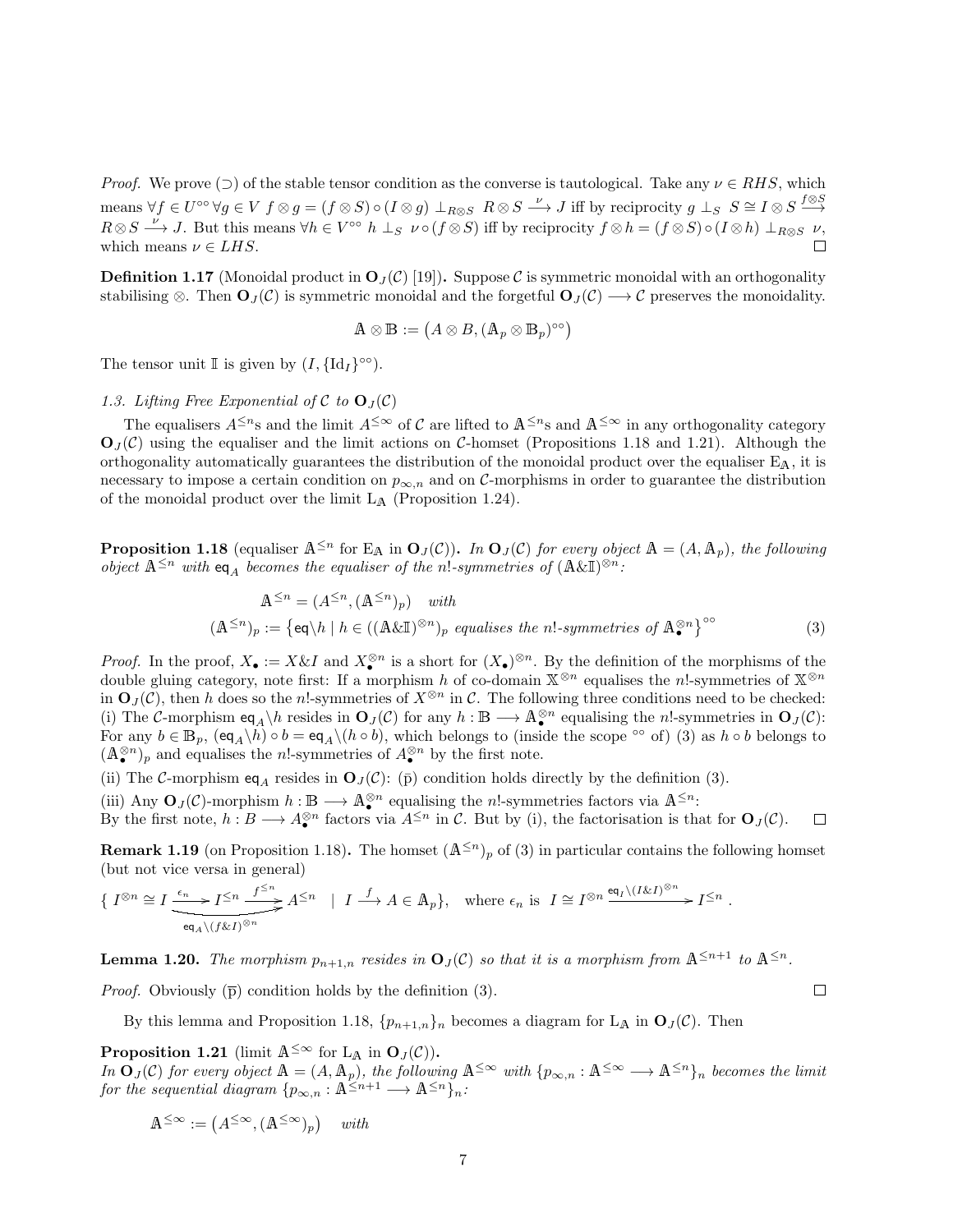$$
(\mathbb{A}^{\leq \infty})_p := \begin{cases} x_{\infty} : I \longrightarrow A^{\leq \infty} \mid \{x_n : \mathbb{I} \longrightarrow \mathbb{A}^{\leq n}\}_n \text{ is a cone to} \\ \text{the diagram } \{p_{n+1,n}\}_n \text{ in } \mathbf{O}_J(\mathcal{C})\} \end{cases} (4)
$$

where  $x_{\infty}$  denotes the mediating C-morphism for the forgetful image of the cone  $\{x_n\}_n$  in C.

See the following diagram how a generator  $x_{\infty}$  belonging to (4) arises as the limit of  $\{x_n\}_{n\in\mathbb{N}}$  in C.



The diagram describes the arrow  $x_n \in (\mathbb{A}^{\leq n})_p$  because  $x_n : \mathbb{I} \longrightarrow \mathbb{A}^{\leq n}$ .

Proof. The following two conditions need to be checked:

(i)  $p_{\infty,n}$  resides in  $\mathbf{O}_J(\mathcal{C})$ : Direct by the definition (4).

(ii) Any mediating morphism  $\tau_{\infty}$  in C resides in  $O_J(\mathcal{C})$ :

Let  ${\lbrace \tau_n: \mathbb{C} \longrightarrow \mathbb{A}^{\leq n} \rbrace_n}$  be any cone to the diagram  ${p_{n+1,n}}_n$  in  $\mathbf{O}_J(\mathcal{C})$ . Then C has the mediating  $\tau_{\infty}: C \longrightarrow A^{\leq \infty}$  for the cone of the forgetful image in C. For any  $c \in \mathbb{C}_p$ , in order to show  $\tau_{\infty} \circ c \in (A^{\leq \infty})_p$ , it suffices to show  $p_{\infty,n} \circ (\tau_\infty \circ c) \in (\mathbb{A}^{\leq n})_p$  for all n. But this is the case as  $p_{\infty,n} \circ (\tau_\infty \circ c) = (p_{\infty,n} \circ \tau_\infty) \circ c =$  $\tau_n \circ c \in (\mathbb{A}^{\leq n})_p.$  $\Box$ 

Note that the definition (4) is alternatively given by

$$
\{x: I \longrightarrow A^{\leq \infty} \mid \forall n \quad p_{\infty,n} \circ x \in (\mathbb{A}^{\leq n})_p\}^{\circ \circ}
$$

because  $\{p_{\infty,n} \circ x\}_n$  is a cone to the diagram  $\{p_{n+1,n}\}$  in  $\mathbf{O}_J(\mathcal{C})$ , which factors in C with x as the mediating morphism.

**Remark 1.22** (on Proposition 1.21). The homset  $(A^{\leq \infty})_p$  of (4) in particular contains the following homset (but not vice versa in general)

$$
\{ I \xrightarrow{\epsilon_{\infty}} I^{\leq \infty} \xrightarrow{f^{\leq \infty}} A^{\leq \infty} \quad | \quad I \xrightarrow{f} A \in \mathbb{A}_p \},
$$

in which  $\epsilon_{\infty}$  is the universal C-morphism for the cone {  $I \cong I^{\otimes n} \xrightarrow{\epsilon_n} I^{\leq n}$  }<sub>n∈N</sub> on the limit L<sub>I</sub>.

The remark holds because  $f^{\leq \infty} \circ \epsilon^{\leq \infty}$  is the universal morphism of the cone  $\{I \xrightarrow{\epsilon_n} I^{\leq n} \xrightarrow{f^{\leq n}} A^{\leq n}\}_n$ , whose each member belongs to  $(A^{\leq n})_p$  by Remark 1.19. See the following diagram how  $f^{\leq \infty} \circ \epsilon^{\leq \infty} \in (A^{\leq \infty})_p$ arises as the limit of  $f^{\leq n} \circ \epsilon^{\leq n} \in (\mathbb{A}^{\leq n})_p$  in C.



In  $\mathbf{O}_J(\mathcal{C})$ , the distribution of the monoidal product over the equaliser  $\mathbb{A}^{\leq n}$  is direct by the definition (3) in Proposition 1.18: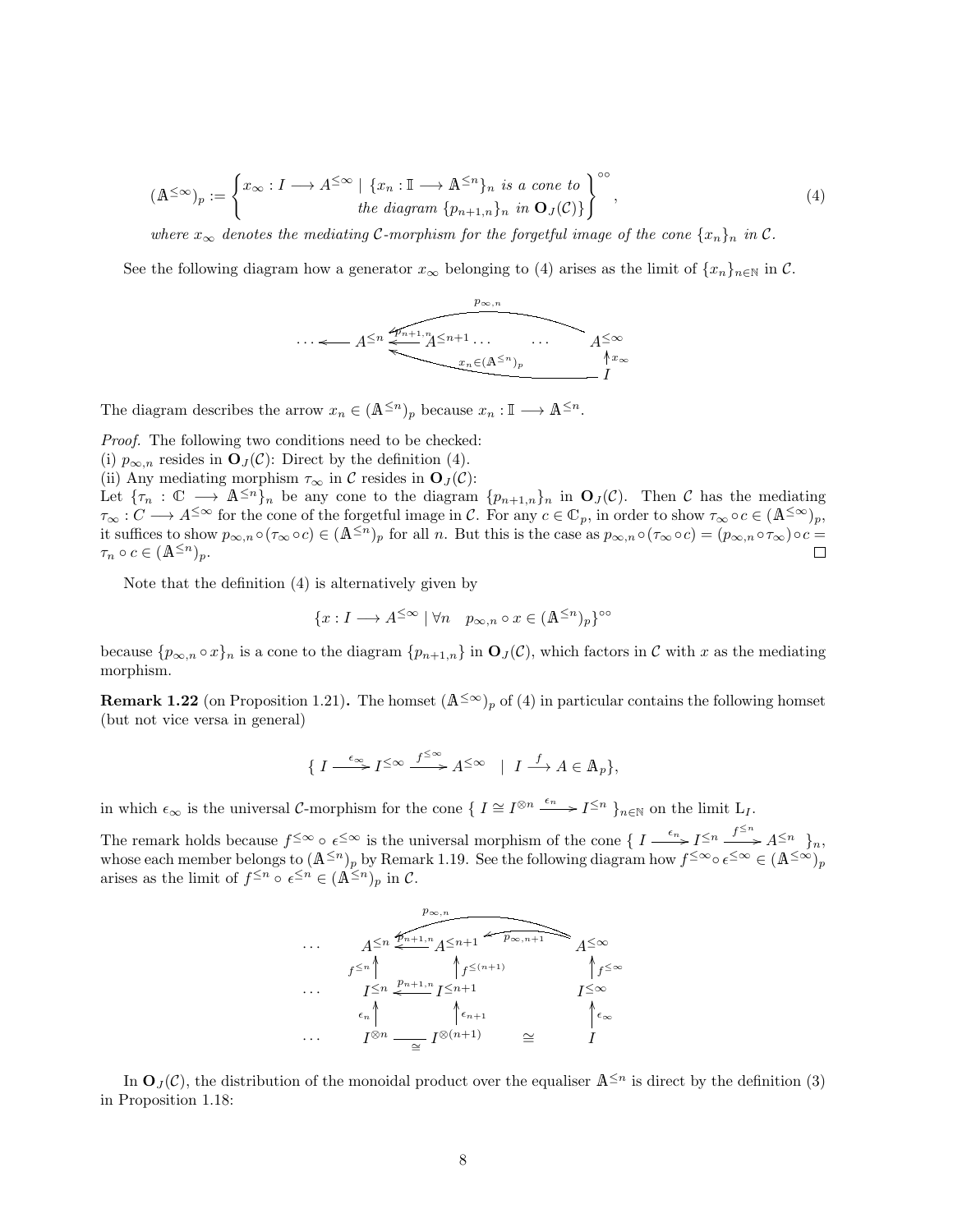**Proposition 1.23** (distribution of ⊗ over E<sub>A</sub> in  $O_J(\mathcal{C})$ ). For any object B of  $O_J(\mathcal{C})$ , A<sup>≤n</sup> ⊗ B becomes the equaliser of (n!-symmetries)  $\otimes \mathbb{B}$  of  $(\mathbb{A}\&\mathbb{I})^{\otimes n} \otimes \mathbb{B}$ .

*Proof.* The assertion is direct by the definition of monoidal product in  $O_J(\mathcal{C})$  as the condition  $(\bar{p})$  holds automatically as follows:  $\mathsf{eq} \otimes B : \mathbb{A}^{\leq n} \otimes \mathbb{B} \longrightarrow (\mathbb{A} \& \mathbb{I})^{\otimes n} \otimes \mathbb{B}$ . By definition  $(\mathbb{A}^{\leq n} \otimes \mathbb{B})_p = ((\mathbb{A}^{\leq n})_p \otimes \mathbb{B}_p)^{\circ \circ}$ and  $((\mathbb{A}\&\mathbb{I})^{\otimes n}\otimes\mathbb{B})_p=(((\mathbb{A}\&\mathbb{I})^{\otimes n})_p\otimes\mathbb{B}_p)^{\circ\circ}.$  Then for any  $x\otimes y\in(\mathbb{A}^{\leq n})_p\otimes\mathbb{B}_p$ ,  $(\mathsf{eq}\otimes B)\circ(x\otimes y)=$  $(\operatorname{\sf eq} \circ x)\otimes y \in ((\mathbb{A}\& \mathbb{I})^{\otimes n})_p \otimes \mathbb{B}_p.$ 

On the other hand, the distribution over the limit  $\mathbb{A}^{\leq \infty}$  is not retained in general in  $\mathbf{O}_I(\mathcal{C})$ . Hence we need to augment the following condition on the orthogonality and the monoidal product:

**Proposition 1.24** (condition for monoidal product ⊗ to distribute over the limit in  $O<sub>J</sub>(\mathcal{C})$ ). The following condition in  $\mathbf{O}_J(\mathcal{C})$  is necessary and sufficient for the distribution of  $\otimes$  over the limit  $L_{\mathbb{A}}$ .

$$
((\mathbb{A}^{\leq \infty})_p \otimes \mathbb{B}_p)^{\circ \circ} = \bigcap_{n \in \mathbb{N}} (p_{\infty,n} \otimes B)^{-1} \circ ((\mathbb{A}^{\leq n})_p \otimes \mathbb{B}_p)^{\circ \circ} \tag{5}
$$

Notation:  $f^{-1} \circ U := \{x : I \longrightarrow X \mid f \circ x \in U\}$  for a morphism  $f : X \longrightarrow Y$  in C and a homset  $U \subseteq C(I, Y)$ .

The condition when  $\mathbb{B} = \mathbb{I}$  is automatically valid for any  $\mathbf{O}_J(\mathcal{C})$ . But not necessarily so for a general object B.

*Proof.* First note that  $\subset$  of (5) is tautological for any C by definitions (3) and (4). Hence the condition (5) is equivalent to the following (6):

$$
\forall n \in \mathbb{N} \ (p_{\infty,n} \otimes B) \circ u \in ((\mathbb{A}^{\leq n})_p \otimes \mathbb{B}_p)^{\circ \circ} \Longrightarrow u \in ((\mathbb{A}^{\leq \infty})_p \otimes \mathbb{B}_p)^{\circ \circ} \tag{6}
$$

The condition (6) says that  $x_{\infty}$  becomes the mediating morphism for the cone  $\{x_n : \mathbb{I} \longrightarrow \mathbb{A}^{\leq n} \otimes \mathbb{B}\}\$ in  $\mathbf{O}_J(\mathcal{C})$ , hence derives the necessity and sufficiency. In particular, (6) when  $\mathbb{B} = \mathbb{I}$  is Proposition 1.21, hence is valid in any  $\mathbf{O}_J(\mathcal{C})$ .  $\Box$ 

The main theorem of this section is obtained by Propositions 1.23 and 1.24.

**Theorem 1.25** (Free Exponential in  $O<sub>J</sub>(\mathcal{C})$  with the condition (5)). Suppose an orthogonality on a monoidal category C is reciprocal and satisfies the condition (5) of Proposition 1.24. Then the orthogonality category  $O_J(\mathcal{C})$  has the free exponential whenever C has so that its forgetful image by  $O_J(\mathcal{C}) \longrightarrow \mathcal{C}$  is the free exponential of C.

## 2. Monoidal Category TsK of s-finite Transition Kernels with Biproducts

This section concerns a measure theoretic study, independent from Section 1. The main sources of the section are Staton [27] and Hamano [18]. We also refer Bauer's book [1] for general measure theory.

#### 2.1. Preliminaries from Measure Theory

This subsection recalls some basic definitions and a theorem from measure theory, necessary in this paper.

(Terminology) N denotes the set of non negative integers.  $\mathbb{R}_+$  denotes the set of non negative reals.  $\mathbb{R}_+$ denotes  $\mathbb{R}_+ \cup \{\infty\}$ .  $\mathfrak{S}_n$  denotes the symmetric group over  $\{1,\ldots,n\}$ . For a subset A,  $\chi_A$  denotes the characteristic function of A.  $\delta_{x,y}$  is the Kronecker delta.  $\forall$  denotes the disjoint union of sets.

## **Definition 2.1** (σ-field X and measurable space  $(X, \mathcal{X})$ ).

A  $\sigma$ -field over a set X is a family X of subsets of X containing  $\emptyset$ , closed under the complement and countable union. A pair  $(X, \mathcal{X})$  is called a *measurable space*. The members of X are called *measurable sets.* The measurable space is often written simply by  $\mathcal{X}$ , as X is the largest element in  $\mathcal{X}$ . For a measurable set  $Y \in \mathcal{X}$ , the measurable subspace  $\mathcal{X} \cap Y$ , called the *restriction on* Y, is defined by  $\mathcal{X} \cap Y := \{A \cap Y \mid A \in \mathcal{X}\}\$ .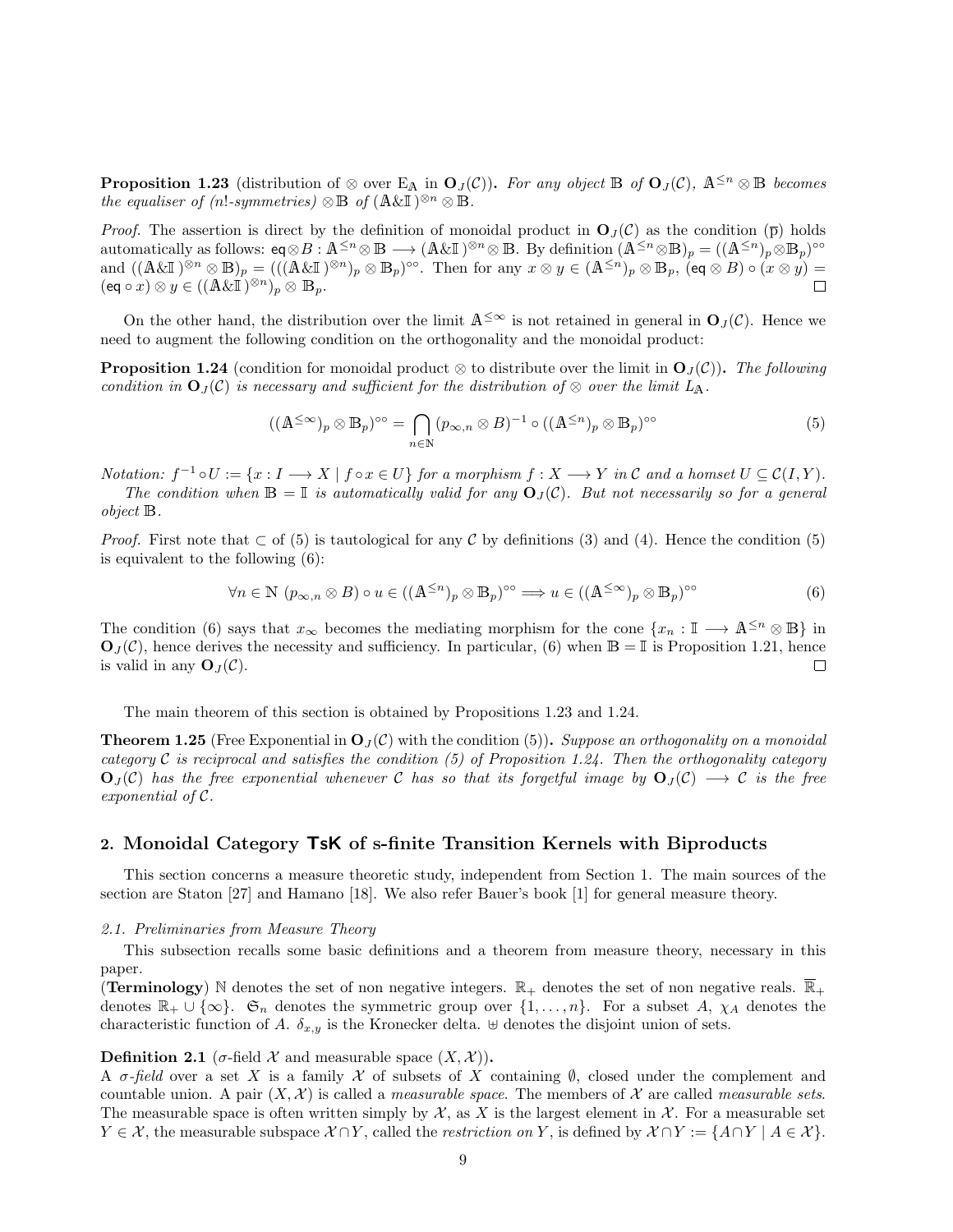**Definition 2.2** ( $\sigma(\mathcal{F})$  and Borel  $\sigma$ -field  $\mathcal{B}_+$ ). For a family  $\mathcal F$  of subsets of X,  $\sigma(\mathcal{F})$  denotes the  $\sigma$ -field generated by  $\mathcal{F}$ , i.e., the smallest  $\sigma$ -field containing  $\mathcal{F}$ . When X is  $\overline{\mathbb{R}}_+$  and  $\mathcal{F}$  is the family  $\mathcal{O}_{\overline{\mathbb{R}}_+}$  of the open sets in  $\overline{\mathbb{R}}_+$  (with the topology whose basis consists of the open intervals in  $\mathbb{R}_+$  together with  $(a,\infty) := \{x \mid$  $a < x$  for all  $a \in \mathbb{R}_+$ , the  $\sigma$ -field is denoted by  $\mathcal{B}_+$ , whose members are called Borel sets over  $\overline{\mathbb{R}}_+$ .

**Definition 2.3** (measurable function). For measurable spaces(X, X) and  $(Y, Y)$ , a function  $f: X \longrightarrow Y$ is  $(X, Y)$ -measurable (often just measurable) if  $f^{-1}(B) \in \mathcal{X}$  whenever  $B \in \mathcal{Y}$ . In this paper, a measurable function unless otherwise mentioned is to the Borel set  $\mathcal{B}_+$  over  $\overline{\mathbb{R}}_+$  from some measurable space  $(X, \mathcal{X})$ .

**Definition 2.4** (measure). A measure  $\mu$  on a measurable space  $(X, \mathcal{X})$  is a function from  $\mathcal{X}$  to  $\overline{\mathbb{R}}_+$  satisfying  $(\sigma$ -additivity): If  $\{A_i \in \mathcal{X} \mid i \in I\}$  is a countable family of pairwise disjoint sets, then  $\mu(\bigcup_{i \in I} A_i)$  $\sum_{i\in I}\mu(A_i).$ 

**Definition 2.5** (integration). For a measure  $\mu$  on  $(X, \mathcal{X})$ , and a  $(\mathcal{X}, \mathcal{B}_+)$  -measurable function f, the integral of f over X wrt the measure  $\mu$  is defined by  $\int_X f(x) \mu(dx)$ , which is simply written  $\int_X f d\mu$ . It is also written  $\int_X d\mu f.$ 

**Theorem 2.6** (monotone convergence). Let  $\mu$  be a measure on a measurable space  $(X, \mathcal{X})$ . For an monotonic sequence  $\{f_n\}$  of  $(\mathcal{X}, \mathcal{B}_+)$ -measurable functions, if  $f = \sup_n f_n$ , then f is measurable and  $\sup \int_X f_n d\mu =$  $\int_X fd\mu.$ 

**Definition 2.7** (push forward measure  $\mu \circ F^{-1}$  along a measurable function F). For a measure  $\mu$  on  $(Y, Y)$ and a measurable function F from  $(Y, Y)$  to  $(Y', Y'), \mu'(B') := \mu(F^{-1}(B))$  becomes a measure on  $(Y', Y'),$ called *push forward measure* of  $\mu$  along F. The push forward measure has a following property, called "variable change of integral along push forward  $F$ ":

$$
\int_{Y'} g d\mu' = \int_Y (g \circ F) d\mu.
$$
 That is, 
$$
\int_{Y'} g(y') \mu'(dy') = \int_Y g(F(y)) \mu(dy)
$$
 (7)

The push forward measure  $\mu'$  is often denoted by  $\mu \circ F^{-1}$  by abuse of notation.

2.2. Transition Kernels

**Definition 2.8** (transition kernel [1]). For measurable spaces  $(X, \mathcal{X})$  and  $(Y, \mathcal{Y})$ , a transition kernel from  $(X, \mathcal{X})$  to  $(Y, \mathcal{Y})$  is a function

$$
\kappa: X \times \mathcal{Y} \longrightarrow \overline{\mathbb{R}}_{+} \quad \text{satisfying}
$$

- (i) For each  $x \in X$ , the function  $\kappa(x, -): \mathcal{Y} \longrightarrow \overline{\mathbb{R}}_+$  is a measure on  $(Y, \mathcal{Y})$ .
- (ii) For each  $B \in \mathcal{Y}$ , the function  $\kappa(-, B) : X \longrightarrow \overline{\mathbb{R}}_+$  is measurable on  $(X, \mathcal{X})$ .

**Definition 2.9** (operations  $\kappa_*$  and  $\kappa^*$  of a kernel  $\kappa$  on measures and measurable functions). Let  $\kappa : (X, \mathcal{X}) \longrightarrow (Y, \mathcal{Y})$  be a transition kernel.

• For a measure  $\mu$  on  $\mathcal{X},$ 

$$
(\kappa_*\mu)(B) := \int_X \kappa(x, B)\mu(dx)
$$

is a measure on  $\mathcal{Y}$ , where  $B \in \mathcal{Y}$ .

• For a measurable function  $f$  on  $\mathcal{Y},$ 

$$
(\kappa^* f)(x) := \int_Y f(y)\kappa(x, dy)
$$

is measurable on Y, where  $x \in X$ . In particular, for a characteristic function  $\chi_B$  for any  $B \in \mathcal{Y}$ ,

$$
(\kappa^* \chi_B)(x) := \kappa(x, B) \tag{8}
$$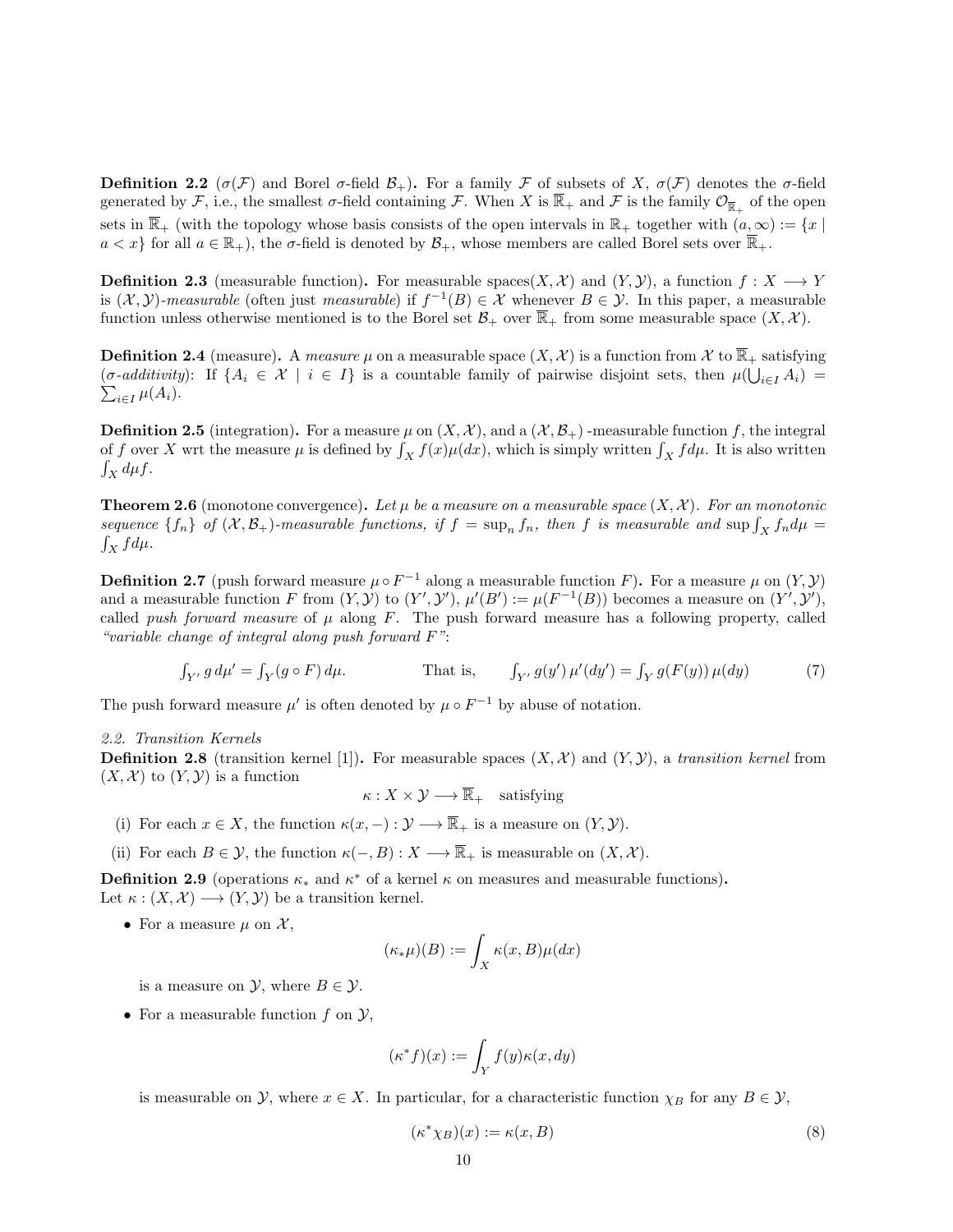It is direct to check, by the monotone convergence theorem 2.6, that  $\kappa^* f$  is measurable.

Definition 2.10 (category TK of transition kernels). TK denotes the category where each object is a measurable space  $(X, \mathcal{X})$  and a morphism is a transition kernel  $\kappa(x, B)$  from  $(X, \mathcal{X})$  to  $(Y, \mathcal{Y})$ . The composition is the *convolution* of two kernels  $\kappa(x, B) : (X, \mathcal{X}) \longrightarrow (Y, \mathcal{Y})$  and  $\iota(y, C) : (Y, \mathcal{Y}) \longrightarrow (Z, \mathcal{Z})$ :

$$
\iota \circ \kappa(x, C) = \int_{Y} \kappa(x, dy) \iota(y, C)
$$
\n(9)

 $\mathrm{Id}_{(X,X)}$  is *Dirac delta measure*  $\delta : (X,\mathcal{X}) \longrightarrow (X,\mathcal{X})$ , defined by for  $x \in X$  and  $A \in \mathcal{X}$ ;

if 
$$
x \in A
$$
 then  $\delta(x, A) = 1$ , else  $\delta(x, A) = 0$ .

**Remark 2.11.** Measures and measurable functions both reside as morphisms in TK: Let  $(I,\mathcal{I})$  be the singleton measurable space with  $I = \{*\}$ , hence  $\mathcal{I} = \{\emptyset, \{*\}\}\$ , then

 $TK(\mathcal{I}, \mathcal{X}) = \{\kappa(*, A) | A \in \mathcal{X}\} = \{\text{ the measures } \mu \text{ on } (X, \mathcal{X})\}\$  $TK(\mathcal{X}, \mathcal{I}) = \{\kappa(x, \{*\}) \mid x \in X\} \cup \{\kappa(x, \emptyset) = 0 : X \to \overline{\mathbb{R}}_+\} = \{\text{the measurable functions } f \text{ on } (X, \mathcal{X}) \text{ to } \mathcal{B}_+\}$ 

The operations  $\kappa_*$  and  $\kappa^*$  of Definition 2.9 are respectively categorical precomposition and composition with  $\kappa$  in TK so that  $\kappa_* \mu = \kappa \circ \mu$  and  $\kappa^* f = f \circ \kappa$ .

In the sequel, when a transition kernel  $\kappa$  has the domain (resp. co-domain) I in TsK<sup>op</sup>, then  $\kappa({\{\ast\}};x)$ (resp.  $\kappa(X,*)$ ) is simply written as a measurable function  $\kappa(x)$  (resp. measure  $\kappa(X)$ ).

Remark 2.12 (SRel [24, 23]). The category SRel of stochastic relations is a wide subcategory of TK strengthening the conditions of Definition 2.8 into (i)  $\kappa(x, -)$  is a *(sub)probability* measure (i.e., its domain is [0, 1]) and (ii)  $\kappa(-, B)$  is bounded measurable. The morphisms in SRel are called (sub)Markov kernels.

It is now well known that the composition (9) for Markov kernels comes from Giry's probabilistic monad, resembling the power set monad of the relational composition [17, 24].

#### 2.3. Countable Biproducts in TK

**Proposition 2.13** (biproduct  $\Box$ ). TK has countable biproducts  $\Box$ .

*Proof.* Given a countable family  $\{(X_i, \mathcal{X}_i)\}_i$  of measurable spaces, we define

$$
\coprod_{i} (X_i, \mathcal{X}_i) := (\bigcup_{i} \{i\} \times X_i, \biguplus_{i} \mathcal{X}_i), \tag{10}
$$

where  $\biguplus_i \mathcal{X}_i := \{\bigcup_i \{i\} \times A_i \mid A_i \in \mathcal{X}_i\}$  is the  $\sigma$ -field generated by the measurable sets of each summands.

(Coproduct): (10) defines a coproduct for TK. The injection  $\text{in}_j : (X_j, \mathcal{X}_j) \longrightarrow (\bigcup \{i\} \times X_i, \bigcup \mathcal{X}_i)$  is defined by  $\text{in}_j(x_j, \sum_i A_i) := \delta(x_j, A_i)$ . The mediating morphism  $\bigoplus_{i \in I} f_i : (\bigcup_i \{i\} \times X_i, \bigcup_i \mathcal{X}_i) \longrightarrow (Y, \mathcal{Y})$  for given morphisms  $f_i: (X_i, \mathcal{X}_i) \longrightarrow (Y, \mathcal{Y})$  is defined by  $(\bigoplus_{j \in I} f_j)((i, x), B) = f_i(x, B)$ . Note (10) is the same instance as the known coproduct in SRel. However, in the relaxed structure of TK, we have moreover;

(Product): (10) becomes a product for TK. The projection  $p_i : \coprod_i (X_i, \mathcal{X}_i) \longrightarrow (X_i, \mathcal{X}_i)$  is given by  $\mathsf{p}_i((j,x),A_i) := \delta_{i,j} \cdot \delta(x,A_i)$ . The mediating morphism  $\&_ig_i$  for given morphisms  $g_i : (Y, Y) \longrightarrow (X_i, X_i)$  is defined to be  $(\&_i g_i)(b, \bigcup \{i\} \times A_i) := \sum_i g_i(b, A_i)$ . Note the construction for the meditating morphism is not closed in Markov kernels, but is so in transition kernels. This construction shows how values of measurable functions include the infinite real  $\infty$  when I becomes infinite. We check the uniqueness of the mediating morphism, say m:

$$
(\mathbf{p}_{j} \circ m)(b, \{j\} \times A_{j}) = \int_{\forall i} \chi_{i} m(b, d(i, x)) \mathbf{p}_{j}((i, x), \{j\} \times A_{j}) = \int_{\forall i} \chi_{i} m(b, d(i, x)) \delta_{j, i} \cdot \delta((i, x), \{j\} \times A_{j})
$$
  
=  $\int_{X_{j}} m(b, d(i, x)) \delta((i, x), \{j\} \times A_{j}) = m(b, \{j\} \times A_{j})$  (11)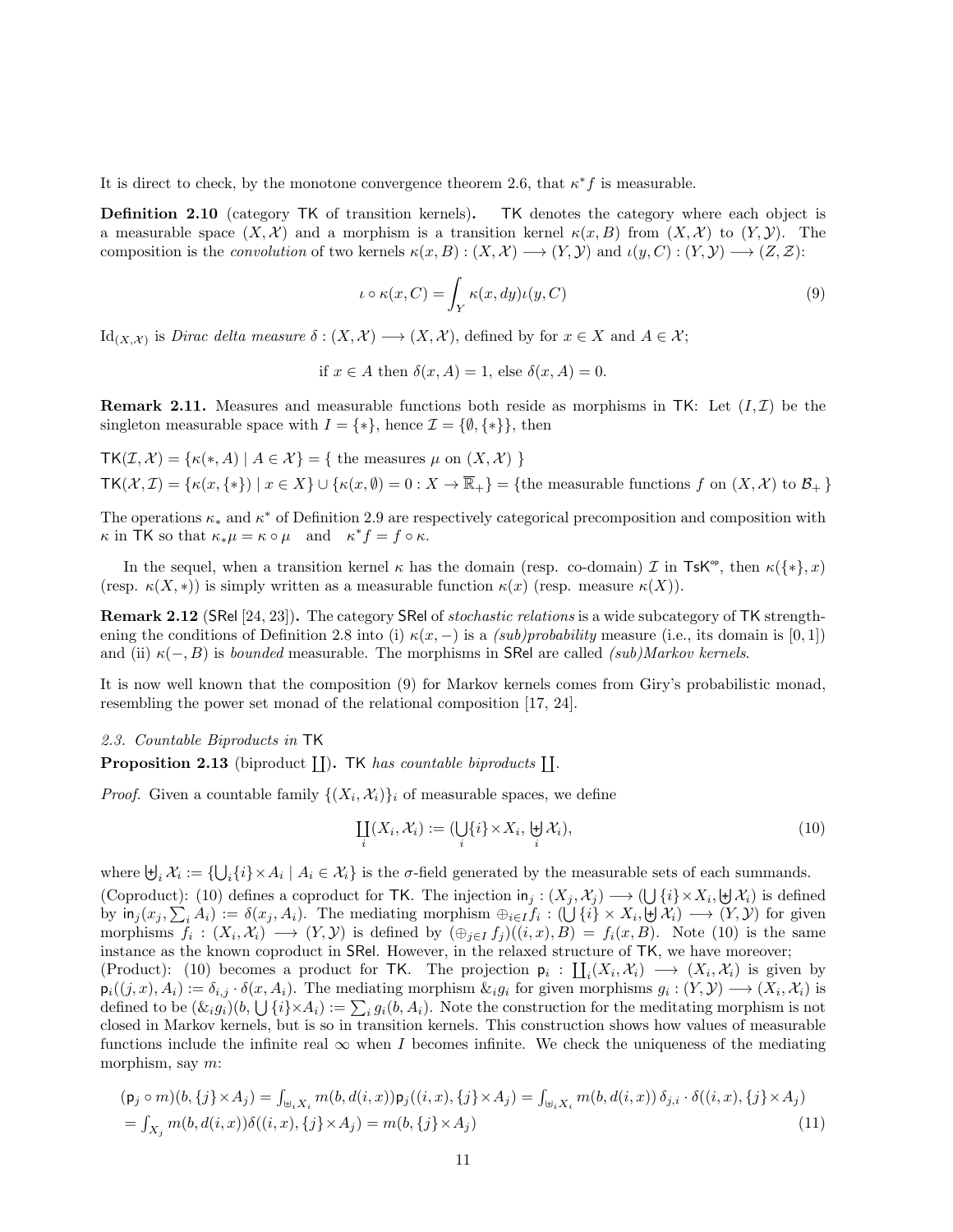The required commutativity for m is  $p_i \circ m = g_i$ , which holds by (11) if and only if  $m(b, A_i) = g_i(b, A_i)$  for all j. Since  $m(b, -)$  is a measure and  $\{A_j\}_{j \in J}$  are disjoint, this yields the definition  $\&_i g_i$  of the mediating morphism.  $\Box$ 

The unit of the biproduct is the null measurable space  $\mathcal{T} = (\emptyset, \{\emptyset\}).$ 

#### 2.4. Monoidal Product and Countable Biproducts in TsK

**Definition 2.14** (product of measurable spaces [1, 24]). The product of measurable spaces  $(X_1, X_1)$  and  $(X_2, X_2)$  is the measurable space  $(X_1 \times X_2, X_1 \otimes X_2)$ , where  $X_1 \otimes X_2$  denotes the  $\sigma$ -field over the cartesian product  $X_1 \times X_2$  generated by *measurable rectangles*  $A_1 \times A_2$ 's such that  $A_i \in \mathcal{X}_i$ .

In order to accommodate measures into the product of measurable spaces, each measure  $\mu_i$  on  $(X_i, \mathcal{X}_i)$ needs to be extended uniquely to the product. The condition of  $\sigma$ -finiteness ensures this, yielding the unique product measure over the product measurable space:

**Definition 2.15** ( $\sigma$ -finiteness [1, 24]). A measure  $\mu$  on  $(X, \mathcal{X})$  is  $\sigma$ -finite when the set X is written as a countable union of sets of finite measures. That is,  $\exists A_1, A_2, \ldots \in \mathcal{X}$  such that  $\mu(A_i) < \infty$  and  $X = \bigcup_{i=1}^{\infty} A_i$ .

**Definition 2.16** (product measure [1, 24]). For  $\sigma$ -finite measures  $\mu_i$  on  $(X_i, \mathcal{X}_i)$  with  $i = 1, 2$ , there exists a unique measure  $\mu$  on  $(X_1 \times X_2, X_1 \otimes X_2)$  such that  $\mu(A_1 \times A_2) = \mu_1(A_1)\mu_2(A_2)$ .  $\mu$  is written  $\mu_1 \otimes \mu_2$  and called the *product measure* of  $\mu_1$  and  $\mu_2$ .

The product measure derived from  $\sigma$ -finite measures guarantees the basic theorem in measure theory, stating double integration is treated as iterated integrations.

**Theorem 2.17** (Fubini-Tonelli [1, 24]). For  $\sigma$ -finite measures  $\mu_i$  on  $(X_i, \mathcal{X}_i)$  with  $i = 1, 2$  and a  $(\mathcal{X}_1 \otimes$  $\mathcal{X}_2, \mathcal{B}_+$ )-measurable function f,

$$
\int_{X_1 \times X_2} f d(\mu_1 \otimes \mu_2) = \int_{X_2} d\mu_2 \int_{X_1} f d\mu_1 = \int_{X_1} d\mu_1 \int_{X_2} f d\mu_2
$$

The Fubini-Tonelli Theorem becomes crucial category theoretically to us for the following two (i) dealing with functoriality of morphisms on the product measurable spaces (cf. Proposition 2.20 below) (ii) giving a new instance of the orthogonality using measure theory (cf. Proposition 4.2 of Section 4).

Since the  $\sigma$ -finiteness retained in the category TK is not closed under the categorical composition, we define the two classes of transition kernels, *finiteness* and *s*-*finiteness*, respectively by tightening and loosening the  $\sigma$ -finiteness so that the both classes are preserved under the composition of TK.

**Definition 2.18** (s-finite kernels [26, 27]). Let  $\kappa$  be a transition kernel from  $(X, \mathcal{X})$  to  $(Y, \mathcal{Y})$ .

- $-\kappa$  is called *finite* when  $\sup_{x\in X} \kappa(x, Y) < \infty$ ; i.e., the condition says that up to the scalar  $0 < a < \infty$ factor determined by the sup,  $\kappa$  is Markovian.
- κ is called *s*-finite (i.e., sum of finite) when  $\kappa = \sum_{i \in \mathbb{N}} \kappa_i$  where each  $\kappa_i$  is a finite kernel from  $(X, \mathcal{X})$ to  $(Y, Y)$  and the sum is defined by  $(\sum_{i \in \mathbb{N}} \kappa_i)(x, B) := \sum_{i \in \mathbb{N}} \kappa_i(x, B)$ . This is well-defined because any countable sum of kernels from  $(X, \mathcal{X})$  to  $(Y, \mathcal{Y})$  becomes a kernel of the same type.

In the definition of s-finiteness, note that  $(\sum_{i\in\mathbb{N}}\kappa_i)^* = \sum_{i\in\mathbb{N}}\kappa_i^*$  and  $(\sum_{i\in\mathbb{N}}\kappa_i)_* = \sum_{i\in\mathbb{N}}(\kappa_i)_*$  for the operations of Definition 2.9: That is, the preservation of the operation (  $\aleph^*$  (resp. of  $\ddot{\text{ } }(\cdot)\ast$ ) means the commutativity of integral over countable sum of measures (resp. of measurable functions).

Remark 2.19. The both classes of the finite kernels and of the s-finite kernels are closed under the categorical composition of TK. This is directly calculated for the finite kernels, to which the s-finite ones are reduced by virtue of the note in the above paragraph. We refer to the proof of Lemma 3 of [27] for the calculation.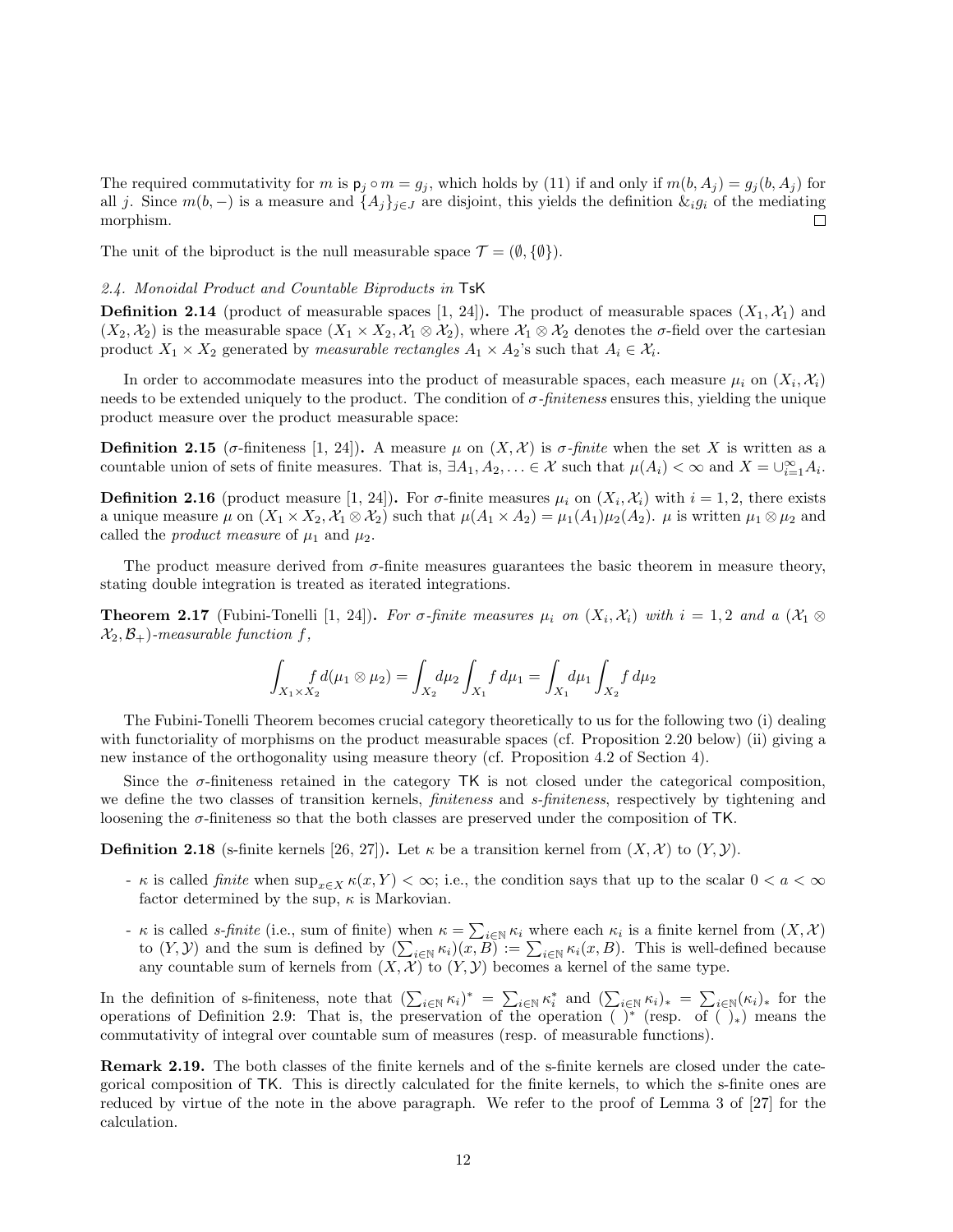The original Fubini-Tonelli (Theorem 2.17) for the  $\sigma$ -finite measures extends to the s-finite measures:

**Proposition 2.20** (Fubini-Tonelli extending for s-finite measures (cf. Proposition 5 of Staton [27])). For the same f as Theorem 2.17 but  $\mu_1$  and  $\mu_2$  are s-finite measures, it holds;

$$
\int_{X_2} d\mu_2 \int_{X_1} f d\mu_1 = \int_{X_1} d\mu_1 \int_{X_2} f d\mu_2
$$

See the proof in A.1.2.

It is derived from Proposition 2.20 that the s-finite transition kernels form a monoidal category.

**Definition 2.21** (monoidal subcategories TsK of s-finite kernels). TsK is a wide subcategory of TK, whose morphisms are the *s-finite* transition kernels. TsK has a symmetric monoidal product  $\otimes$ : On objects is by Definition 2.16. Given morphisms  $\kappa_1 : (X_1, \mathcal{X}_1) \longrightarrow (Y_1, \mathcal{Y}_1)$  and  $\kappa_2 : (X_2, \mathcal{X}_2) \longrightarrow (Y_2, \mathcal{Y}_2)$ , their product is defined explicitly:

$$
(\kappa_1 \otimes \kappa_2)((x_1, x_2), C) := \int_{Y_1} \kappa_1(x, dy_1) \int_{Y_2} \kappa_2(x, dy_2) \chi_C((y_1, y_2))
$$

Alternatively, thanks to Fubini-Tonelli (Proposition 2.20), the product is implicitly defined as the unique transition kernel  $\kappa_2 \otimes \kappa_2 : (X_1 \times X_1, X_1 \otimes X_2) \longrightarrow (Y_1 \times Y_2, Y_1 \otimes Y_2)$  satisfying the following for any rectangle  $B_1 \times B_2$  with  $B_i \in \mathcal{X}_i$ :

$$
(\kappa_1 \otimes \kappa_2)((x_1, x_2), B_1 \times B_2) = \kappa_1(x_1, B_1)\kappa_2(x_2, B_2)
$$

The unit of the monoidal product is the singleton measurable space  $(I, \mathcal{I})$ .

Proposition 2.22 (The biproducts).

TsK has countable biproducts which are those in TK residing inside the subcategory.

Proof. The coproduct construction of Proposition 2.13 all works under the additional constraint of the sfiniteness of kernels. For the product construction, the only construction necessary to be checked is that of the mediating morphism  $\&_i g_i$ , employing the sum over  $i \in I$  for a countable infinite I: If given  $g_i$ 's of the product construction in Proposition 2.13 are s-finite, then each is written  $g_i = \sum_{j \in \mathbb{N}} g_{(i,j)}$ , where each  $g_{(i,j)}$ is a finite kernel from  $(Y, Y)$  to  $(X_i, \mathcal{X}_i)$ , thus so is  $g_i$ . In what follows, the index set  $\widetilde{I}$  is identified with N. A transition kernel  $h_n$  is defined for each  $n \in \mathbb{N}$ :

$$
h_n := \sum_{i+j=n} \mathsf{in}_i \circ g_{(i,j)} : (Y, \mathcal{Y}) \longrightarrow \coprod_{j \in I} (X_j, \mathcal{X}_j)
$$

where  $\text{in}_i: (X_i, \mathcal{X}_i) \longrightarrow \coprod_{j \in I} (X_j, \mathcal{X}_j)$  is the coproduct injection. Note  $h_n$  is a finite kernel, as the sum specified by the subscript  $i + j = n$  is finite. Then in terms of the finite kernels, the mediating morphism  $\&_{i}g_{i}$  constructed in Proposition 2.13 is represented as follows to become s-finite:

$$
\bigotimes_{i \in \mathbb{N}} g_i = \sum_{n \in \mathbb{N}} h_n
$$

 $\Box$ 

Note: In the sequel, only the product structure of  $\prod$  is employed. That is Sections 3 and 4 do not treat  $\prod$ as biproduct but simpler as product. Accordingly,  $\prod$  is written by &.

## 3. The Free Exponential in  $TsK^{\circ}$

This section constructs the free exponential structure of  $T sK^{\circ p}$ . The opposite setting is chosen accordingly to [18] by virtue of the asymmetry between the first and the second arguments of the transition kernels.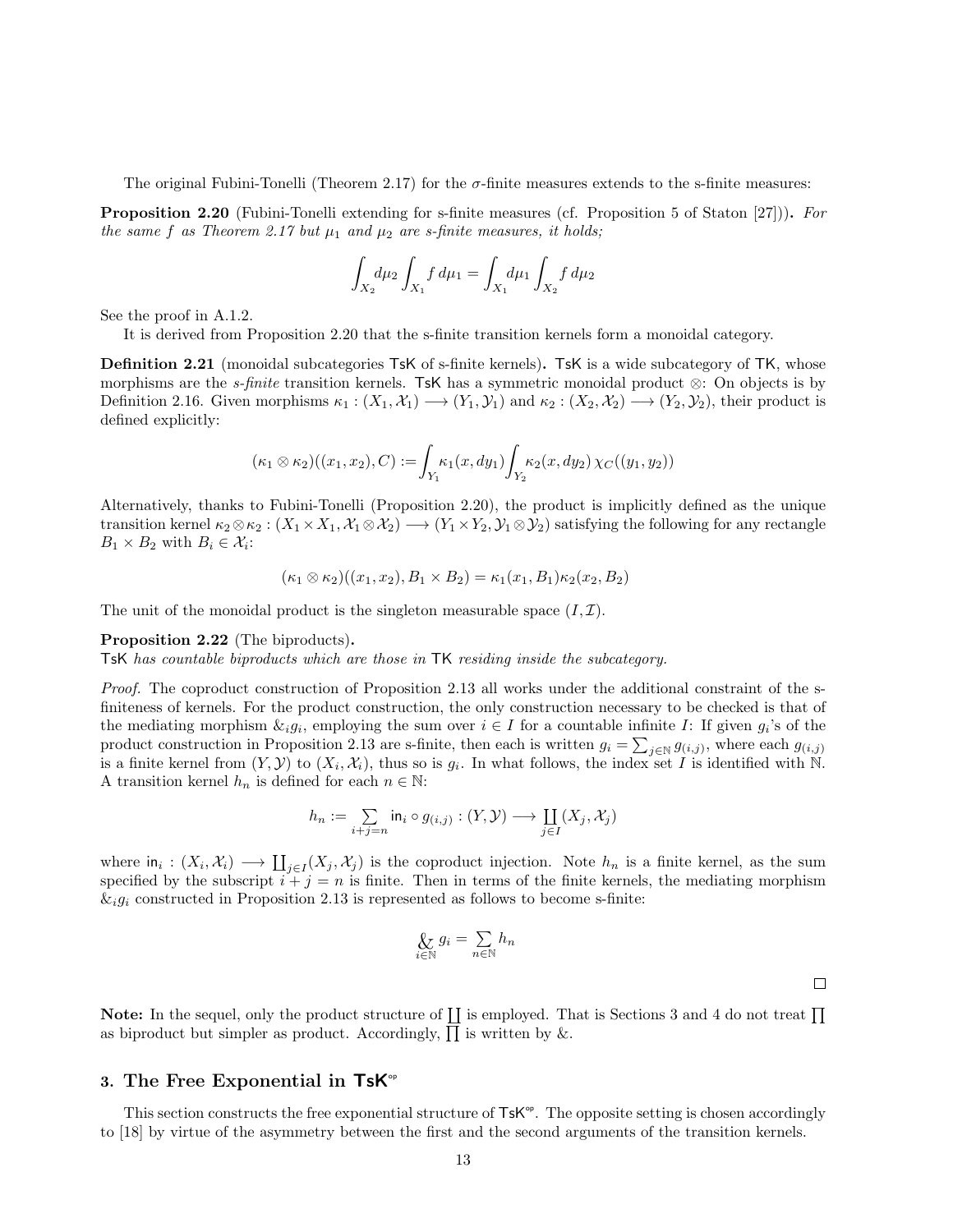In our measure-theoretic framework, the equaliser for the exponential is given slightly in general, not only for a rooted object  $\mathcal{X}_{\bullet} = \mathcal{X} \& I$  with the monoidal unit  $\mathcal{I}$ , but also for a general object  $\mathcal{X}$  of TsK<sup>®</sup>:

**Definition 3.1** (measurable space  $(X^{(n)}, \mathcal{X}^{(n)})$ ). For any measurable space  $(X, \mathcal{X})$  and any natural number n, a measurable space  $(X^{(n)}, \mathcal{X}^{(n)})$  is defined by

$$
X^{(n)} := \{x_1 \cdots x_n \mid x_i \in X\} \text{ and } \mathcal{X}^{(n)} := \{A \subseteq X^{(n)} \mid F^{-1}(A) \in \mathcal{X}^{\otimes n}\},
$$
  
where  $F : X^{\otimes n} \longrightarrow X^{(n)} \quad (x_1, \ldots, x_n) \longmapsto x_1 \ldots x_n$ 

The members  $x_1 \cdots x_n$  in  $X^{(n)}$  are formal products whose order of factor is irrelevant. On the other hand, the members of  $X^{\otimes n}$  are ordered sequences, hence the map F forgets the order of factor.

Note  $\mathcal{X}^{(n)}$  is automatically a  $\sigma$ -field over  $X^{(n)}$ . That is,  $(X^{(n)}, \mathcal{X}^{(n)})$  is the push forward measurable space of the *n*-th direct product  $(X^{\otimes n}, X^{\otimes n})$  along the map  $F : X^{\otimes n} \longrightarrow X^{(n)}$  forgetting the order.

**Notation:** An element  $x_1 \cdots x_n \in X^{(n)}$  is abbreviated by x when n is clear from the context, while an element  $(x_1, \ldots, x_n) \in X^{\otimes n}$  is abbreviated by  $\vec{x}$ .

**Proposition 3.2** ( $\mathcal{X}^{(n)}$  as equaliser). In TKer<sup>op</sup>, the object  $\mathcal{X}^{(n)}$  becomes the equaliser of the n!-symmetries of  $\mathcal{X}^{\otimes n}$ . The transition kernel  $eq_{\mathcal{X}}: \mathcal{X}^{(n)} \longrightarrow \mathcal{X}^{\otimes n}$  is specified by

$$
eq(-, (x_1, \ldots, x_n)) := \delta(-, x_1 \cdots x_n)
$$
\n
$$
(12)
$$

For any transition kernel  $\kappa$  to  $\mathcal{X}^{\otimes n}$  equalising the n!-symmetries, its unique factorization eq\ $\kappa$  via eq is given by

$$
eq\setminus \kappa(-,x_1\cdots x_n) := \kappa(-,(x_1,\ldots,x_n))\tag{13}
$$

 $\operatorname{eq}\langle \kappa \text{ is well defined (independently of the ordering } x_1 \cdots x_n \rangle, \text{ because } \kappa(-, (x_1, \ldots, x_n)) = \kappa(-, (x_{\sigma(1)}, \ldots, x_{\sigma(n)}))$ for all  $\sigma \in \mathfrak{S}_n$ .

*Proof.* Precompose any transition kernel  $\tau$  (of the codomain  $\mathcal{X}^{(n)}$ ) to  $eq_{\mathcal{X}}$ :  $\mathsf{eq}_{\mathcal{X}} \circ \tau ( -, (x_1, \ldots, x_n)) = \int_{X^{(n)}} \tau ( -, \mathrm{y}) \, \mathsf{eq}(d\mathrm{y}, (x_1, \ldots, x_n)) = \int_{X^{(n)}} \tau ( -, \mathrm{y}) \, \delta (d\mathrm{y}, x_1 \cdots x_n) = \tau ( -, x_1 \cdots x_n)$ Thus eq $\kappa$  gives the unique factorisation of  $\kappa$ .

The equaliser of Proposition 3.2 acts also on morphisms for any  $\kappa : \mathcal{Y} \longrightarrow \mathcal{X}$ : The transition kernel  $\kappa^{(n)}: \mathcal{Y}^{(n)} \longrightarrow \mathcal{X}^{(n)}$  is defined by the unique factorization via  $\mathcal{X}^{(n)}$  of  $\kappa^{\otimes n} \circ \mathsf{eq}_{\mathcal{Y}}$  equalising the  $n!$ -symmetries of  $\mathcal{X}^{\otimes n}$ : See the diagram;

$$
\mathcal{X}^{(n)} \xleftarrow[\text{min}]{\text{eq}_{\mathcal{X}} \longrightarrow \text{max}} \mathcal{Y}^{\otimes n} \xrightarrow[\text{min}]{\text{eq}_{\mathcal{X}} \mathcal{Y}^{\otimes n}} \mathcal{X}^{\otimes n}
$$
\n
$$
(14)
$$

Example 3.3.  $p_l^{(n)}$  $\ell_l^{(n)}: (\mathcal{X}_1 \& \mathcal{X}_2)^{(n)} \longrightarrow (\mathcal{X}_1)^{(n)}$  is

$$
\mathsf{p}_l^{(n)}(-,x_1\cdots x_n)=\delta(-,((1,x_1),\ldots,(1,x_n)))
$$

for the left projection  $p_l : \mathcal{X}_1 \& \mathcal{X}_2 \longrightarrow \mathcal{X}_1$ , which is defined  $p_l(-, x) = \delta(-, (1, x))$ . The equality is by the following starting from (LHS via (13)) and ending at (RHS via (12)) in  $(\mathcal{X}_1 \& \mathcal{X}_2)^{(n)} \to \mathcal{X}_1^{\otimes n}$ :  $({\sf p}_l)^{\otimes n}\circ{\sf eq}(-,(x_1,\ldots,x_n))=\int_{(X\uplus Y)^{\otimes n}}{\sf eq}(-,\vec{\bf z})\,({\sf p}_l)^{\otimes n}(d\vec{\bf z},(x_1,\ldots,x_n))$ 

$$
= \int_{(X \uplus Y)^{\otimes n}} \mathbf{eq}(-,\vec{\mathbf{z}}) \, \delta^{\otimes n}(d\vec{\mathbf{z}},((1,x_1),\ldots,(1,x_n)))
$$
  
= 
$$
\mathbf{eq}(-,((1,x_1),\ldots,(1,x_n)))
$$

Proposition 3.2 directly makes the equaliser  $\mathcal{X}^{\leq n}$  for  $E_{\mathcal{X}}$  of Definition 1.1 for  $TsK^{\infty}$  definable by

$$
\mathcal{X}^{\leq n} := (\mathcal{X} \& \mathcal{I})^{(n)}
$$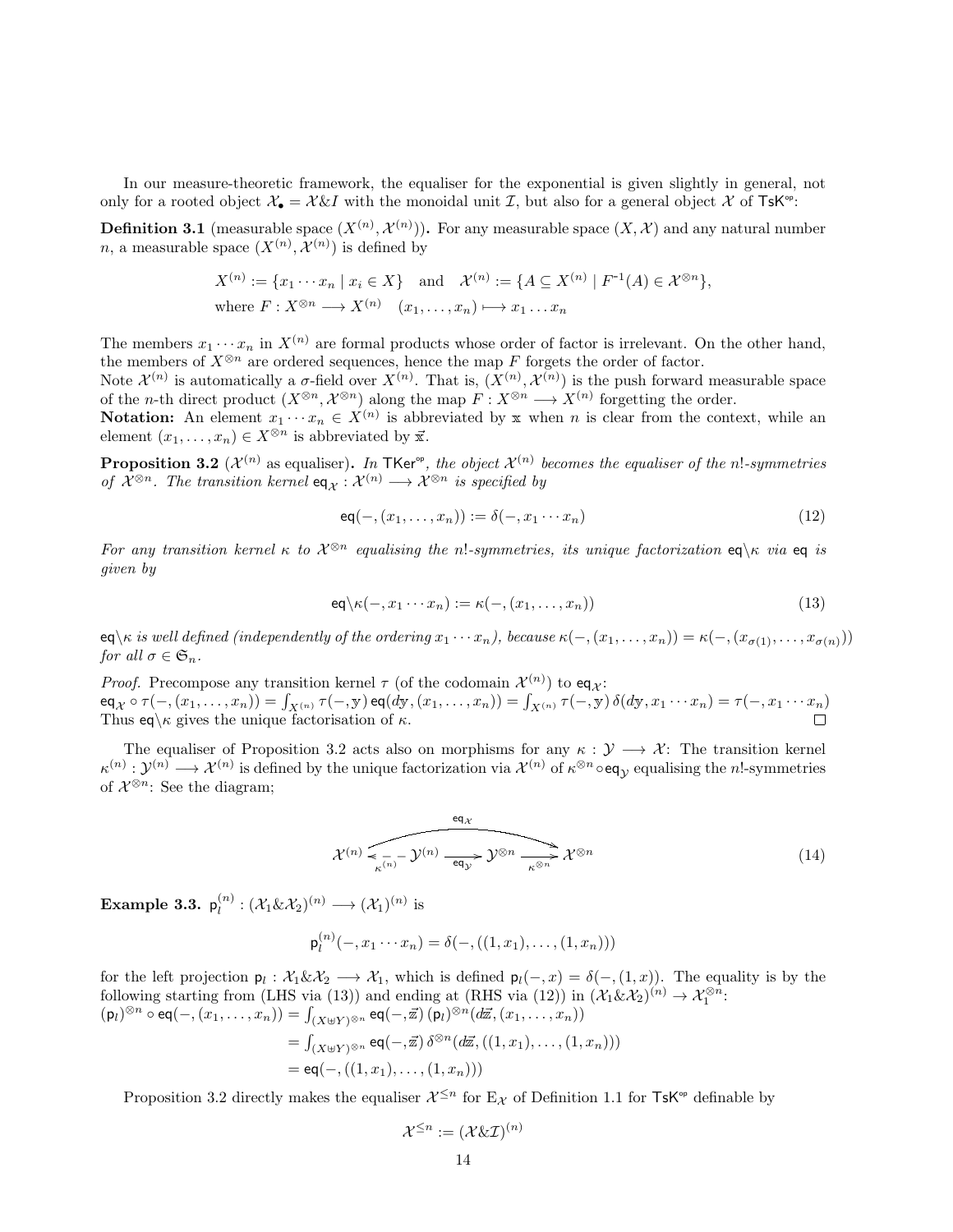Then, we observe that the canonical  $p_{n+1,n}:$   $(\mathcal{X}\&\mathcal{I})^{(n+1)} \longrightarrow (\mathcal{X}\&\mathcal{I})^{(n)}$  is described in TsK<sup>op</sup> by

$$
p_{n+1,n}(-,z_1\cdots z_n) = \delta(-,z_1\cdots z_n(2,*))
$$
\n(15)

because of the following equalities starting from (LHS via (13)) and ending at (RHS via (12)), where  $\mathcal{X}_{\bullet}^{\otimes n}$ abbreviates  $(\mathcal{X}\&\mathcal{I})^{\otimes n}$ :

$$
(\mathcal{X}_{\bullet}^{\otimes n} \otimes \mathsf{p}_{r}) \circ \mathsf{eq} (d(y_{1}, \dots, y_{n}, y_{n+1}), (z_{1}, \dots, z_{n}))
$$
  
\n
$$
= \int_{(X \uplus I) \otimes (n+1)} \mathsf{eq}(-, (\vec{y}, y_{n+1})) (\mathcal{X}_{\bullet}^{\otimes n} \otimes \mathsf{p}_{r}) (d(\vec{y}, y_{n+1}), (z_{1}, \dots, z_{n}))
$$
  
\nwhere  $(\vec{y}, y_{n+1}) = (y_{1}, \dots, y_{n}, y_{n+1})$   
\n
$$
\stackrel{FT}{=} \int_{(X \uplus I) \otimes n} \int_{X \uplus I} \mathsf{eq}(-, (\vec{y}, y_{n+1})) (\mathcal{X}_{\bullet}^{\otimes n} \otimes \mathsf{p}_{r}) (d(\vec{y}, y_{n+1}), (z_{1}, \dots, z_{n}))
$$
  
\n
$$
= \int_{(X \uplus I) \otimes n} \mathsf{eq}(-, (\vec{y}, (2, *))) \mathcal{X}_{\bullet}^{\otimes n} (\vec{y}, (z_{1}, \dots, z_{n}))
$$
  
\n
$$
= \mathsf{eq}(-, (z_{1}, \dots, z_{n}, (2, *)))
$$

Intuitively, the transition kernel  $p_{n+1,n}$  may be seen to forget the rooted element  $(2, *)$ . This leads us to define that the limit of the sequential diagram of the (rooted) equalisers  $\mathcal{X}^{\leq n} = (\mathcal{X}\&\mathcal{I})^{(n)}$  is given by the countable infinite products of the (rootless) equalisers  $\mathcal{X}^{(n)}$ .

**Definition 3.4** (measurable space  $\mathcal{X}$ ). For any measurable space X, the following measurable space of the countable infinite products of  $\mathcal{X}^{(k)}$ s is denoted by

$$
!\,\mathcal{X}:=(\underset{k\in\mathbb{N}}{\uplus}X^{(k)},\underset{k\in\mathbb{N}}{\&}\mathcal{X}^{(k)})
$$

**Theorem 3.5** (limit  $L_X$  for  $TsK^{\infty}$ ). For any object X in  $TsK^{\infty}$ ,  $X$  of Definition 3.4 and the following morphisms  $\{p_{\infty,n}\}_n$  become the limit of  $L_{\mathcal{X}}$ :

$$
\mathcal{X}^{\leq \infty} = ! \mathcal{X} \quad and \quad p_{\infty,n} : \underset{k \in \mathbb{N}}{\mathcal{X}} \mathcal{X}^{(k)} \longrightarrow \mathcal{X}^{\leq n} = (\mathcal{X} \& \mathcal{I})^{(n)}
$$

$$
p_{\infty,n}(-, (1, x_1) \cdots (1, x_k)(2, *) \cdots (2, *)) := \delta(-, (k, x_1 \cdots x_k))
$$
(16)

In (16), each element of the first set of the tuple  $(\mathcal{X}\&\mathcal{I})^{(n)}$  is written  $(1,x_1)\cdots(1,x_k)(2,*)\cdots(2,*)$  $\overbrace{n-k}$ with a

certain  $k \leq n$  such that  $x_i \in X$  and  $i = 1, \ldots, k$ .

*Proof.* The proof consists of the following two claims. Let  $\{\tau_n\}_n$  denote a family of  $\tau_n : \mathcal{Y} \longrightarrow (\mathcal{X} \& \mathcal{I})^{(n)}$ . (Claim 1) A family  $\{\tau_n\}_n$  becomes a cone to the sequential diagram  $\{p_{n+1,n} : \mathcal{X}^{\leq n+1} \to \mathcal{X}^{\leq n}\}_n$  if and only if the following holds for all  $z_1 \cdots z_n \in (X \oplus I)^{(n)}$  and  $n \in \mathbb{N}$ :

$$
\tau_n(-, z_1 \cdots z_n) = \tau_{n+1}(-, z_1 \cdots z_n (2, *))
$$

Thus, in particular,  $p_{\infty,n}$  of (16) indexed by n provides a cone. Proof of Claim 1:

$$
p_{n+1,n} \circ \tau_{n+1}(-, z_1 \cdots z_n) = \int_{(X \uplus I)^{(n+1)}} \tau_{n+1}(-, y) \ p_{n+1,n}(dy, z_1 \cdots z_n)
$$
  
= 
$$
\int_{(X \uplus I)^{(n+1)}} \tau_{n+1}(-, y) \ \delta(dy, z_1 \cdots z_n (2, *))
$$
 by (15)  
= 
$$
\tau_{n+1}(-, z_1 \cdots z_n (2, *))
$$

(Claim 2) Any cone  $\{\tau_n\}_n$  factors through the cone  $\{p_{\infty,n}\}_n$  uniquely by the following countable infinite product morphism  $\tau$  whose codomain is  $\chi$  $n\widetilde{\in}\mathbb{N}$  $\mathcal{X}^{(n)};$ 

$$
\tau := \bigotimes_{k \in \mathbb{N}} \left( \mathsf{p}_l^{(k)} \circ \tau_k \right), \text{ where } \mathsf{p}_l^{(k)} : (\mathcal{X} \& \mathcal{I})^{(k)} \longrightarrow \mathcal{X}^{(k)} \tag{17}
$$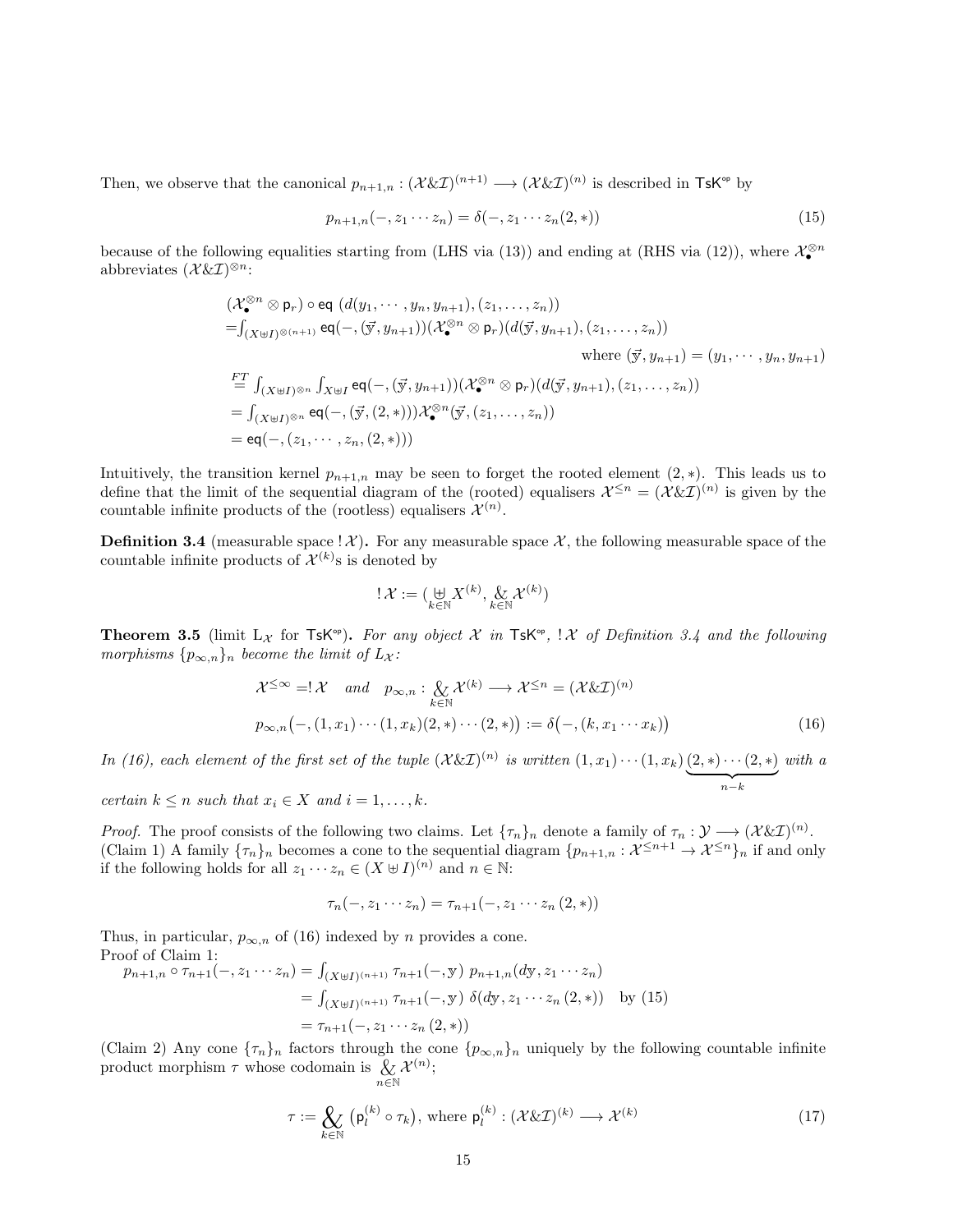Proof of Claim 2: It suffices to prove the following for any morphism h of the codomain  $\chi$  $n\widetilde{\in}\mathbb{N}$  $\mathcal{X}^{(n)}$  and any natural number *n*, where  $p_n$  is the *n*-th projection;

$$
\mathsf{p}_n \circ h = \mathsf{p}_l^{(n)} \circ p_{\infty,n} \circ h
$$

The sufficiency is because any n-th projection of the mediating  $\tau$  (LHS put  $h := \tau$ ) turns definable by  $\mathsf{p}_{l}^{(n)}$  $\mathcal{L}_l^{(n)} \circ \tau_n$  (RHS put  $\tau_n = p_{\infty,n} \circ \tau$ ).

For the proof, precompose any h to  $p_{\infty,n}$ ;

$$
p_{\infty,n} \circ h(-, (1, x_1) \cdots (1, x_k)(2, *) \cdots (2, *))
$$
 with  $(1, x_1) \cdots (1, x_k)(2, *) \cdots (2, *) \in (X \boxplus I)^n$   
\n
$$
= \int_{\boxplus_{n \in \mathbb{N}} X^{(n)}} h(-, y) p_{\infty,n}(dy, (1, x_1) \cdots (1, x_k)(2, *) \cdots (2, *))
$$
  
\n
$$
= \int_{\boxplus_{n \in \mathbb{N}} X^{(n)}} h(-, y) \delta(dy, (k, x_1 \cdots x_k))
$$
  
\n
$$
= \int_{X^{(k)}} h(-, y) \delta(dy, (k, x_1 \cdots x_k))
$$
  
\n
$$
= h(-, (k, x_1 \cdots x_k))
$$
  
\nwith  $(k, x_1 \cdots x_k) \in \underset{n \in \mathbb{N}}{\boxplus} X^{(n)}$ 

Taking  $k = n$  in the above, the first line equates using  $p_l^{(n)}$  $\mathfrak{p}_l^{(n)}$ :  $p_{\infty,n} \circ h(-(1,x_1)\cdots(1,x_n)) = \mathfrak{p}_l^{(n)}$  $l^{(n)}\circ p_{\infty,n}\circ$  $h(-, x_1 \cdots x_n)$ . Hence we have the following for all  $x_1 \cdots x_n \in X^{(n)}$ , which is the assertion:

$$
\mathsf{p}_l^{(n)} \circ p_{\infty,n} \circ h(-,x_1\cdots x_n) = h(-,(n,x_1\cdots x_n))
$$
  
= 
$$
p_n \circ h(-,x_1\cdots x_n) \text{ by } n\text{-th projection}
$$

See the diagram for the construction of the mediating  $\tau$ :

$$
\mathcal{X}^{(n)} \leftarrow p_n \mathcal{X}^{(n+1)} \cdots \mathcal{X}^{(n+1)}
$$
\n
$$
(\mathcal{X} \& \mathcal{I})^{(n)} \xrightarrow{p_{n+1}, \gamma} (\mathcal{X} \& \mathcal{I})^{(n+1)} \cdots \mathcal{X}^{(n+1)}
$$
\n
$$
\mathcal{X} \& \mathcal{X}^{(k)}
$$
\n
$$
\uparrow_{n+1} \qquad \qquad \downarrow \qquad \qquad \downarrow \qquad \qquad \downarrow \qquad \qquad \downarrow \qquad \downarrow
$$
\n
$$
\mathcal{X}^{(n+1)} \qquad \qquad \downarrow \qquad \downarrow \qquad \downarrow
$$
\n
$$
\mathcal{X} \& \mathcal{X}^{(k)}
$$
\n
$$
\uparrow_{n+1} \qquad \qquad \downarrow \qquad \qquad \downarrow
$$
\n
$$
\mathcal{X}^{(n+1)} \qquad \qquad \downarrow
$$
\n
$$
\mathcal{X} \& \mathcal{X}^{(k)}
$$

Directly by the definition (17),  $p_l^{(n)}$  $\mathcal{L}_l^{(n)} \circ \tau_n = \mathsf{p}_n \circ \tau$ . Hence by the universality of the limit,

$$
\mathsf{p}_l^{(n)} \circ p_{\infty,n} = \mathsf{p}_n \tag{18}
$$

 $\Box$ 

The action of the limit of Definition 1.2 is described concretely in  $TsK^{\circ}$ :

**Proposition 3.6** (morphisms  $\kappa^{(n)}$  and  $\kappa^{\leq \infty}$  ). Let  $\kappa : \mathcal{Y} \longrightarrow \mathcal{X}$  in TsK<sup>op</sup>.

(i) The morphism  $\kappa^{(n)} : \mathcal{Y}^{(n)} \longrightarrow \mathcal{X}^{(n)}$  of (14) is described explicitly as follows for  $x_1 \cdots x_n \in X^{(n)}$ .

$$
\kappa^{(n)}(-,x_1\cdots x_n):=\kappa^{\otimes n}(F^{-1}(-), (x_1,\ldots,x_n))
$$

This in particular stipulates  $(\kappa \& \mathcal{I})^{(n)} = \kappa^{\leq n}$ , remind Definition 1.2.

(ii) The unique morphisms  $\kappa^{\leq \infty} : \mathcal{Y}^{\leq \infty} \longrightarrow \mathcal{X}^{\leq \infty}$  is explicitly described as follows, where  $p_n$  is the n-th projection of the product:

$$
\kappa^{\leq \infty} = \underset{1 \in \mathbb{N}}{\&} (\kappa^{(n)} \circ \mathsf{p}_n)
$$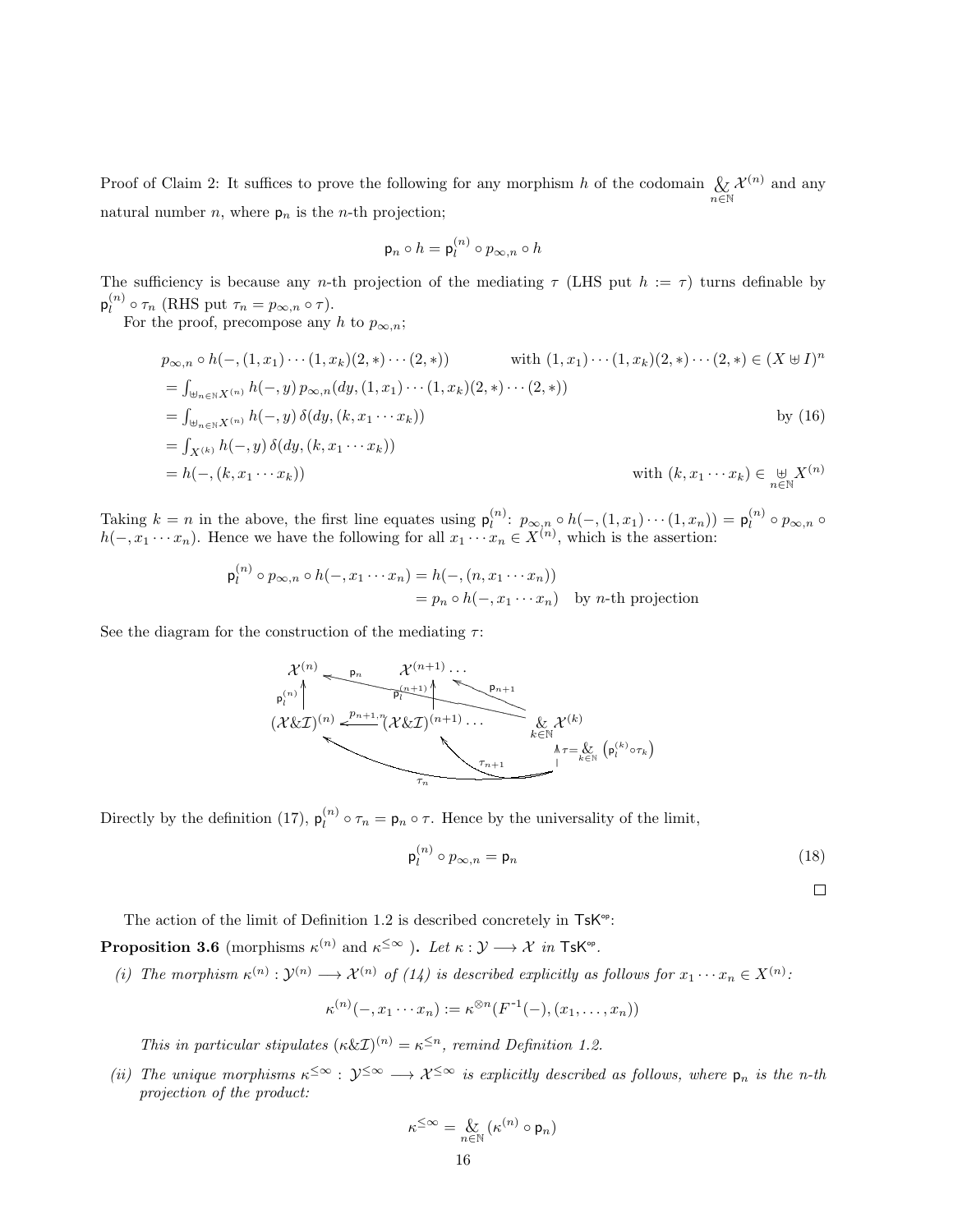$$
\mathit{Note} \ \ \kappa^{(n)} \circ \mathsf{p}_n: \mathcal{Y}^{\leq \infty} := \underset{k \in \mathbb{N}}{\&} \mathcal{Y}^{(k)} \xrightarrow{\mathsf{p}_n} \mathcal{Y}^{(n)} \xrightarrow{\kappa^{(n)}} \mathcal{X}^{(n)}
$$

Proof. (i) The explicit definition is derived via (13);

$$
\kappa^{\otimes n} \circ \mathsf{eq}_{\mathcal{Y}}(-, (x_1, \ldots, x_n)) = \int_{Y^{\otimes n}} \mathsf{eq}_{\mathcal{Y}}(-, (y_1, \ldots, y_n)) \kappa^{\otimes n}(d(y_1, \ldots, y_n), (x_1, \ldots, x_n))
$$
  
\n
$$
= \int_{Y^{\otimes n}} \delta(-, y_1 \cdots y_n) \kappa^{\otimes n}(d(y_1, \ldots, y_n), (x_1, \ldots, x_n))
$$
  
\n
$$
= \int_{Y^{\otimes n}} \delta(F^{-1}(-), (y_1, \ldots, y_n)) \kappa^{\otimes n}(d(y_1, \ldots, y_n), (x_1, \ldots, x_n))
$$
  
\n
$$
= \kappa^{\otimes n}(F^{-1}(-), (x_1, \ldots, x_n))
$$

In the 3rd line,  $\delta(F^{-1}(-), (y_1, \ldots, y_n))$  replaces  $\delta(-, y_1 \cdots y_n)$  equivalently.

(ii)  $\kappa^{\leq \infty}$  by Definition 1.2 is the unique factorisation of the cone  $\{(\kappa \cdot \mathsf{p}_l \& \mathcal{I} \cdot \mathsf{p}_r)^{(n)} \circ \mathsf{p}_n\}_n$ . Hence by (17),  $\kappa^{\leq \infty}$  is

$$
\underset{n\in\mathbb{N}}{\mathcal{L}}\left(\textsf{p}_{l}^{(n)}\circ ((\kappa\cdot \textsf{p}_{l}\,\&\,\mathcal{I}\cdot \textsf{p}_{r})^{(n)}\circ \textsf{p}_{n})\right)=\underset{n\in\mathbb{N}}{\mathcal{L}}(\kappa^{(n)}\circ \textsf{p}_{n})
$$

The equality is by the commutativity of the following diagram, in which the right square commutes by the functoriality of  $(-)^{(n)}$  and by  $p_l \circ (\kappa \cdot p_l \& \mathcal{I} \cdot p_r) = \kappa \circ p_l$ , and the left triangle does by (18).



 $\Box$ 

In  $TsK^{\varphi}$ , Fubini-Tobelli Theorem guarantees the distribution properties for the free exponential.

**Proposition 3.7** (distribution of  $\otimes$  over the equalisers and the limits in TsK<sup>op</sup>). For any measurable space  $\mathcal{Z}$ ;

- $\mathcal{X}^{(n)}$  ⊗ Z becomes the equaliser of (n!-symmetries) ⊗Y of  $\mathcal{X}^{\otimes n}$  ⊗ Z. Thus in particular, the monoidal product distributes over the equaliser  $E_{\mathcal{X}}$ .
- The monoidal product distributes over the limit  $L_{\mathcal{X}}$ .

Proof. The direct generalisation of the respective proofs of Proposition 3.2 and of Theorem 3.5 by replacing  $\int_{(-)}$  with  $\int_{(-)\otimes Z} \stackrel{FT}{=} \int_{(-)} \int_Z$ .

(first assertion) The generalisation yields  $(\operatorname{\sf eq}_{\mathcal X} \otimes {\mathcal Z}) \circ \tau \big({\mathord{\text{--}}}, (\bar{k}, \breve( (x_1, \ldots, x_k), \overset{\circ}{z})\big) = \tau \big({\mathord{\text{--}}}, (\bar{k}, (x_1 \cdots x_k, z))\big).$ 

(second assertion)

(Claim 1) A family  $\{\tau_n : \mathcal{Y} \longrightarrow (\mathcal{X} \& \mathcal{I})^{(n)} \otimes \mathcal{Z}\}_n$  becomes a cone to the diagram  $\{p_{n,n+1} \otimes \mathcal{Z} : \mathcal{X}^{\leq n+1} \otimes \mathcal{Z} \rightarrow \mathcal{Z}\}$  $\mathcal{X}^{\leq n} \otimes \mathcal{Z}$  if and only if the following holds for all  $z_1 \cdots z_n \in (X \cup I)^{(n)}$  and  $z \in \mathcal{Z}$  with any natural number n:

 $\tau_n(-, (z_1 \cdots z_n, z)) = \tau_{n+1}(-, (z_1 \cdots z_n (2, z)), z))$ 

(Claim 2) First, by the generalisation, any cone  ${\lbrace \tau_n \rbrace_n}$  to the sequential diagram  ${p_{n,n+1} \otimes \mathcal{Z}}_n$  determines the following universal morphism:

$$
\underset{k \in \mathbb{N}}{\mathcal{L}}(\mathsf{p}_l^{(k)} \circ \tau_k) : \ \mathcal{Y} \longrightarrow \underset{k \in \mathbb{N}}{\mathcal{L}}(\mathcal{X}^{(k)} \otimes \mathcal{Z}) \tag{19}
$$

Second, generally in the presence of the tensor factor  $Z$ , the following two measurable spaces are isomorphic;  $\mathcal{X}_{k\in\mathbb{N}}(\mathcal{X}^{(k)}\otimes\mathcal{Z})\cong(\mathcal{X}_{k\in\mathbb{N}}\mathcal{X}^{(k)})\otimes\mathcal{Z}$  under mapping  $(k,(x_1\cdots x_k,z))$  to  $((k,(x_1\cdots x_k)),z)$  for any natural numbers  $k$ . Hence, (19) gives the meditating morphism of the cone.  $\Box$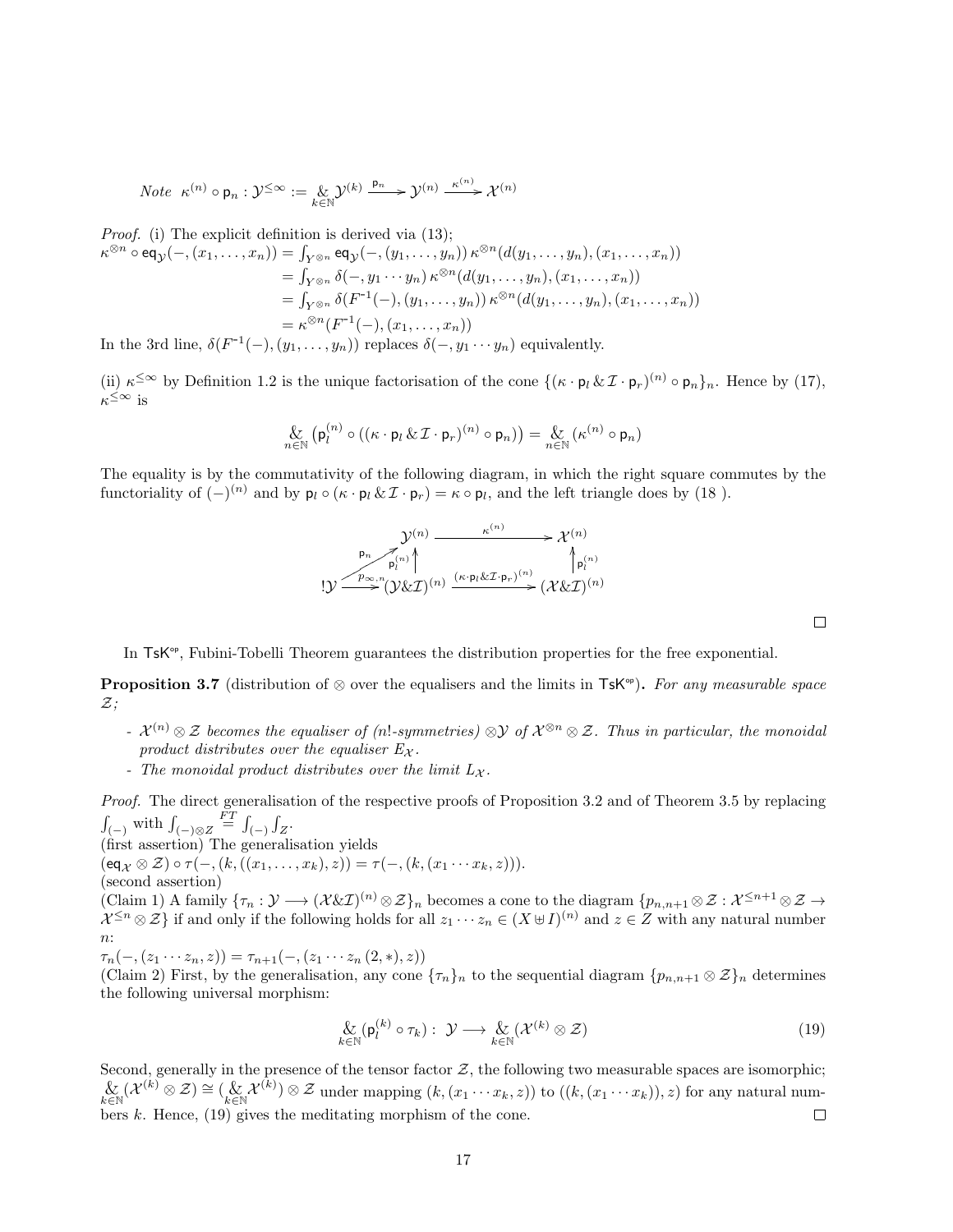By Propositions 3.2 and 3.7 and Theorem 3.5;

**Theorem 3.8.** The monoidal category  $TsK^{\circ p}$  with products has the free exponential.

# 4. The Orthogonality Category  $O_{\mathcal{I}}(TsK^{\circ})$

This section presents a reciprocal orthogonality in  $T s K^{\circ}$  in terms of Lebesgue integral. Accordingly, a general categorical constriction of Section 1 applies to the free exponential of Section 3 in order to obtain the free exponential in  $O_{\mathcal{I}}(TsK^{\circ p})$ . In Section 4.3, the condition of Section 1.3 on distribution of monoidal product over the equaliser is shown to hold using the uniform convergence theorem for the integral. Section 4.4 concretely characterises the equaliser and their limit in  $O_{\mathcal{I}}(T s K^{\circ})$ . Section 4.5 shows that our free exponential is considered a continuous extension of the exponential of Pcoh. In the sequel, the object  $J$  for the orthogonality (Definition 1.3) is the monoidal unit  $\mathcal{I}$ .

4.1. Reciprocal Orthogonality between Measures and Measurable Functions in  $\mathsf{TsK}^{\infty}$ 

**Definition 4.1** (inner product). For a measure  $\mu \in \text{Tker}^{\circ}(\mathcal{X}, \mathcal{I})$  and a measurable function  $f \in \text{Tker}^{\circ}(\mathcal{I}, \mathcal{X})$ , we define

$$
\langle f\,|\, \mu\rangle_{\mathcal{X}}:=\int_X f d\mu
$$

Then the two operators in Definition 2.9 become characterised as follows:

**Proposition 4.2** (reciprocity between  $\kappa^*$  and  $\kappa_*$ ). In TsKer<sup>op</sup> , for any measure  $\mu: \mathcal{X} \longrightarrow \mathcal{I}$ , any measurable function  $f: \mathcal{I} \longrightarrow \mathcal{Y}$  and any transition kernel  $\kappa: \mathcal{Y} \longrightarrow \mathcal{X}$ ,

$$
\langle f | \kappa_* \mu \rangle_{\mathcal{Y}} = \langle \kappa^* f | \mu \rangle_{\mathcal{X}}.
$$
  
Equivalently, 
$$
\langle f | \mu \circ \kappa \rangle_{\mathcal{Y}} = \langle \kappa \circ f | \mu \rangle_{\mathcal{X}}
$$

Proof. The following starts from LHS and ends with RHS of the assertion, using Fubini-Tonelli (Proposition 2.20):  $\int_Y f(y)(\kappa_* \mu)(dy) = \int_Y f(y) \int_X \kappa(dy, x) \mu(dx) = \int_X \mu(dx) \int_Y f(y) \kappa(dy, x) = \int_X (\kappa^* f)(x) \mu(dx)$  $\Box$ 

**Proposition 4.3** (orthogonality in terms of integral). For a measurable function  $f \in \mathsf{TsKer}^{\mathsf{op}}(\mathcal{I}, \mathcal{X})$  and a measure  $\mu \in \mathsf{TsKer}^{\mathsf{op}}(\mathcal{X},\mathcal{I}),$  the relation  $\bot_{\mathcal{X}} \subset \mathsf{TsKer}^{\mathsf{op}}(\mathcal{I},\mathcal{X}) \times \mathsf{TsKer}^{\mathsf{op}}(\mathcal{X},\mathcal{I})$  is defined

$$
f \perp_{\mathcal{X}} \mu
$$
 if and only if  $\langle f | \mu \rangle_{\mathcal{X}} \leq 1$ 

Then this gives a reciprocal orthogonality.

Proof. By Proposition 4.2.

#### 4.2. Push Forward Integral as Reciprocity

The reciprocity of orthogonality also emerges explicitly when category theoretically reformulated the measure-theoretic variable change along the push forward measure (Definition 2.7). This subsection shows that the reciprocity characterises integrals over the push forward measures along the two morphims eq and  $p_{\infty,n}$ . The two are the main ingredient for the equaliser and the limit construction in Definition 1.1.

**Remark 4.4** (variable change along the push forward  $\mathcal{X}^{\otimes n} \longrightarrow \mathcal{X}^{(n)}$  as reciprocity for eq). The variable change property along the pushforward  $F: \mathcal{X}^{\otimes n} \longrightarrow \mathcal{X}^{(n)}$  in Definition 3.4 is reformulated using the categorical composition and precomposition of eq in TsK<sup>op</sup>:

$$
\int_{X^{(n)}} f \ d(\mu \circ \mathsf{eq}) = \int_{X^{\otimes n}} (\mathsf{eq} \circ f) \ d\mu \tag{20}
$$

The reformulation is obtained because  $\mu \circ F^{-1}$  (resp.  $f \circ F$ ) in (7) in Definition 2.7 is  $\mu \circ \text{eq}$  (resp. eq  $\circ f$ ) when any measure  $\mu$  (resp. measurable function f) is seen as a morphism  $\mathcal{X}^{\otimes n} \longrightarrow \mathcal{I}$  (resp.  $\mathcal{I} \longrightarrow \mathcal{X}^{\otimes n}$ ) in

 $\Box$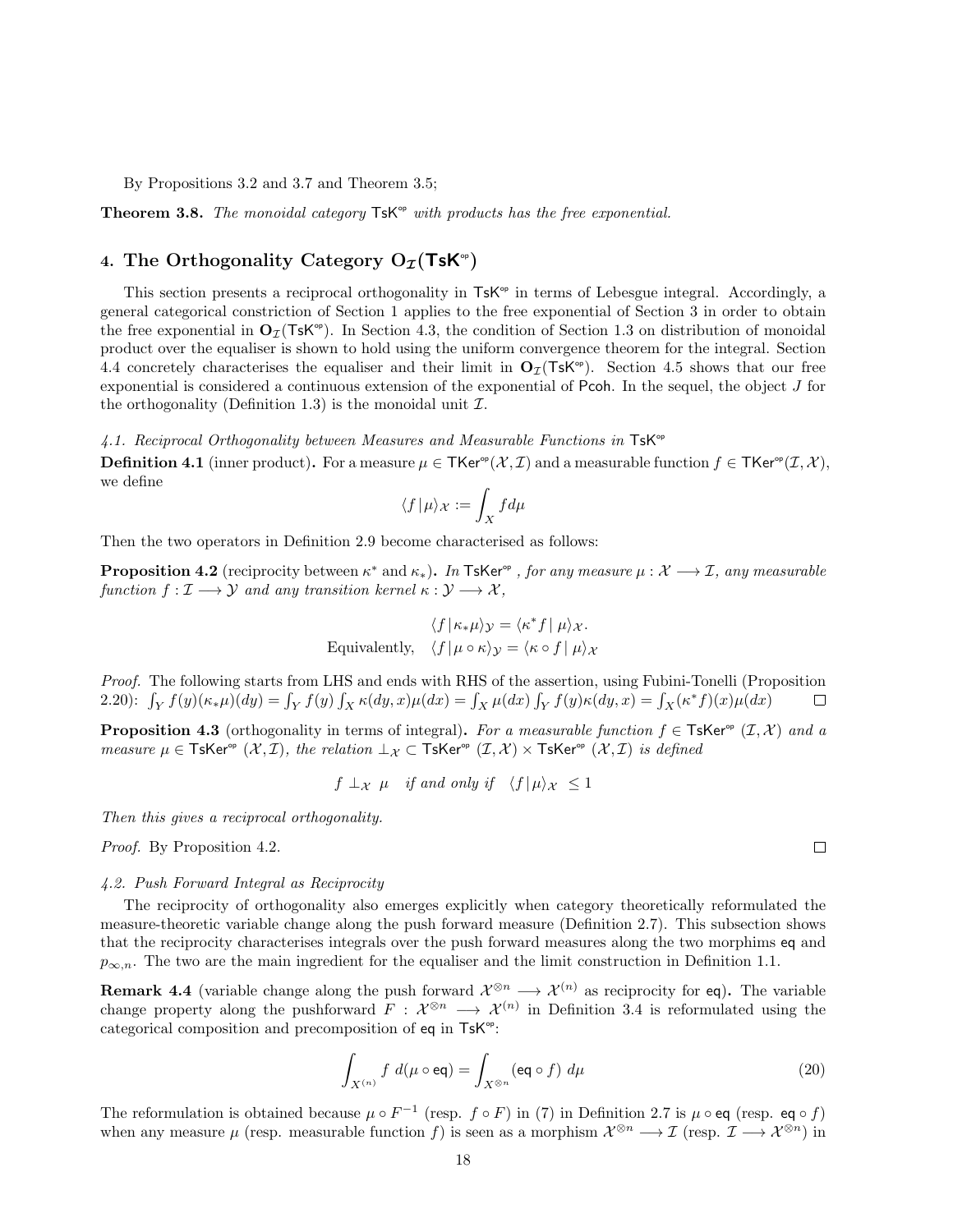$T$ s $K^{\circ p}$ .  $(20)$  is obviously a reciprocity of the orthogonality for  $T_sK^{\circ p}$  because it stipulates

$$
\langle f\,|\, \mu\circ \mathrm{eq}\rangle_{X^{(n)}}=\langle \mathrm{eq}\circ f\,|\, \mu\rangle_{X^{\otimes n}}
$$

Alternatively putting  $f = \mathsf{eq} \setminus g$  with a measurable function g on  $\mathcal{X}^{\otimes n}$ ,

$$
\int_{X^{(n)}} (\mathrm{eq}\langle g) \, d(\mu \circ \mathrm{eq}) = \int_{X^{\otimes n}} g \, d\mu \tag{21}
$$

For the morphism  $p_{\infty,n}$ , we start with characterising composition and precomposition of  $p_{\infty,n}$  in TsK<sup>op</sup> in terms of a measurable function  $G_{n,\infty}$ :

**Lemma 4.5** (composition and precomposition of  $p_{\infty,n}$  in terms of a measurable function  $G_{n,\infty}$ ). A function  $G_{n,\infty} : A^{\leq n} \longrightarrow A^{\leq \infty}$  is defined by

$$
G_{n,\infty}: A^{\leq n} \longrightarrow \biguplus_{k} A^{(k)}
$$
  

$$
(1, a_1) \cdots (1, a_k) (2, *) \cdots (2, *) \longmapsto (k, a_1 \cdots a_k)
$$
  

$$
(22)
$$

The function  $G_{n,\infty}$  is one to one (but not surjective) and  $(\mathcal{A}^{\leq n}, \mathcal{A}^{\leq \infty})$ - measurable.

Then  $G_{n,\infty}$  characterises the composition (resp. precomposition) of  $p_{\infty,n}$  in TsK<sup>op</sup> to a measurable function (resp. to a measure) as follows:

(i) For any measurable function  $f: \mathcal{I} \longrightarrow \mathcal{A}^{\leq \infty} \otimes \mathcal{B}$  in TsK<sup>op</sup>,

$$
((p_{\infty,n} \otimes \mathcal{B}) \circ f)(I, \mathbf{y}) = f(I, (G_{n,\infty} \times B)(\mathbf{y})) \quad \text{for } \mathbf{y} \in A^{\leq n} \times B
$$

(ii) (precomposition of  $p_{\infty,n}$  as a pushforward) For any measure  $\mu : \mathcal{A}^{\leq n} \otimes \mathcal{B} \longrightarrow \mathcal{I}$  in TsK<sup>op</sup>,

$$
\mu \circ (p_{\infty,n} \otimes \mathcal{B}) = \mu \circ (G_{n,\infty} \times B)^{-1}
$$

That is, the composition  $\mu \circ (p_{\infty,n} \otimes \mathcal{B})$  is the push forward measure of  $\mu$  along the measurable function  $G_{n,\infty}\times B$ .

Proof. (i) Direct by the definition (16) because

$$
p_{\infty,n}(-,y) = \delta(-,G_{n,\infty}(y)).
$$

$$
(ii) \quad (\mu \circ (p_{\infty,n} \otimes \mathcal{B}))(-, *)
$$
\n
$$
= \int_{A^{\leq n} \times B} (p_{\infty,n} \otimes \mathcal{B})(-, (\mathbf{x}, y)) \mu(d(\mathbf{x}, y), *)
$$
\n
$$
= \int_{A^{\leq n} \times B} \delta(-, (G_{n,\infty} \times B)(\mathbf{x}, y)) \mu(d(\mathbf{x}, y), *)
$$
\n
$$
= \int_{A^{\leq n} \times B} \delta(-, (G_{n,\infty}(\mathbf{x}), y)) \mu(d(\mathbf{x}, y), *)
$$
\n
$$
= \int_{A^{\leq \infty} \times B} \delta(-, (\mathbf{x}', y)) \mu((G_{n,\infty} \times B)^{-1}(d(\mathbf{x}', y)), *)
$$
 by variable change along  $G_{n,\infty} \times \mathcal{B}$ \n
$$
= \mu((G_{n,\infty} \times B)^{-1}(-), *)
$$

 $\Box$ 

Lemma 4.5 relates a reciprocity for  $p_{\infty,n}$  with a variable change property: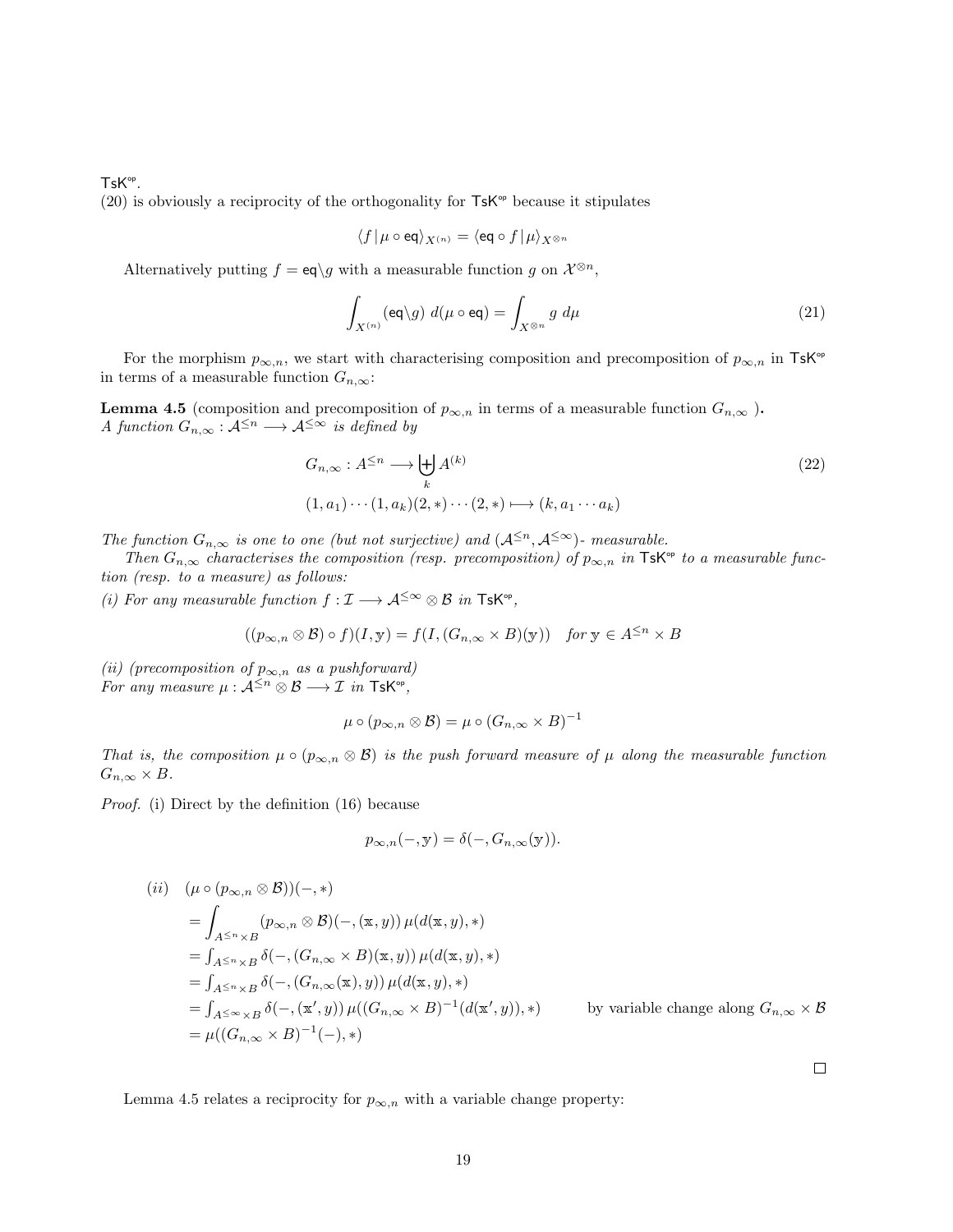**Corollary 4.6** (variable change along  $A^{\leq n} \otimes \mathcal{B} \longrightarrow A^{\leq \infty} \otimes \mathcal{B}$  as reciprocity for  $p_{\infty,n} \otimes \mathcal{B}$ ). For any measurable  $\mathit{function}\ f:\mathcal{I}\longrightarrow\mathcal{A}^{\leq\infty}\otimes\mathcal{B}\ and\ any\ measure\ \mu:\mathcal{A}^{\leq n}\otimes\mathcal{B}\longrightarrow\mathcal{I}\ \ in\ \mathsf{TsK}^{\mathsf{op}},$ 

$$
\int_{A^{\leq \infty} \times B} f d(\mu \circ (p_{\infty,n} \otimes B)) = \int_{A^{\leq n} \times B} ((p_{\infty,n} \otimes B) \circ f) d\mu
$$

*Proof.* The assertion is the variable change property (Definition 2.7) along the push forward  $G_{n,\infty} \times B$  but instantiated with (i) and (ii) of Lemma 4.5:

$$
\int_{A^{\leq \infty} \times B} f(y) \ (\mu \circ (G_{n,\infty} \times B)^{-1})(dy) = \int_{A^{\leq n} \times B} f((G_{n,\infty} \times B)(y')) \ \mu(dy')
$$

4.3. Distribution of Monoidal Product over Limit in  $O_{\mathcal{I}}(T s K^{\circ p})$ 

This subsection is concerned with showing the distribution of the tensor product over the limit  $L_A$ in  $\mathbf{O}_I(\mathcal{C})$  when  $\mathcal{C} = \mathsf{TsK}^{\mathsf{op}}$ . Using the monotone convergence theorem, Lebesgue integrals over the limit measurable space are shown approximated by sequence of integrals over the push forward measurable spaces along  $p_{\infty,n} \otimes \mathcal{B}_s$  (Proposition 4.8). For the approximation, the reciprocity of  $p_{\infty,n}$  in Corollary 4.6 above plays a crucial role. The approximation leads to the satisfaction of the distribution condition (Theorem 4.9).

**Definition 4.7** (sequence of measures  $\nu_n$  on  $\mathcal{A}^{\leq n} \otimes \mathcal{B}$  for a measure  $\nu$  on  $\mathcal{A}^{\leq \infty} \otimes \mathcal{B}$ ). For any measure  $\nu$  :  $\mathcal{A}^{\leq \infty} \otimes \mathcal{B} \longrightarrow \mathcal{I}$  in TsK<sup>op</sup> and a natural number n, a measure  $\nu_n$  on  $\mathcal{A}^{\leq n} \otimes \mathcal{B}$  is defined using  $G_{n,\infty}$  of (22);

$$
\nu_n: \mathcal{A}^{\leq n} \otimes \mathcal{B} \longrightarrow \mathcal{I} \qquad X \times Y \longmapsto \nu(G_{n,\infty}(X) \times Y)
$$

for every rectangle  $X \times Y$  with measurable sets  $X \in \mathcal{A}^{\leq n}$  and  $Y \in \mathcal{B}$ .

Note the measure  $\nu_n \circ (p_{\infty,n} \otimes \mathcal{B})$ , which by Lemma 4.5 (ii), is the push forward measure  $\nu_n \circ (G_{n,\infty} \times B)^{-1}$ of  $\nu_n$  along  $G_{n,\infty} \times B$ . Thus  $\nu_n \circ (p_{\infty,n} \otimes B)$  gives the restriction of the measure  $\nu$  to the sub measurable space  $sub_n(\mathcal{A}^{\leq \infty}) \otimes \mathcal{B}$  of  $\mathcal{A}^{\leq \infty} \otimes \mathcal{B}$ , where

$$
sub_n(\mathcal{A}^{\leq \infty}):=(\biguplus_{k\in \mathbb{N}}A^{(k)},\ (\biguplus_{k\leq n}\mathcal{A}^{(k)})\ \&\ (\biguplus_{n< k}\{\emptyset,A^{(k)}\})\ )
$$

That is,  $sub_n$  collapses the k-th component measurable space  $\mathcal{A}^{(k)}$  to the rudest one for  $n < k$ .

**Proposition 4.8** (Approximation of  $\nu$  on  $\mathcal{A}^{\leq \infty} \otimes \mathcal{B}$  in terms of the sequence  $\{\nu_n \circ (p_{\infty,n} \otimes \mathcal{B})\}_{n \in \mathbb{N}}$  with  $n \to \infty$ ). For any measurable function  $f: \mathcal{I} \longrightarrow \mathcal{A}^{\leq \infty} \otimes \mathcal{B}$  in TsK<sup>op</sup>,

$$
\int_{A^{\leq \infty} \times B} f \, d\nu = \lim_{n \to \infty} \int_{A^{\leq \infty} \times B} f \, d(\nu_n \circ (p_{\infty, n} \otimes B))
$$
\n
$$
\geq \int_{A^{\leq \infty} \times B} f \, d(\nu_n \circ (p_{\infty, n} \otimes B))
$$
\n(23)

Proof. We prove Equation (23) using the monotone convergence theorem (as the inequality is direct for any n by the definition  $\nu_n$ ). Given f, we define an increasing sequence  $0 \le f_0 \le f_1 \le \cdots \le f_n \le \cdots$  of measurable functions  $f_n : \mathcal{I} \longrightarrow \mathcal{A}^{\leq \infty} \otimes \mathcal{B}$  by

$$
f_n(((k, a_1 \cdots a_k), b)) := \begin{cases} 0 & \text{for } k > n \\ f(((k, a_1 \cdots a_k), b)) & \text{for } k \le n \end{cases}
$$

This yields

$$
(p_{\infty,n} \otimes \mathcal{B}) \circ f = (p_{\infty,n} \otimes \mathcal{B}) \circ f_n \quad \text{for any } n \tag{24}
$$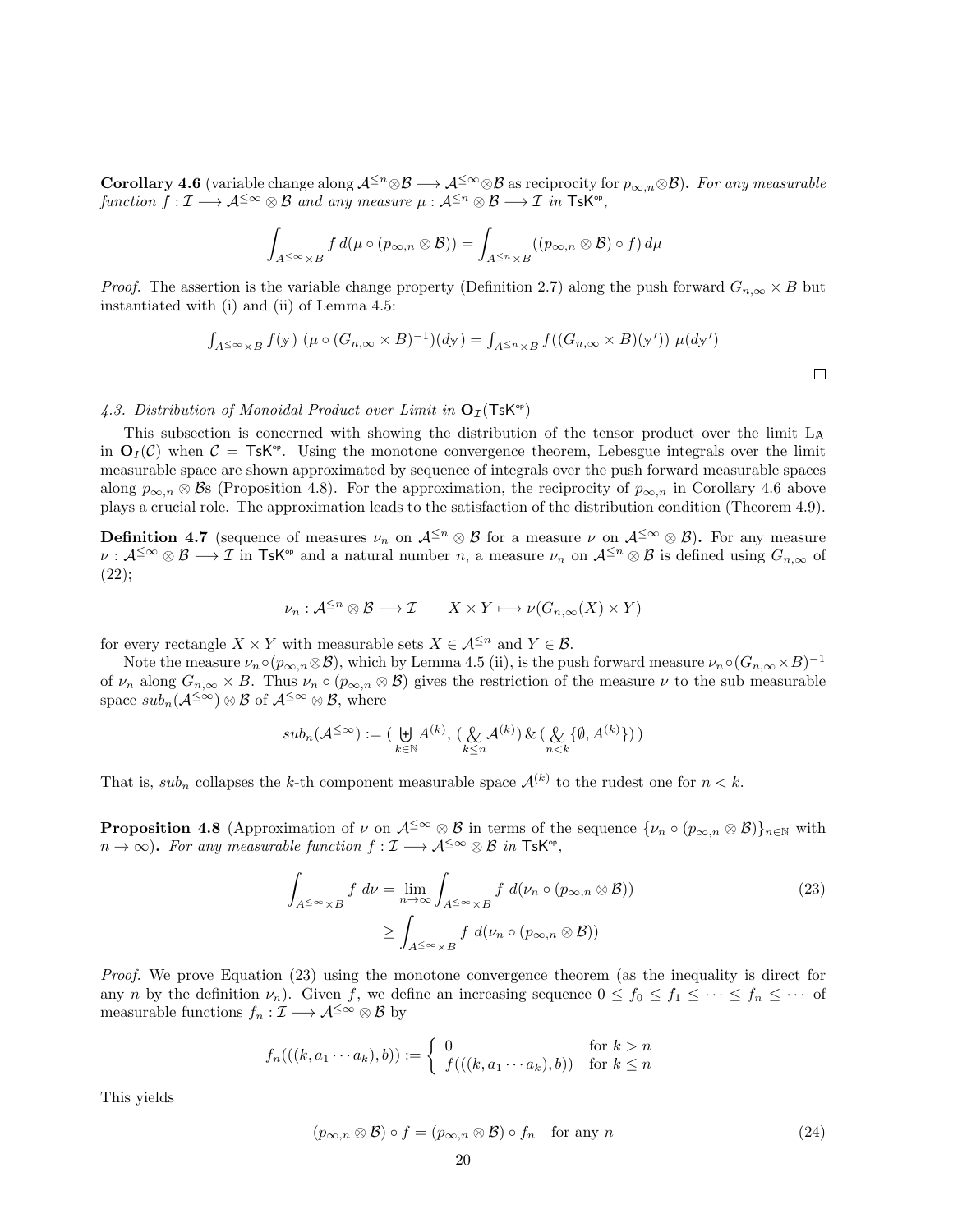Obviously from the definition,

$$
\lim_{n \to \infty} f_n = f
$$

The following first equation is by the definition  $\nu_m$  of Definition 4.7,

$$
\int_{A^{\leq \infty} \times B} f_n d\nu = \int_{A^{\leq \infty} \times B} f_n d(\nu_n \circ (p_{\infty, n} \otimes B))
$$

$$
= \int_{A^{\leq n} \times B} (p_{\infty, n} \otimes B) \circ f_n d\nu_n \qquad \text{by Cor 4.6}
$$

$$
= \int_{A^{\leq n} \times B} (p_{\infty,n} \otimes B) \circ f \, d\nu_n \qquad \qquad \text{by (24)}
$$

$$
= \int_{A^{\leq \infty} \times B} f d(\nu_n \circ (p_{\infty,n} \otimes \mathcal{B}))
$$
 by Cor 4.6

Taking the limit  $n \to \infty$  yields the assertion with a bypass of the monotone convergence theorem commuting the limit and the integral:

$$
\int_{A^{\leq \infty} \times B} f d\nu = \lim_{n \to \infty} \int_{A^{\leq \infty} \times B} f_n d\nu = \lim_{n \to \infty} \int_{A^{\leq \infty} \times B} f d(\nu_n \circ (p_{\infty, n} \otimes B))
$$

Finally with Proposition 4.8, we are ready to prove the goal of this subsection.

**Theorem 4.9** (⊗ distributes over L<sub>A</sub> in  $O_\mathcal{I}(TsK^{\circ})$ ). The condition (6) holds for all objects A and B in  $O_\mathcal{I}(\mathsf{TsK}^\circ)$ . That is, the distribution of the monoidal product over  $L_A$  is retained in the orthogonal category.

*Proof.* By Proposition 1.24, it suffices to show the condition (6). Take an arbitrary  $\nu \in ((\mathbb{A}^{\leq \infty} \otimes \mathbb{B})_p)^{\circ}$  and consider  $\nu_n$  of Definition 4.7. Then  $\nu_n \in ((\mathbb{A}^{\leq n})_p \otimes \mathbb{B}_p)^\circ$  for all n by the followings implication (25).

$$
\nu \in ((\mathbb{A}^{\leq \infty} \otimes \mathbb{B})_p)^{\circ} = ((\mathbb{A}^{\leq \infty})_p \otimes \mathbb{B}_p)^{\circ \circ \circ} = ((\mathbb{A}^{\leq \infty})_p \otimes \mathbb{B}_p)^{\circ}
$$
  
\n
$$
\implies \forall n \in \mathbb{N} \quad \nu_n \in ((\mathbb{A}^{\leq n} \otimes \mathbb{B})_p)^{\circ} = ((\mathbb{A}^{\leq n})_p \otimes \mathbb{B}_p)^{\circ \circ \circ} = ((\mathbb{A}^{\leq n})_p \otimes \mathbb{B}_p)^{\circ}
$$
 (25)

(demonstration of (25)) By the definition of  $(\mathbb{A}^{\leq \infty})_p$ , an arbitrary element of  $(\mathbb{A}^{\leq n})_p \otimes \mathbb{B}_p$  is written by  $(p_{\infty,n} \circ x) \otimes y = (p_{\infty,n} \otimes B)(x,y)$  with  $x \in (\mathbb{A}^{\leq \infty})_p$  and  $y \in \mathbb{B}_p$ . Then by Ineqn  $(23)$ ,  $\nu_n \circ (p_{\infty,n} \otimes B) \in$  $((\mathbb{A}^{\leq \infty})_p \otimes \mathbb{B}_p)$ ° so that the orthogonality holds  $(x, y) \perp_{\mathcal{A}^{\leq \infty} \otimes \mathcal{B}} \nu_n \circ (p_{\infty,n} \otimes B)$ , which is equivalent by reciprocity to  $(p_{\infty,n} \otimes \mathcal{B}) \circ (x, y) \perp_{\mathcal{A}^{\leq n} \otimes \mathcal{B}} \nu_n$ .

(end of demonstration of (25))

Thus the premise of the condition (6) with  $u = f$  yields the following inequality,

$$
1 \geq \int_{A^{\leq n} \times B} (p_{\infty,n} \otimes \mathcal{B}) \circ f \, d\nu_n
$$
  
= 
$$
\int_{A^{\leq \infty} \times B} f \, d(\nu_n \circ (p_{\infty,n} \otimes \mathcal{B}))
$$
 by Cor 4.6

Making *n* tend to  $\infty$ , we have by Eqn. (23) of Prop 4.8,

$$
1 \ge \int_{A^{\le \infty} \times B} f \, d\nu,
$$

which is the conclusion of the condition (6).

As a corollary of Theorem 4.9,

 $\Box$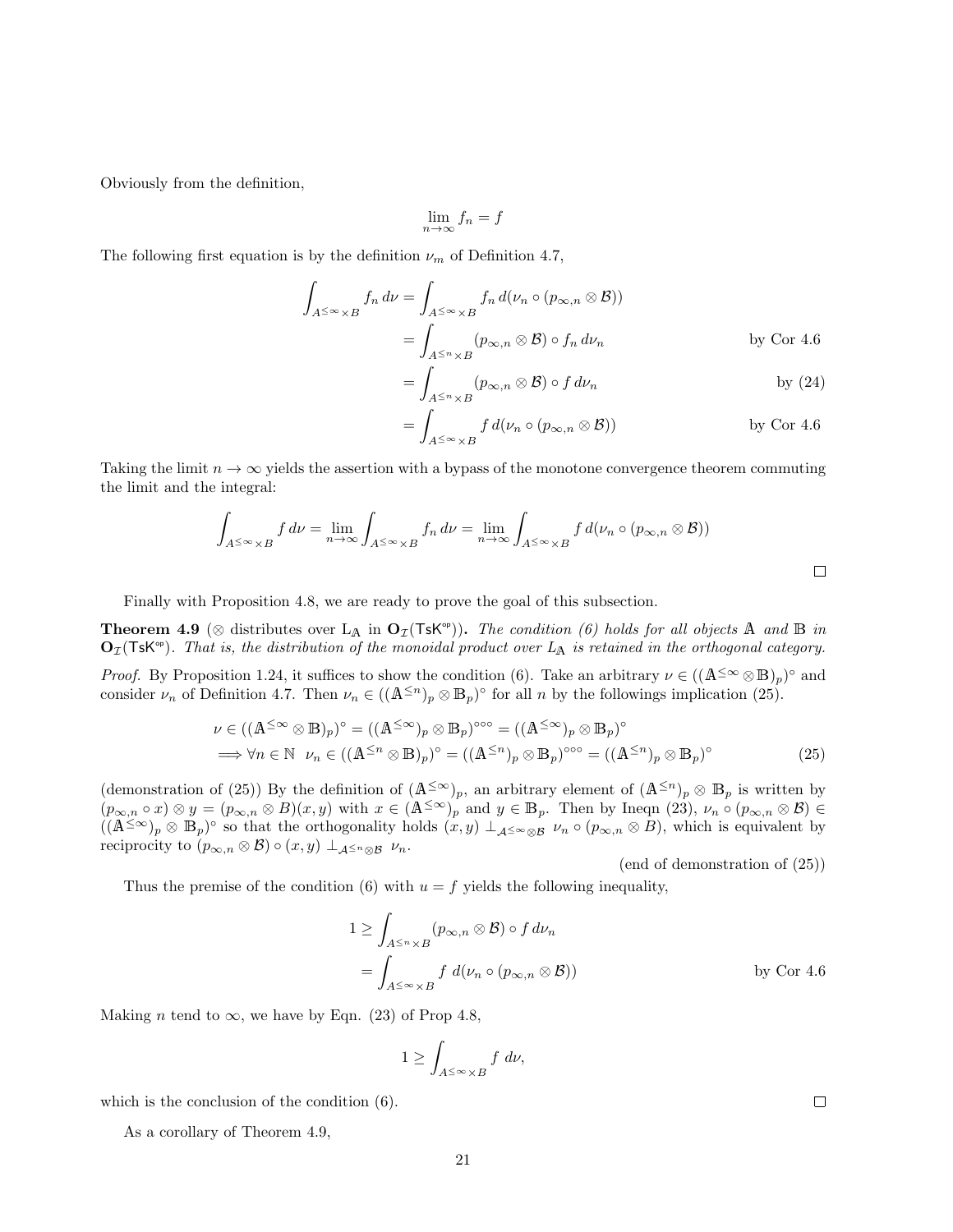Corollary 4.10.  $O_{\mathcal{I}}(TsK^{\circ p})$  has the free exponential whose forgetful image by  $O_{\mathcal{I}}(TsK^{\circ p}) \longrightarrow TsK^{\circ p}$  is the free exponential of Theorem 3.8.

Proof. By Theorem 1.25.

 $\Box$ 

4.4. Characterising Equalsers  $A^{\leq n}$  and Limit  $A^{\leq \infty}$  in  $O_{\mathcal{I}}(T s K^{\circ p})$ 

This subsection is concerned with a concrete representation of the free exponential of  $O_{\mathcal{I}}(T\text{sK}^{\circ})$  guaranteed abstractly in Corollary 4.10 above. This subsection starts with characterising the equaliser  $\mathbb{A}^{\leq n}$  in  $O_{\mathcal{I}}(T\text{sK}^{\circ})$  in terms of generators for double orthogonal (Proposition 4.16). The barycenter construction by Crubillé et al  $[6]$  is directly applied to our categorical framework  $TsK^{\varphi}$ . Using the characterisation globally over natural numbers n, a characterisation of the limit  $\mathbb{A}^{\leq \infty}$  in  $\mathbb{O}_\mathcal{I}(\mathsf{T}\mathsf{s}\mathsf{K}^{\mathsf{op}})$  is obtained in Theorem 4.19. The limit characterisation directly leads to the coincidence of the free exponential with the exponential of the linear comonad in our preceding study [18].

**Definition 4.11** (barycenter  $s_n(g)$  as composing an endomorphism  $s_n$  on  $\mathcal{A}^{\otimes n}$  ). In the category  $\mathsf{TsK}^{\circ p}$ , the *n*-th barycenter  $s_n$  is defined as the following endomorphism on  $\mathcal{A}^{\otimes n}$ :

$$
s_n(-, (a_1, \ldots, a_n)) = \frac{1}{n!} \sum_{\sigma \in \mathfrak{S}_n} \delta(-, (a_{\sigma(1)}, \ldots, a_{\sigma(n)}))
$$

For a measurable function  $g: \mathcal{I} \longrightarrow \mathcal{A}^{\otimes n}$  in TsK<sup>op</sup>, its barycenter  $s_n(g): \mathcal{I} \longrightarrow \mathcal{A}^{\otimes n}$  is defined to be the categorical composition  $s_n \circ g$  in TsK<sup>op</sup>:

$$
s_n(g) := \frac{1}{n!} \sum_{\sigma \in \mathfrak{S}_n} \sigma(g) \qquad \qquad \text{where } \sigma(g)(a_1, \dots, a_n) = g(a_{\sigma(1)}, \dots, a_{\sigma(n)})
$$

In particular when putting  $g = f_1 \otimes \cdots \otimes f_n$  of the domain  $\mathcal{I}^{\otimes n} \cong \mathcal{I}$  with  $f_i : \mathcal{I} \longrightarrow \mathcal{A}$  for  $i = 1, \ldots, n$ ;

$$
s_n(f_1\otimes\cdots\otimes f_n)=\frac{1}{n!}\sum_{\sigma\in\mathfrak{S}_n}f_{\sigma(1)}\otimes\cdots\otimes f_{\sigma(n)}
$$

It is direct that  $(s_n(g))(a_1,\ldots,a_n) = s_n \circ g(I,(a_1,\ldots,a_n)) = \frac{1}{n!} \sum_{\sigma \in \mathfrak{S}_n} g(I,(a_{\sigma(1)},\ldots,a_{\sigma(n)})).$ The barycenters characterise the invariant morphisms:  $s_n(g) = g$  if and only if g equalises the n!-symmetries of  $\mathcal{A}^{\otimes n}$ .

**Lemma 4.12.** For  $C = TsK^{\infty}$ , the following equality holds between C-homsets:

$$
\{s_n(g) \mid g \in (\mathbb{A}_p^{\otimes n})^{\circ \circ}\}^{\circ \circ} = \{s_n(g) \mid g \in \mathbb{A}_p^{\otimes n}\}^{\circ \circ},
$$

in which  $\mathbb{A}_p^{\otimes n}$  is a short for  $(\mathbb{A}_p)^{\otimes n}$ .

*Proof.* We prove (⊂) as the converse is tautological. Note LHS of the assertion is  $(s_n \circ (\mathbb{A}_p^{\otimes n})^{\circ\circ})^{\circ\circ}$ , while RHS is  $(s_n \circ \mathbb{A}_p^{\otimes n})^{\circ\circ}$ , where the composition to a set is element-wise. It suffices to show

$$
s_n \circ (\mathbb{A}_p^{\otimes n})^{\circ \circ} \subset (s_n \circ \mathbb{A}_p^{\otimes n})^{\circ \circ}
$$

Take an arbitrary  $\nu \in (s_n \circ \mathbb{A}_p^{\otimes n})^{\circ}$ , which means  $\forall x \in \mathbb{A}_p^{\otimes n}$   $s_n \circ x \perp_{A^{\otimes n}} \nu$ . By reciprocity,  $x \perp_{A^{\otimes n}} \nu \circ s_n$ , which means  $\nu \circ s_n \in (\mathbb{A}_p^{\otimes n})^{\circ}$ . Hence  $\forall g \in (\mathbb{A}_p^{\otimes n})^{\circ \circ}$   $g \perp_{A^{\otimes n}} \nu \circ s_n$ , hence by reciprocity  $s_n \circ g \perp_{A^{\otimes n}} \nu$ , which means  $s_n \circ g$  belongs to  $(s_n \circ \mathbb{A}_p^{\otimes n})^{\circ \circ}$ .

Thanks to Lemma 4.12, we have Proposition 4.16 characterising equalisers in  $O_{\mathcal{I}}(TsK^{\circ p})$ . The proposition is obtained with the help of the following Lemmas 4.14 and 4.15, both on the double closure on homsets.

Let us remark here that the category  $O_\mathcal{I}(\mathsf{TsK}^\mathsf{op})$  retains the general equalisers  $\mathbb{A}^{(n)}$  lifting those  $A^{(n)}$  in  $C = TsK^{\circ}$  of Proposition 3.2. The lifting below in Definition 4.13 is general enough to subsume the definition (3) of Proposition 1.18 when  $\mathbb A$  is instantiated in particular by  $\mathbb A \& \mathbb I$ .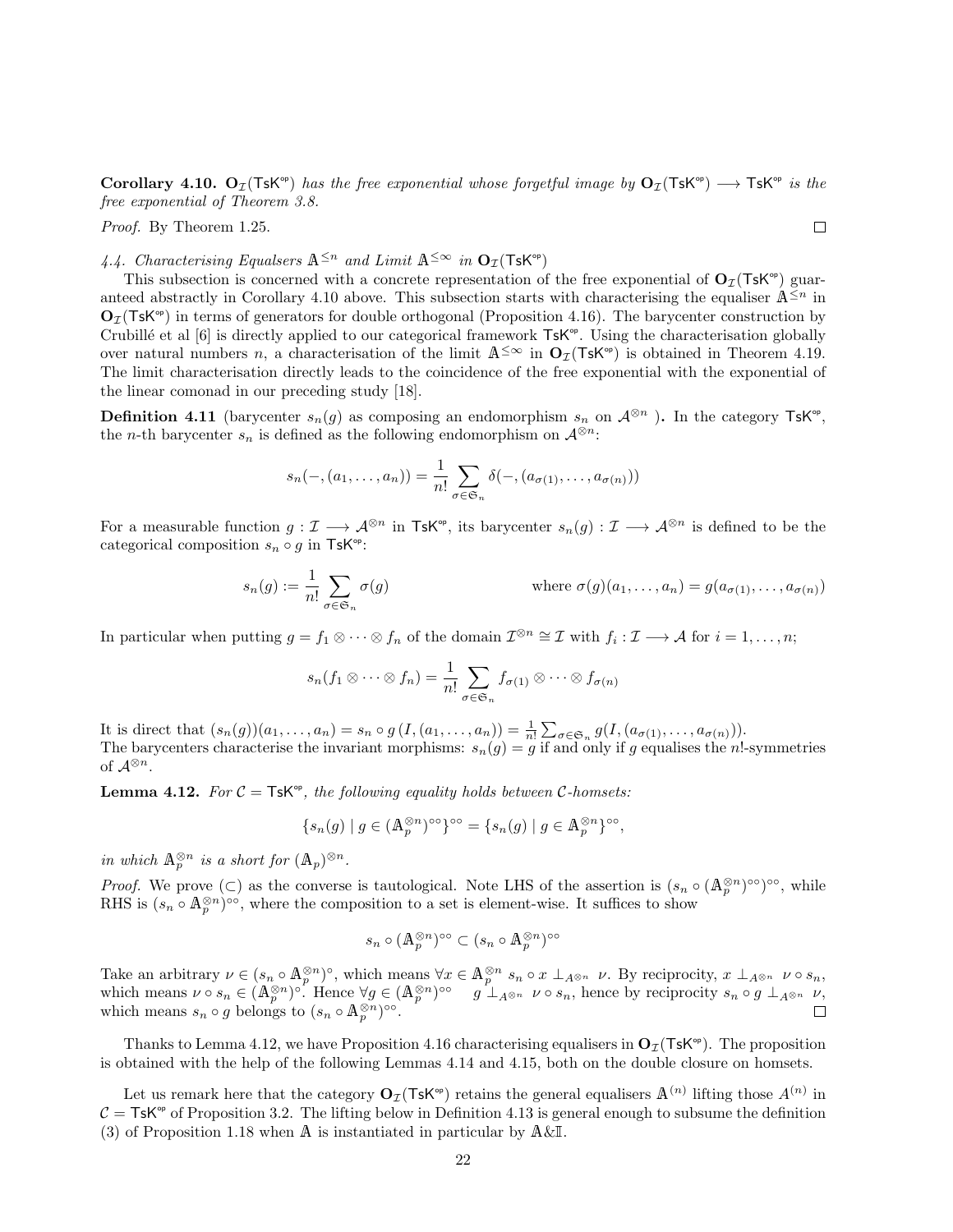**Definition 4.13** (equaliser  $\mathbb{A}^{(n)}$  in  $\mathbf{O}_{\mathcal{I}}(\mathsf{TsK}^{\mathsf{op}})$ ). In  $\mathbf{O}_{\mathcal{I}}(\mathsf{TsK}^{\mathsf{op}})$  for every object  $\mathbb{A}$ , the following object  $\mathbb{A}^{(n)}$ with eq of Proposition 3.2 becomes the equaliser of the n!-symmetries of  $\mathbb{A}^{\otimes n}$ :

$$
\mathbb{A}^{(n)} = (A^{(n)}, (\mathbb{A}^{(n)})_p), \quad where
$$
  

$$
(\mathbb{A}^{(n)})_p := \{ \text{eq}\backslash h \mid h \in (\mathbb{A}^{\otimes n})_p \text{ equalises the } n\text{!-symmetries of } \mathbb{A}^{\otimes n} \}^{\circ\circ}
$$
 (26)

**Lemma 4.14** (eq\ preserves the double orthogonal ( )<sup>o</sup>° of measurable functions in  $TsK^{\circ}$ ). For any hom-set  $V\subseteq\{h:\mathcal{I}\to\mathcal{A}^{\otimes n}$  equalises the n!-symmetries of  $\mathcal{A}^{\otimes n}$  in TsK<sup>op</sup>, the morphism eq :  $A^{(n)}\longrightarrow A^{\otimes n}$  has the following property:

$$
\operatorname{eq} \backslash V^{\circ \circ} = (\operatorname{eq} \backslash V)^{\circ \circ}
$$

*Proof.* Note first that the variable change for the push forward (20) says that  $\mu \circ \textsf{eq} \in (\textsf{eq}\backslash V)^\circ$  if and only if  $\mu \in V^{\circ}$ .

(⊂) Take any eq\g ∈ LHS with  $g \in V^{\circ\circ}$ . Note any measure in  $(\text{eq}\setminus V)^{\circ}$  is a push forward  $\mu \circ \text{eq}$ , and moreover by the first note  $\mu \in V^{\circ}$ . Then  $\langle eq \rangle_{g} | \mu \circ eq \rangle_{A^{(n)}} \stackrel{by(21)}{=} \langle g | \mu \rangle_{A^{\otimes n}} \leq 1$ , which means  $eq \setminus g \in RHS$ . ( $\supset$ ) It suffices to prove that LHS of the assertion is double orthogonal. Take any  $f \in LHS^{\circ\circ}$ , which means  $1 \geq \langle f | \nu \circ \mathsf{eq} \rangle_{A^{(n)}} \stackrel{by(20)}{=} \langle \mathsf{eq} \circ f | \nu \rangle_{A^{\otimes n}}$  for all  $\nu \circ \mathsf{eq} \in LHS^\circ$  iff  $\nu \in V^{\circ \circ \circ}$  by the first note. But  $V^{\circ \circ \circ} = V^\circ$ , hence  $eq \circ f \in V^{\circ \circ}$ , thus  $f \in LHS$ .  $\Box$ 

Lemma 4.15 (downward closedness of double orthogonal sets consisting of measurable functions). Let  $\mathcal{C} = \mathsf{TsK}^{\mathsf{op}},$  and  $V^{\mathsf{oo}} = V \subset \mathcal{C}(I, \mathcal{X})$ . For any  $g \in \mathcal{C}(I, \mathcal{X})$  (i.e., a measurable function g on a measurable space  $\mathcal{X}$ ),

$$
g \le \exists g' \in V \Longrightarrow g \in V,
$$

in which the order  $\leq$  is pointwise order between measurable functions.

*Proof.* Obvious:  $\forall \nu \in V^{\circ}$   $\int_{X} g d\nu \le \int_{X} g' d\nu \le 1$ . Thus  $g \in V^{\circ\circ}$ .

In what follows, when h has a domain  $I^{\otimes n}$ , the domain  $I^{(k)}$  of eq\h is identified with  $I \cong I^{(k)}$ .

**Proposition 4.16** (barycentric genetarors for  $(\mathbb{A}^{(n)})_p$  and for  $(\mathbb{A}^{\leq n})_p$ ). In  $O_I(\mathcal{C})$  with  $\mathcal{C} = \mathsf{TsK}^{\mathsf{op}}$ ,

(i) (generators for the equaliser  $\mathbb{A}^{(n)}$ )

$$
(\mathbb{A}^{(n)})_p = \{ \operatorname{eq} \setminus s_n(g) \mid g \in (\mathbb{A}_p^{\otimes n})^{\circ \circ} \}^{\circ \circ}
$$

$$
= \{ \operatorname{eq} \setminus s_n(f_1 \otimes \cdots \otimes f_n) \mid \forall i \, f_i \in \mathbb{A}_p \}^{\circ \circ},
$$

where  $eq: A^{(n)} \longrightarrow A^{\otimes n}$ .

(ii) (generators for the equaliser  $A^{\leq n}$ )

$$
(\mathbb{A}^{\leq n})_p = \{ \mathsf{eq} \setminus s_n((f_1 \& \iota_1) \otimes \cdots \otimes (f_n \& \iota_n)) \mid \forall i \ (f_i \in \mathbb{A}_p \ and \ \iota_i \in \{\mathrm{Id}_I\}^{\circ \circ}) \}^{\circ \circ}
$$

$$
= \{ \mathsf{eq} \setminus s_n((f_1 \& \mathrm{Id}_I) \otimes \cdots \otimes (f_n \& \mathrm{Id}_I)) \mid \forall i \ f_i \in \mathbb{A}_p \}^{\circ \circ},
$$

where  $eq: A^{\leq n} \longrightarrow (A \& I)^{\otimes n}$ .

Proof. (i) By Lemmas 4.12 and 4.14.

(ii) We prove the second line as the first one is by the second equation of (i). First note that  $\iota_i \leq \mathrm{Id}_I$  as  $\iota_i \in {\mathrm{Id}_I}^{\infty}$  is a function on  $\{*\} = I$  to  $[0,1]$  (while  $\mathrm{Id}_I$  maps \* to 1). Thus  $f_i \otimes \iota_i \leq f_i \otimes \mathrm{id}_I$  for all  $i = 1, \ldots, n$ , hence  $s_n((f_1 \& \iota_1) \otimes \cdots \otimes (f_n \& \iota_n)) \leq s_n((f_1 \& \mathrm{Id}_I) \otimes \cdots \otimes (f_n \& \mathrm{Id}_I)).$  Hence by the downward closed Lemma 4.15,  $eq\backslash s_n((f_1\&i_1)\otimes\cdots\otimes(f_n\&i_n))$  belongs to RHS of the first equation of (ii), which has shown the assertion.  $\Box$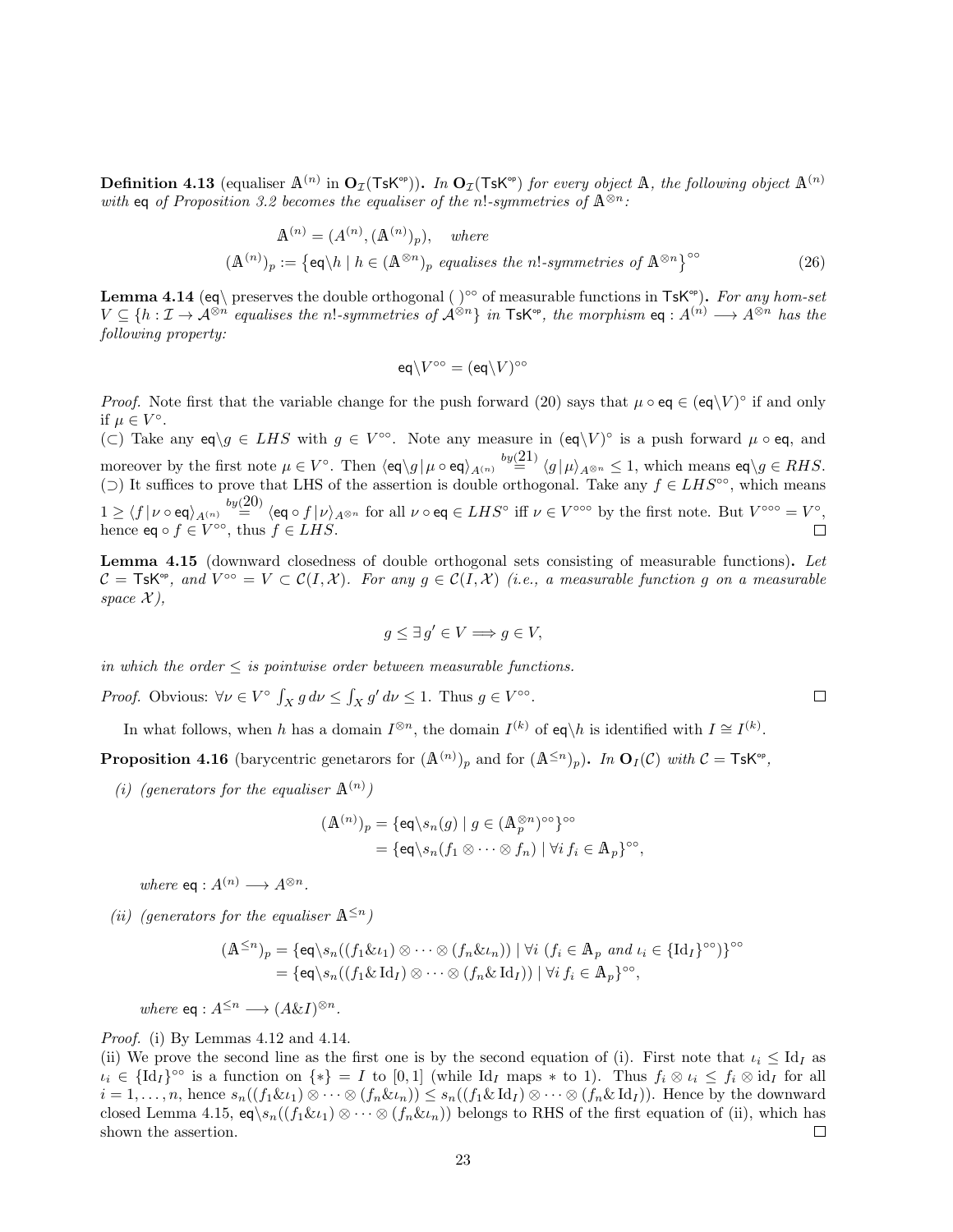Consider Proposition 1.21 applied to  $\mathcal{C} = \mathsf{TsK}^{\varphi}$ : The set  $(\mathbb{A}^{\leq \infty})_p$  is specified using the description (17) of the mediating morphism  $x_{\infty}$  for TsK<sup>op</sup>;

$$
(\mathbb{A}^{\leq \infty})_p = \begin{cases} x_{\infty} = \mathop{\mathcal{X}}_{k \in \mathbb{N}} (\mathsf{p}_l^{(k)} \circ x_k) + \{x_n : \mathbb{I} \longrightarrow \mathbb{A}^{\leq n}\}_n \text{ is} \\ a \text{ cone to the diagram } \{p_{n+1,n}\}_n \text{ in } \mathbf{O}_{\mathcal{I}}(\mathsf{T}\mathsf{s}\mathsf{K}^{\mathsf{op}}) \end{cases} \tag{27}
$$

More specifically, in what follows in Theorem 4.19,  $(\mathbb{A}^{\leq \infty})_p$  is characterised in direct terms of  $\mathbb{A}_p$ .

We prepare two lemmas for the theorem. In the sequel of the subsection,  $\bar{f}$  denotes  $f \& \mathrm{Id}_I$ .

**Lemma 4.17.** For any natural numbers  $k \leq n$  and measurable functions  $\bar{f}_i : \mathcal{I} \longrightarrow \mathcal{A}$  with  $i = 1, \ldots, n$ , the following equality holds in  $\mathcal{I} \longrightarrow \mathcal{A}^{\leq k}$ 

$$
p_{n,k}\circ \operatorname{eq}\backslash s_{n}(\otimes_{i=1}^{n}\bar{f}_{i})=\frac{(n-k)!}{n!}\operatorname{eq}\backslash \sum_{\iota:[k]\hookrightarrow [n]}\bar{f}_{\iota(1)}\otimes\cdots\otimes \bar{f}_{\iota(k)},
$$

where  $p_{n,k} := p_{k+1,k} \circ \cdots \circ p_{n,n-1}$  and  $\iota$  is an inclusion function with  $[m]$  denoting the set  $\{1,\ldots,m\}$ .

*Proof.* The following starts from LHS and ends with RHS under the instantiating at  $(I, x_1 \cdots x_k)$  with  $x_1 \cdots x_k \in \mathcal{A}^{\leq k}.$ 

$$
p_{n,k} \circ \mathsf{eq} \backslash s_n(\otimes_{i=1}^n \bar{f}_i)(I, x_1 \cdots x_k) = \mathsf{eq} \backslash s_n(\otimes_{i=1}^n \bar{f}_i)(I, x_1 \cdots x_k \overbrace{(2,*) \cdots (2,*)}^{n-k}) \qquad \text{by (15)}
$$
\n
$$
= \frac{1}{n!} \sum_{\sigma \in \mathfrak{S}_n} \bar{f}_{\sigma(1)}(I, x_1) \cdots \bar{f}_{\sigma(k)}(I, x_k) \operatorname{Id}_I(I, *) \cdots \operatorname{Id}_I(I, *)
$$
\n
$$
= \frac{1}{n!} \sum_{\sigma \in \mathfrak{S}_n} \prod_{i=1}^k \bar{f}_{\sigma(i)}(I, x_i) = \frac{(n-k)!}{n!} \sum_{\iota : [k] \hookrightarrow [n]} \prod_{i=1}^k \bar{f}_{\iota(i)}(I, x_i)
$$
\n
$$
= \frac{(n-k)!}{n!} \operatorname{eq} \backslash \sum_{\iota : [k] \hookrightarrow [n]} \bar{f}_{\iota(1)} \otimes \cdots \otimes \bar{f}_{\iota(k)}(I, x_1 \cdots x_k)
$$

**Lemma 4.18** (On  $p_{\infty,m}$  image of  $(\mathbb{A}^{\leq \infty})_p$ ). The following inclusions hold among subsets of  $(\mathbb{A}^{\leq m})_p$  for any natural number m.

$$
p_{\infty,m} \circ (\mathbb{A}^{\leq \infty})_p \subset \bigcap_{m \leq n \in \mathbb{N}} \{p_{n,m} \circ \text{eq} \setminus s_n(\otimes_{i=1}^n \bar{f}_i) \mid \forall i \, f_i \in \mathbb{A}_p\}^{\circ \circ}
$$

$$
\subset \left(\bigcap_{m \leq n \in \mathbb{N}} \{p_{n,m} \circ \text{eq} \setminus s_n(\otimes_{i=1}^n \bar{f}_i) \mid \forall i \, f_i \in \mathbb{A}_p\}\right)^{\circ \circ}
$$

where  $p_{n,m} := p_{m+1,m} \circ \cdots \circ p_{n,n-1}$ .

*Proof.* As the second inclusion is direct by  $X^{\circ} \cap Y^{\circ} \subset (X \cap Y)^{\circ}$ , we prove the first inclusion, which is derivable from the following inclusion for any natural number  $n \geq m$ 

$$
LHS \subset p_{n,m} \circ (\mathbb{A}^{\leq n})_p
$$

together with the characterisation of  $(\mathbb{A}^{\leq n})_p$  in Proposition 4.16 (ii) and

$$
p_{n+1,n} \circ X^{\circ \circ} \subset (p_{n+1,n} \circ X)^{\circ \circ} \tag{28}
$$

,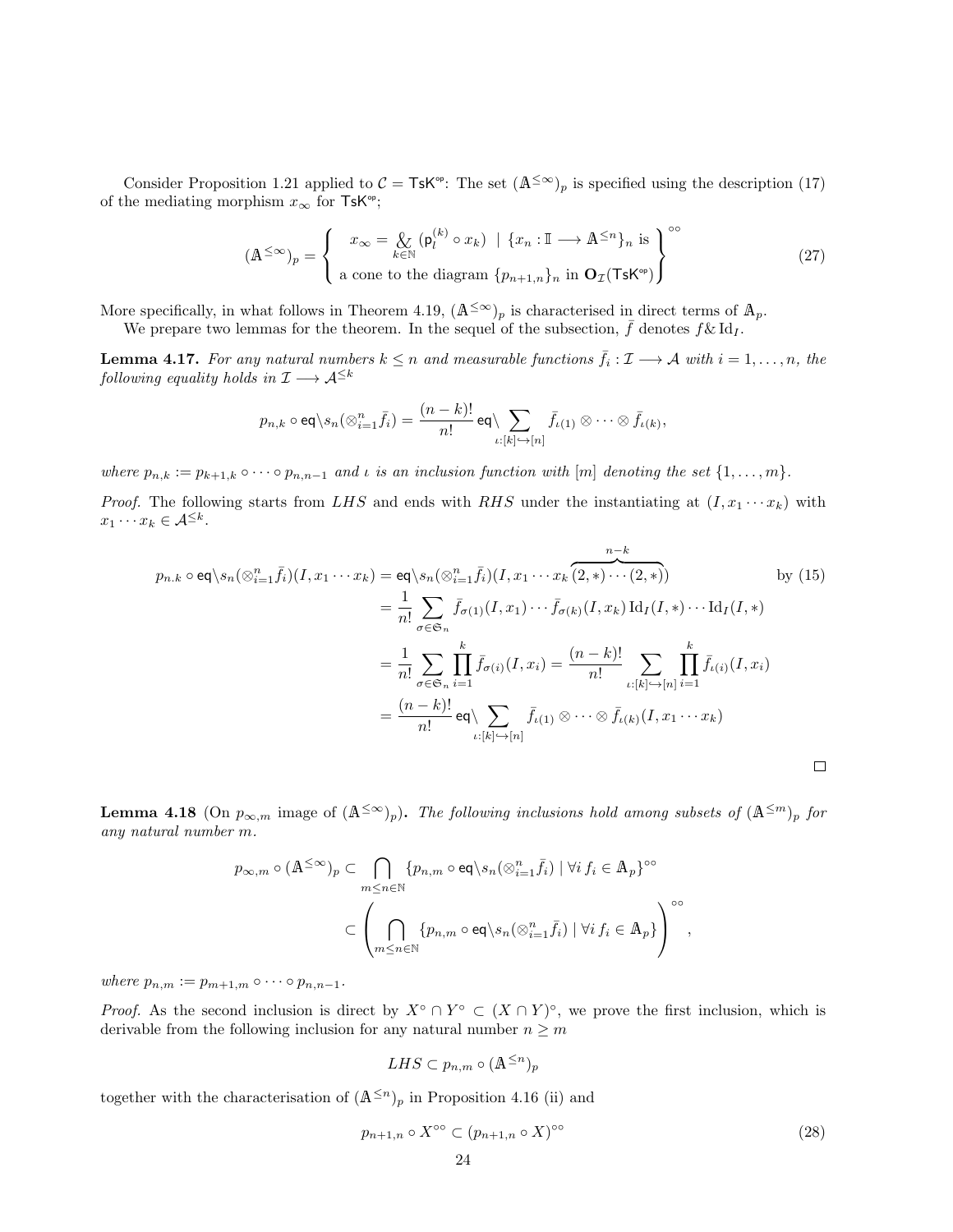(demonstration of (28))

Take any  $\nu \in (p_{n+1,n} \circ X)^\circ$ ; that is,  $\forall x \in X \; 1 \geq \langle p_{n+1,n} \circ x | \nu \rangle_{A^{\leq n}} \stackrel{recipro.}{=} \langle x | \nu \circ p_{n+1,n} \rangle_{A^{\leq n+1}}$ , which means  $\nu \circ p_{n+1,n} \in X^{\circ}$ . Thus  $\forall y \in X^{\circ \circ}$   $1 \geq \langle y | \nu \circ p_{n+1,n} \rangle_{A^{\leq n+1}} \stackrel{recipro}{=} \langle p_{n+1,n} \circ y | \nu \rangle_{A^{\leq n}}$ . This has shown that  $p_{n+1,n} \circ y$  belongs to RHS of (28). (end of demonstration (28))  $\Box$ 

We are ready to prove the main technical result of this subsection.

**Theorem 4.19** (characterising the limit  $A^{\leq \infty}$  in  $O_{\mathcal{I}}(TsK^{\infty})$ ). The following three subsets of  $TsK^{\infty}(\mathcal{I}, A^{\leq \infty})$ all coincide:

$$
(i) \ (\mathbb{A}^{\leq \infty})_p
$$
  
\n
$$
(ii) \left( \bigcup_{n \in \mathbb{N}} \{ \underset{k \in \mathbb{N}}{\{ \mathcal{L}(\mathcal{K}^{(f_1 + \dots + f_n)}(k) \mid \forall i f_i \in \mathbb{A}_p \} \}} \right)^{\circ \circ}
$$
  
\n
$$
(iii) \ \{\underset{k \in \mathbb{N}}{\{ \mathcal{L}(\mathcal{G}^{(k)} \mid g \in \mathbb{A}_p \}} \right)^{\circ \circ}
$$

*Proof.* Circular inclusions  $(i) \subset (ii) \subset (iii) \subset (i)$  are shown in the proof.

 $((ii) \subset (iii))$  Obvious:  $\frac{f_1 + \dots + f_n}{n} \in \mathbb{A}_p$  as  $\forall i \langle f_i | \nu \rangle \leq 1 \Rightarrow \langle \frac{f_1 + \dots + f_n}{n} | \nu \rangle \leq 1$ .

 $((iii) \subset (i))$  Straightforward because the generators for (i) contain those for (iii). That is,  $\{g^{\leq n} : \mathbb{I} \longrightarrow$  $\mathbb{A}^{\leq n}$ <sub>n</sub> forms a cone whose mediating morphism belonging to (27) is described by the specific form as follows:

$$
\underset{k \in \mathbb{N}}{\&} (\mathsf{p}_l^{(k)} \circ g^{\leq k}) = \underset{k \in \mathbb{N}}{\&} (\mathsf{p}_l^{(k)} \circ (g \& I)^{(k)}) = \underset{k \in \mathbb{N}}{\&} (\mathsf{p}_l \circ (g \& I))^{(k)} = \underset{k \in \mathbb{N}}{\&} g^{(k)}
$$

 $((i) \subset (ii))$  Since both  $(i)$  and  $(ii)$  are double orthogonal homsets in TsK<sup>o</sup>, it suffices to prove

$$
((\mathbb{A}^{\leq \infty})_p)^{\circ} \supset \left(\bigcup_{n \in \mathbb{N}} \{\underset{k \in \mathbb{N}}{\{\mathcal{L}\left(\frac{f_1 + \dots + f_n}{n}\right)^{(k)} \mid \ \forall i \, f_i \in \mathbb{A}_p\}}\right)^{\circ} \tag{29}
$$

.

Take an arbitrary measure  $\nu : \mathcal{A}^{\leq \infty} \longrightarrow \mathcal{I}$  belonging to RHS of (29), and let  $\nu_m$  be the measure  $\mathcal{A}^{\leq m} \longrightarrow \mathcal{I}$ in Definition 4.7, definable from  $\nu$ .

$$
1 \ge \langle \mathcal{L}_{k \in \mathbb{N}} \left( \frac{f_1 + \dots + f_n}{n} \right)^{(k)} | \nu \rangle_{A \le \infty} \tag{30}
$$

$$
= \lim_{m \to \infty} \langle \mathcal{L}_{k \in \mathbb{N}} \left( \frac{f_1 + \dots + f_n}{n} \right)^{(k)} | \nu_m \circ p_{\infty, m} \rangle_{A \leq \infty} \qquad \text{by Prop 4.8}
$$

$$
\geq \langle \underbrace{\mathcal{X}}_{k \in \mathbb{N}} \left( \frac{f_1 + \dots + f_n}{n} \right)^{(k)} | \nu_m \circ p_{\infty,m} \rangle_{A \leq \infty} \qquad \qquad \text{by Prop 4.8}
$$

$$
= \langle p_{\infty,m} \circ \underbrace{\mathcal{X}}_{k \in \mathbb{N}} \left( \frac{f_1 + \dots + f_n}{n} \right)^{(k)} | \nu_m \rangle_{A \leq m} \qquad \text{reciprocity}
$$

$$
= \langle \left( \frac{\bar{f}_1 + \dots + \bar{f}_n}{n} \right)^{(m)} | \nu_m \rangle_{A \leq m} \tag{31}
$$

The last equality uses

$$
p_{\infty,m}\circ \bigotimes_{k\in\mathbb{N}}(\tfrac{f_1+\cdots+f_n}{n})^{(k)}=(\tfrac{f_1+\cdots+f_n}{n})^{\leq m}=(\tfrac{\overline{f_1+\cdots+f_n}}{n})^{(m)}=(\tfrac{\overline{f_1+\cdots+f_n}}{n})^{(m)}
$$

Take any generator  $x_{\infty} \in (\mathbb{A}^{\leq \infty})_p$  of (4) of Lemma 1.21 and consider the following;

$$
\langle x_{\infty} | \nu \rangle_{A \leq \infty} = \lim_{m \to \infty} \langle x_{\infty} | \nu_m \circ p_{\infty,m} \rangle_{A \leq \infty}
$$
 by Prop 4.8  

$$
= \lim_{m \to \infty} \langle p_{\infty,m} \circ x_{\infty} | \nu_m \rangle_{A \leq m}
$$
 by reciproc.

This means that  $\forall m \in \mathbb{N} \nu_m \in (p_{\infty,m} \circ (\mathbb{A}^{\leq \infty})_p)^\circ$  implies  $\nu \in \mathbb{A}$  is of of (29). Thus for the assertion, it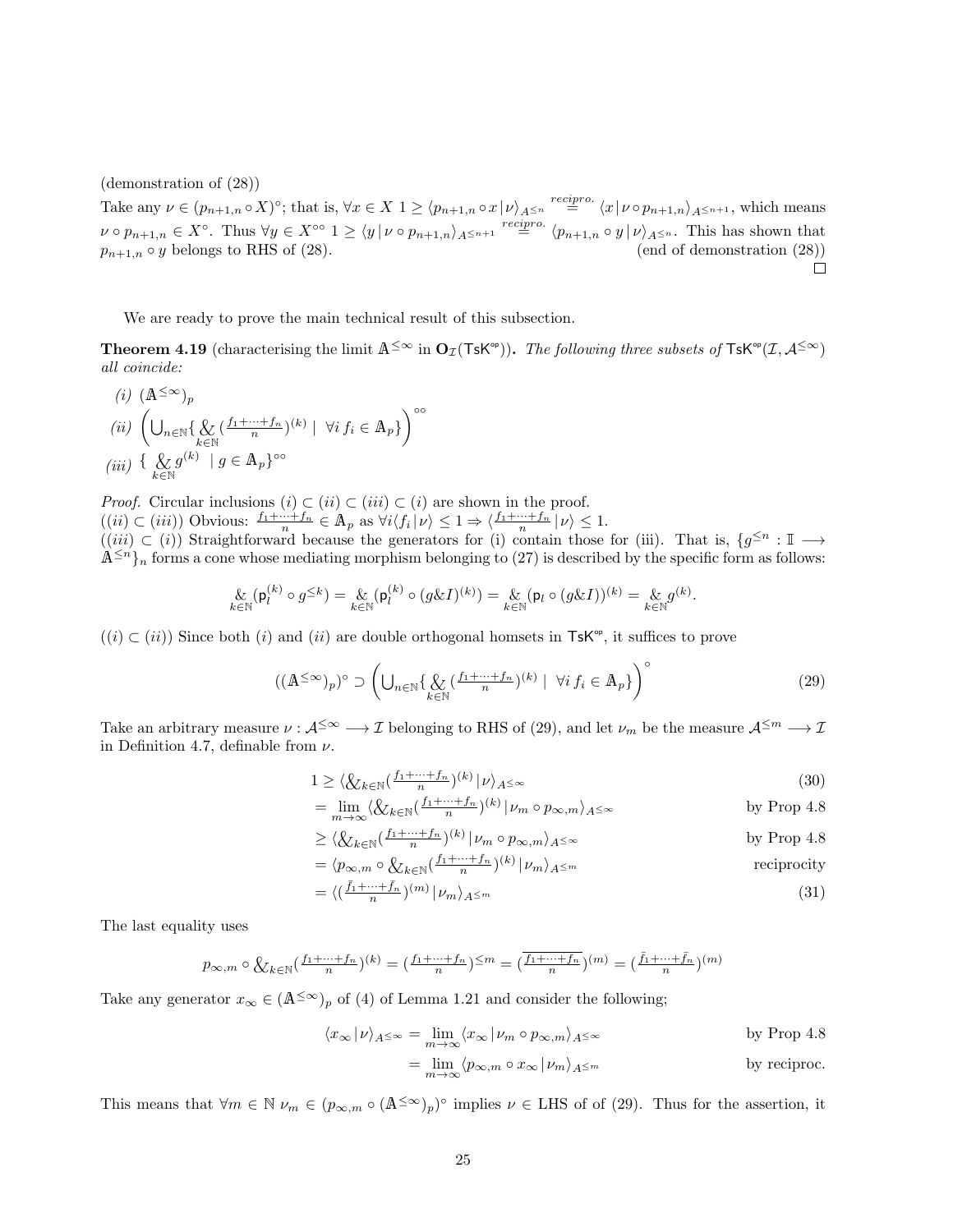suffices to show the following for any natural number m thanks to (the contravariant of) Lemma 4.18:

$$
\nu_m \in \left(\bigcap_{m \le n \in \mathbb{N}} \{p_{n,m} \circ \text{eq}\backslash s_n(\otimes_{i=1}^n \bar{f}_i) \mid \forall i \, f_i \in \mathbb{A}_p\}\right)^\circ \tag{32}
$$

(demonstration of (32))

Noting the following inequality for measurable functions  $\mathcal{I} \longrightarrow (\mathcal{A}\&I)^{\otimes m}$  in TsK<sup>op</sup>;

$$
(\bar{f}_1 + \dots + \bar{f}_n)^{\otimes m} \ge \sum_{i:[m] \hookrightarrow [n]} \bar{f}_{\iota(1)} \otimes \dots \otimes \bar{f}_{\iota(m)},
$$
\n(33)

we have the following inequality in  $\mathcal{I} \longrightarrow \mathcal{A}^{\leq m};$ 

$$
\frac{(n-m)!n^m}{n!} \ge \frac{(n-m)!}{n!} \langle \text{eq} \setminus (\bar{f}_1 + \dots + \bar{f}_n)^{\otimes m} | \nu_m \rangle_{A \le m} \qquad \text{by Ineqn. (31)}
$$

$$
\geq \langle \frac{(n-m)!}{n!} \operatorname{eq} \rangle \sum_{\iota:[m] \hookrightarrow [n]} \bar{f}_{\iota(1)} \otimes \cdots \otimes \bar{f}_{\iota(m)} | \nu_m \rangle_{A^{\leq m}} \qquad \qquad \text{by Ineqn. (33)}
$$

$$
= \langle p_{n,m} \circ \text{eq} \setminus s_n(\bar{f}_1 \otimes \cdots \otimes \bar{f}_n) | \nu_m \rangle_{A \leq m} \qquad \qquad \text{by Lem 4.17}
$$

Making *n* tend to  $\infty$ ,

$$
\lim_{n \to \infty} \frac{(n-m)! n^m}{n!} = \lim_{n \to \infty} \frac{n^m}{n(n-1)\cdots(n-(m-1))} = \lim_{n \to \infty} \frac{1}{1(1-\frac{1}{n})\cdots(1-\frac{m-1}{n})} = 1
$$

This means (32) holds. (end of demonstration of (32))

Remark 4.20 (On Theorem 4.19). Given that each generator of (iii) is a measurable function on the measurable space  $\mathcal{A}^{\leq \infty} = \&$  $n\widetilde{\in}\mathbb{N}$  $\mathcal{A}^{(n)}$ , its instantiation at each point  $(n, x_1 \cdots x_n)$  from the *n*-th componential space with  $x_1 \cdots x_n \in \mathcal{A}^{(n)}$  is explicitly calculated as follows:

$$
\begin{aligned} \left(\bigotimes_{n\in\mathbb{N}} g^{(k)}\right)(I,(n,x_1\cdots x_n)) &= g^{(n)}(I,x_1\cdots x_n) \\ &= g^{\otimes n}(F^{-1}(I^{(n)}),(x_1,\ldots,x_n)) \\ &= g^{\otimes n}(I^{\otimes n},(x_1,\ldots,x_n)) \end{aligned} \qquad \text{by } F^{-1}(I^{(n)}) = I^{\otimes n}
$$
\n
$$
= \prod_{i=1}^n g(I,x_i)
$$

The exponential constructed in the present paper coincides with that for linear exponential command independently studied in our preceding [18] (free from Melliès-Tabareau-Tasson construction).

Corollary 4.21. The free exponential of  $O_{\mathcal{I}}(T5K^{\circ})$  coincides with the exponential structure for the linear exponential comonad of the double glueing  $G(TsK^{\circ})$  in [18].

Proof. The instantiation of Remark 4.20 coincides with the natural transformation k:  $TsK^{\infty}(\mathcal{I},(-)) \longrightarrow$ TsK<sup>op</sup>(I,(−)<sub>e</sub>) defined in Definition 4.4 of [18] making TsK<sup>op</sup>(I,(−)) linear distributive, where ( )<sub>e</sub> is the exponential action directly formulated in [18] using the exponential measurable spaces (cf. Section 3.1 of [18]). See Section 4.1 of [18] how the natural transformation k (Definition 4.4 of [18]) yields exponential structure of the double glueing.  $\Box$ 

Remark 4.22 (Comparison to [6]'s charactrerisation of the limit for Pcoh). As seen in Corollary 4.21, our limit characterisation in this subsection directly coincides with the linear exponential comonad in our preceding [18]. In contrast in [6] for probabilistic coherent spaces, Crubill´e et al first employed a different characterisation (from our (ii) and (iii) of Theorem 4.19) of the free exponential, and then separately showed

 $\Box$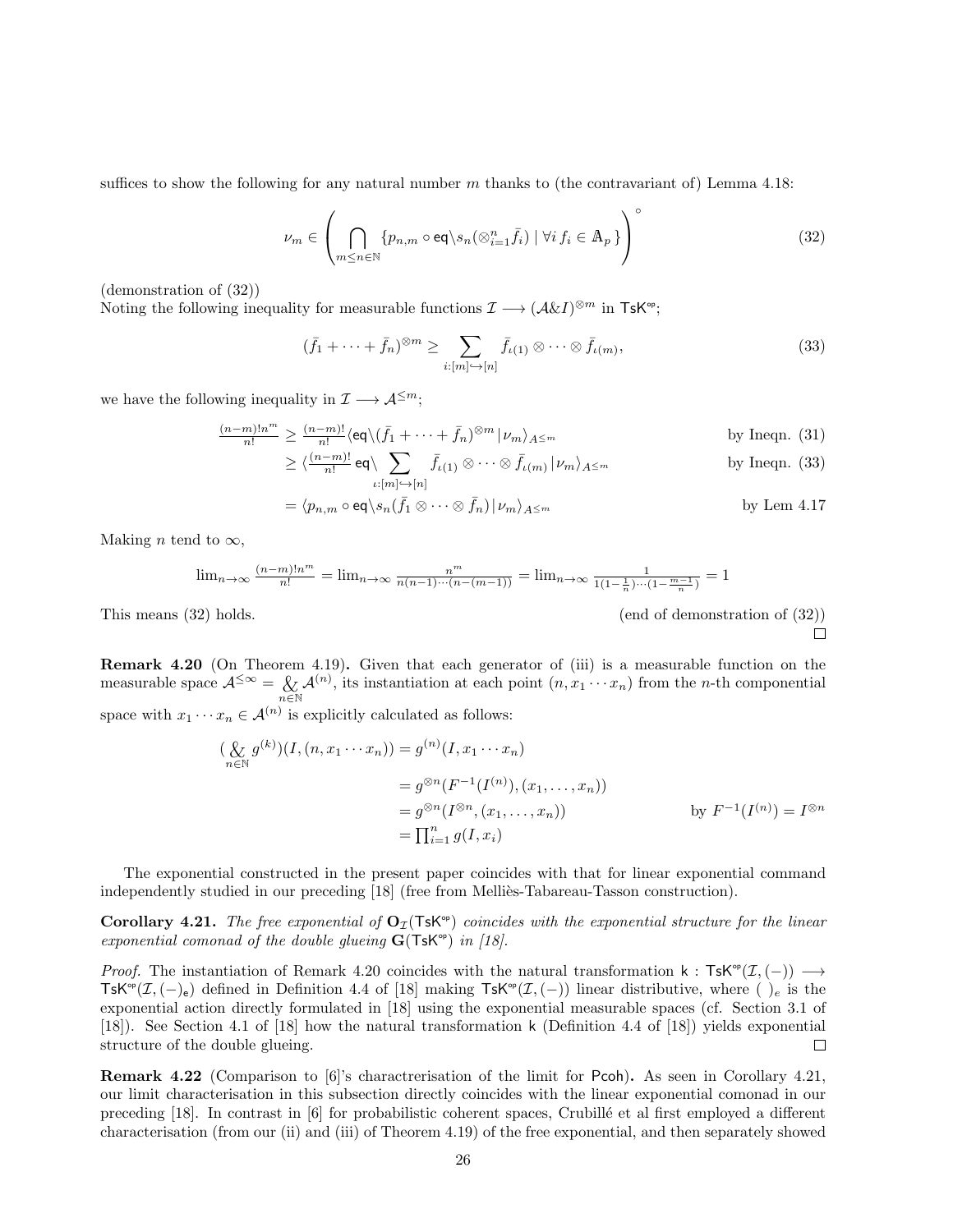its equivalence to the original exponential of [8]. Accordingly in  $\mathbf{O}_{\mathcal{I}}(T\mathbf{s}K^{\mathsf{op}})$ , our methodology of Theorem 4.19 can accommodate their characterisation  $\langle\!\langle f_1,\ldots,f_n\rangle\!\rangle$  giving an inverse image of  $p_{n,m} \circ eq \setminus s_n(\bar{f}_1 \otimes \cdots \otimes \bar{f}_n)$ under  $p_{\infty,n}$ . See Appendix A.2 how to accommodate their characterisation into our Theorem 4.19.

## 4.5. Discretisation

**Definition 4.23.** The discretisation  $TsK_{\omega}$  of  $TsK$  is the full subcategory of the countable measurable spaces whose  $\sigma$ -fields are generated by the singleton subsets. In the discretisation, the composition in terms of the convolution (9) collapses to the sum of products of matrices.

$$
\iota \circ \kappa(x, C) = \sum_{y \in Y} \kappa(x, \{y\}) \iota(y, C)
$$
\n(34)

Obviously  $\mathsf{TsK}_{\omega}$  is closed under  $\otimes$  and the product.

## Definition 4.24 (Pcoh,  $\otimes$ , &).

(inner product)  $\langle x, x' \rangle := \sum_{a \in A} x_a x'_a$ , for  $x, x' \subseteq \mathbb{R}^A_+$  with a countable set A. (polar)  $P^{\perp} := \{x' \in \mathbb{R}^A_+ \mid \forall x \in P \langle x, x' \rangle \leq 1\}$  for  $P \subseteq \mathbb{R}^A_+$ .

The category Pcoh of the probabilistic coherent spaces is defined using the inner product and the polar: (object)  $X = (|X|, \text{PX})$ , where  $|X|$  is a countable set,  $\text{PX} \subseteq \mathbb{R}_+^{|X|}$  such that  $\text{PX}^{\perp \perp} \subseteq \text{PX}$ , and  $0 < \sup\{x_a \mid x_a\}$  $x \in \mathsf{PX}$  <  $\infty$  for all  $a \in |X|$ .

(morphism) A morphism from X to Y is an element  $u \in P(X \otimes Y^{\perp})^{\perp}$ , which can be seen as a matrix  $(u)_{a\in X|,b\in Y|}$  of columns from  $|X|$  and of rows from  $|Y|$ . Composition is the product of two matrices such that  $(uv)_{a,c} = \sum_{b \in [Y]} u_{a,b}v_{b,c}$  for  $u : X \longrightarrow Y$  and  $v : Y \longrightarrow Z$ .

Pcoh has a monoidal product  $\otimes$  and a cartesian product  $\&$ :

(monoidal product ⊗)

 $X \otimes Y = (|X| \times |Y|, \{x \otimes y \mid x \in \textsf{PX} \ y \in \textsf{PY}\}^{\perp \perp}).$ 

For  $u \in \mathsf{Pcoh}(X_1, Y_1)$  and  $v \in \mathsf{Pcoh}(X_2, Y_2)$ ,  $u \otimes v \in \mathsf{Pcoh}(X_1 \otimes X_2, Y_1 \otimes Y_2)$  is  $(u \otimes v)_{(a_1, a_2),(b_1, b_2)} = u_{a_1, b_1} v_{a_2, b_2}$ . (product &)

 $X_1 \& X_2 = (|X_1| \biguplus |X_2|, \{x \in \mathbb{R}_+^{\biguplus_i |X_i|} \mid \forall i \pi_i(x) \in \mathsf{P}(\mathsf{X}_i)\}),$ where  $\pi_i(x)_a$  is  $x_{(i,a)}$ .  $P(X_1 \& X_2)$  becomes automatically closed under the bipolar.

# **Proposition 4.25.** The two monoidal categories with finite products are isomorphic:  $O_{\mathcal{I}}(TsK^{\circ\circ}_{\omega}) \cong$  Pcoh.

*Proof.* In the discretisation the symmetry arises  $Hom(\mathcal{I}, \mathcal{X}) = Hom(\mathcal{X}, \mathcal{I})$ , which means that measures and measurable functions become indistinguishable. Thus the both inner products are the same, hence so are the objects in the both categories. The morphisms of the two categories are identical as the matrices and their products. The definitions of monoidal and (finite) products in the both categories are the same.  $\Box$ 

Moreover,  $O_{\mathcal{I}}(T s K_{\omega}^{\circ p})$  has the free exponential which is the restriction of that for the whole category  $O_{\mathcal{I}}(T s K^{\circ})$  in Corollary 4.10. The free exponential construction of TsK<sup>op</sup> in Section 3 and its lifting in Section 4 are a continuous generalisation of Crubillé et al's free exponential for Pcoh in  $[6]$ : To be precise, directly from Proposition 4.25;

**Corollary 4.26.** The exponentials of  $O_{\mathcal{I}}(Tsk_{\omega}^{\infty})$  and of Pcoh are isomorphic.

Proof. By the universality of the free exponential, the free exponential of the former category is isomorphic to that of the latter constructed in [6].  $\Box$ 

We end this section with making the isomorphism of Corollary 4.26 explicit: The following is the exponential of  $O_{\mathcal{I}}(\mathsf{TsK}_{\omega}^{\circ_{p}}).$ 

(exponential on objects)  $! \mathbb{X} = (!\mathcal{X} = \mathcal{X} \mathcal{X}^{(k)}, (\mathbb{X}^{\leq \infty})_p).$  Every generator  $f^{\leq \infty} \circ \epsilon_\infty \in (\mathbb{X}^{\leq \infty})_p$  is by Remark 4.20,

$$
(f^{\leq \infty} \circ \epsilon_{\infty})(I, (n, x_1 \cdots x_n)) = \prod_{i=1}^n f(I, x_i)
$$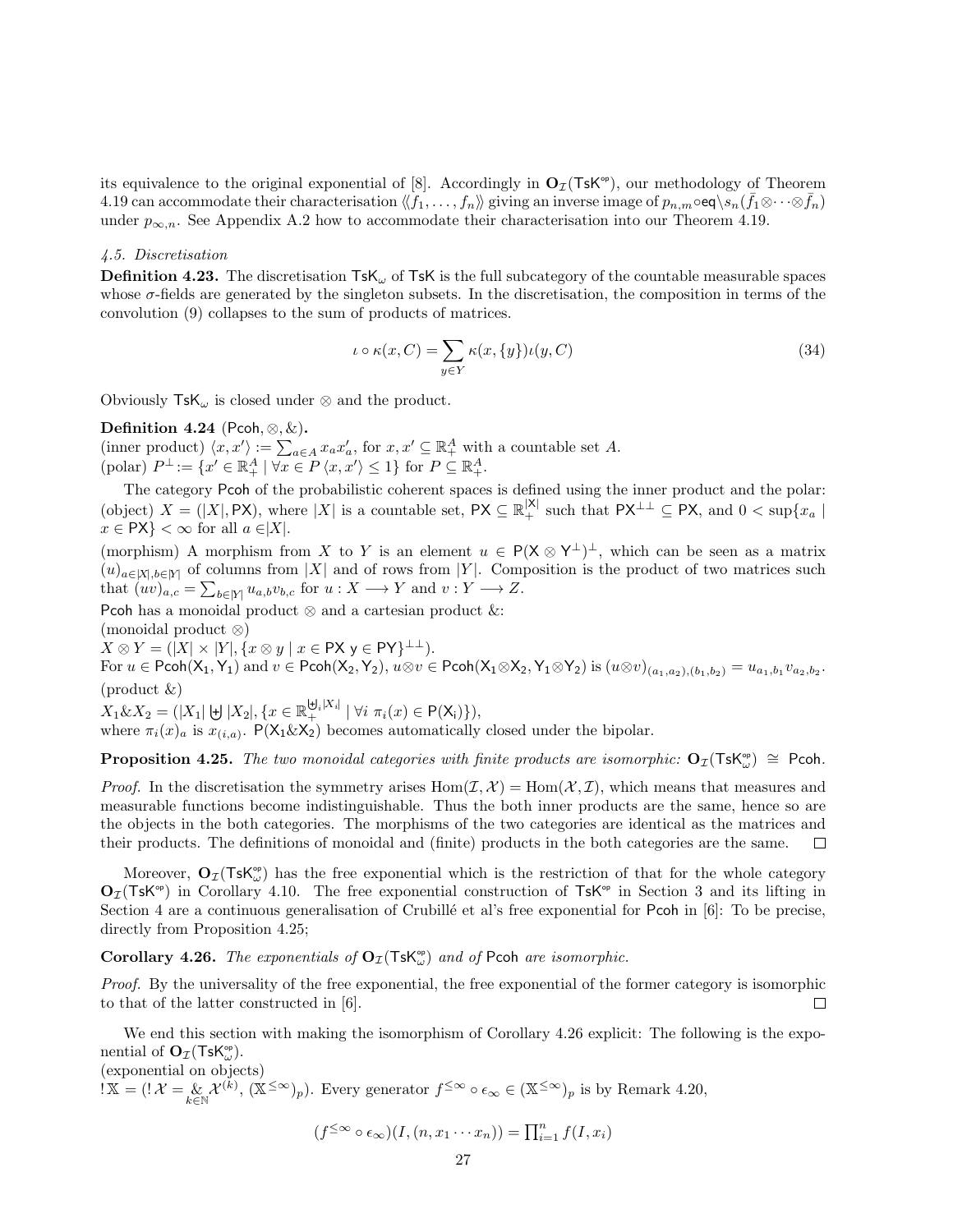(exponential on morphisms) For any  $\kappa : \mathbb{Y} \longrightarrow \mathbb{X}$  (hence  $\kappa : \mathcal{Y} \longrightarrow \mathcal{X}$ ), every  $\mathcal{I} \kappa : \mathbb{Y} \longrightarrow \mathbb{X}$  is by Proposition 3.6,

$$
\kappa^{\leq \infty}(\{y_1 \cdots y_n\}, x_1 \cdots x_n) = \kappa^{(n)}(\{y_1 \cdots y_n\}, x_1 \cdots x_n)
$$
  
\n
$$
= \kappa^{\otimes n} (F^{-1}(\{(y_1, \ldots, y_n)\}), (x_1, \ldots, x_n))
$$
  
\n
$$
= \kappa^{\otimes n} (\biguplus_{\sigma \in \mathfrak{S}_n/S_{\vec{\mathbf{x}}}} \{(y_{\sigma(1)}, \ldots, y_{\sigma(n)})\}, (x_1, \ldots, x_n))
$$
  
\n
$$
= \sum_{\sigma \in \mathfrak{S}_n/S_{\vec{\mathbf{x}}}} \kappa^{\otimes n}(\{(y_{\sigma(1)}, \ldots, y_{\sigma(n)})\}, (x_1, \ldots, x_n))
$$
  
\n
$$
= \sum_{\sigma \in \mathfrak{S}_n/S_{\vec{\mathbf{x}}}} \prod_{i=1}^n \kappa(y_{\sigma(i)}, x_i)
$$

where  $S_{\vec{x}} := \{ \sigma \in \mathfrak{S}_n \mid (x_1, \ldots, x_n) = (x_{\sigma(1)}, \ldots, x_{\sigma(n)}) \}$  is the stabliser subgroup fixing  $\vec{x} = (x_1, \ldots, x_n)$ . Note that the actions  $\sigma$  ranging over  $\mathfrak{S}_n$  modulo  $S_{\vec{x}}$  are independent of the ordering  $\vec{x}$  of x.

It is direct to see that the above exponential action coincides with that in Pcoh (see A.3) via the following isomorphisms: For any set X, each multiset of cardinality n maps to the unique element of  $X^{(n)}$ , which gives the isomorphisms:

$$
\mathcal{M}_{\text{fin}}(X) \cong \underset{k \in \mathbb{N}}{\&} X^{(n)} \qquad [x_1, \ldots, x_n] \mapsto (n, x_1 \cdots x_n)
$$

#### Future Directions

We remain it a future work how to construct a certain monoidal closed structure inside  $TsK$ , in comparison with the recent development of the higher order probabilistic programming [28], in particular with [13, 12] modelling probabilistic PCF. We will pursue to relate our transition kernels to the continuous denotational semantics of measurable cones and measurable stable functions [14], whose cartesian closed structure is shown in [5] to subsume that of Pcoh.

From a different perspective, we intend to accommodate some probabilistic feed back (or iteration) in the monoidal structure of s-finiteness, as addressed in [27] and analysed in GoI semantics for Bayesian programming [7].

#### References

### References

- [1] H. Bauer, Probability Theory, De Gruyter Studies in Mathematics 23, Berlin (1996)
- [2] R. Blute, M. Hamano, P. Scott, Softness of Hypercoherences and MALL Full Completeness, Ann. Pure and Applied Logic, 131 (2005), pp. 1-63.
- [3] R. Blute, P. Scott, Category Theory for Linear Logicians, in [11], 1–52 (2004).
- [4] J. Borgström, A.D. Gordon, M. Greenberg, J. Margetson, J. Van Gael, Measure Transformer Semantics for Bayesian Machine Learning, Logical Methods in Computer Science, Vol. 9, No. 3, 2013.
- [5] R. Crubill´e, Probabilistic Stable Functions on Discrete Cones are Power Series, In 33rd Annual ACM/IEEE Symposium on LICS, 275-284 (2018)
- [6] R. Crubillé, T. Ehrhard, M. Pagani, C. Tasson, The Free Exponential Modality of Probabilistic Coherence Spaces, In 20th International Conference, Foundations of Software Science and Computation Structures, LNCS (10203). 20-35 (2017)
- [7] U. Dal Lago, N. Hoshino, The Geometry of Bayesian Programming, in 34th Annual ACM/IEEE Symposium of Logic in Computer Science, (2019). Long version arXiv:1904.07425 (2019)
- [8] V. Danos, T. Ehrhard, Probabilistic Coherence Spaces as a Model of Higher-order Probabilistic Computation, Information and Computation, 209(6), 966-991 (2011)
- [9] H. Devarajan, D. Hughes, G. Plotkin, and V. Pratt, Full completeness of the multiplicative linear logic of Chu spaces, in 14th Annual IEEE Symposium on Logic in Computer Science, pp. 234-243 (1999)
- [10] T. Ehrhard, On Köthe Sequence Spaces and Linear Logic, Mathematical Structures in Computer Science 12(5): 579-623 (2002)
- [11] T. Ehrhard, J-Y. Girard, P. Ruet, P. Scott, (eds). Linear Logic in Computer Science, (London Mathematical Society Lecture Note Series 316), (2004)
- [12] T, Ehrhard, M. Pagani, C. Tasson, The computational meaning of probabilistic coherent spaces, in Twenty-Sixth Annual IEEE Symposium on Logic in Computer Science, 87-96 (2011)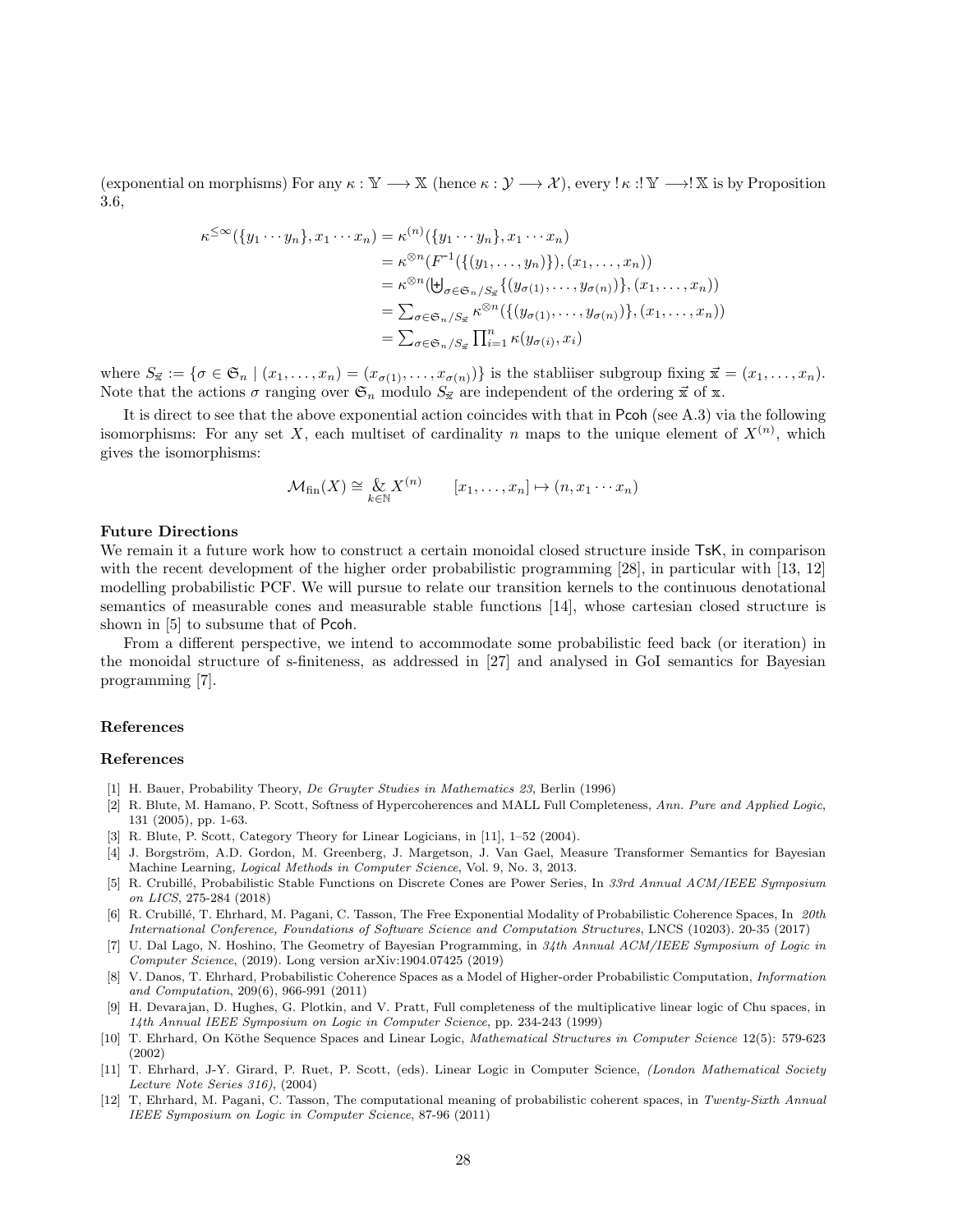- [13] T, Ehrhard, M. Pagani, C. Tasson, Making Full Abstraction for Probabilistic PCF, Journal of the ACM, 65(4): 23:1-23:44 (2018)
- [14] T. Ehrhard, M. Pagani, C. Tasson, Measurable cones and stable, measurable functions: a model for probabilistic higherorder programming. In Proceedings of the ACM on Programming Languages, No. 59 (2018)
- [15] J-Y. Girard, Linear Logic. Theor. Comput. Sci. 50: 1-102 (1987)
- [16] J-Y Girard, Between logic and quantic : a tract, in [11], 316-346. (2004)
- [17] M. Giry, A categorical approach to probability theory, Categorical aspects of topology and analysis, 68-85, Lecture Notes in Math. 915 Springer (1982)
- [18] M. Hamano, A linear Exponential Comonad in s-finite Transition Kernels and Probabilistic Coherent Spaces, submitted, arXiv:1909.07589 (2019)
- [19] M. Hyland, A. Schalk, Glueing and Orthogonality for Models of Linear Logic, Theoretical Computer Science 294 (1-2), 183-231 (2003)
- [20] D. Kozen, Semantics of Probabilistic Programs. J. Comput. Syst. Sci. 22(3): 328-350 (1981)
- [21] P-A. Melliès, Categorical semantics of linear logic, Panoramas et Synthèses 27, Société Mathématique de France 1-196 (2009)
- [22] P-A. Melliès, N. Tabareau and C. Tasson, An explicit formula for the free exponential modality of linear logic, Mathematical Structures in Computer Science, 28 (7), 1253-1286 (2018). The conference version of the same titled paper, in 36th ICALP, LNCS (5556), 247-260 (2009)
- [23] P. Panangaden, The Category of Markov Kernels, in First International Workshop on Probabilistic Methods in Verification, Electr. Notes Theor. Comput. Sci. 22: 171-187 (1999)
- [24] P. Panangaden, Labelled Markov Processes, World Scientific (2009)
- [25] R. Seely, Linear logic, \*-autonomous categories and cofree coalgebras, AMS Contemporary Mathematics, 92: 371-382, (1989)
- [26] M. Sharpe, General Theory of Markov Processes, Pure and Applied Mathematics Volume 133, Academic Press, 1988
- [27] S. Staton, Commutative Semantics for Probabilistic Programming, In 26th European Symposium on Programming, LNCS (10201) 855-879 (2017)
- [28] S. Staton, H. Yang, C. Heunen, O. Kammar and F. Wood, Semantics for probabilistic programming: higher-order functions, continuous distributions, and soft constraints. In 31st Annual ACM/IEEE Symposium on LICS 525–534, (2016)

### 5. Appendix

#### A.1. Omitted Proofs

#### A.1.1. Proof of Propsotion 1.14

*Proof.* First, to check the double orthogonality, it suffices to show that  $\mathbb{A}_p \& \mathbb{B}_p = U^{\circ}$  for certain subset  $U \subseteq \mathcal{C}(A \& B, J)$ . The U is given by  $(\mathbb{A}_p)^\circ \mathsf{p}_l \cup (\mathbb{B}_p)^\circ \mathsf{p}_r$ . In the following the reciprocity of  $\perp$  is used wrt the left and right projections  $p_l$  and  $p_r$ , respectively.

(⊆) Take any u&v from (LHS) with  $u \in A_p$  and  $v \in B_p$ . Then  $\forall a \in A_p^{\circ}$  (p<sub>l</sub>(u&v) =  $u \perp_A a \Leftrightarrow$  $u\&v \perp_{A\&B} a \cdot \mathsf{p}_l$  and  $\forall b \in \mathbb{B}_p^{\circ} (\mathsf{p}_r \cdot (u\&v) = u \perp_B b \Leftrightarrow u\&v \perp_{A\&B} b \cdot \mathsf{p}_r).$ 

(2) Take any  $\psi$  from (RHS). Then  $\forall a \in A_{cp}$   $(\psi \perp_{A\&B} a \cdot \mathsf{p}_l \Leftrightarrow \mathsf{p}_l \cdot \psi \perp_A a)$ , and  $\forall b \in B_{cp}$   $(\psi \perp_{A\&B} b \cdot \mathsf{p}_r \Leftrightarrow$  $\mathsf{p}_r \cdot \psi \perp_A b$ . Thus  $\psi = \mathsf{p}_l \cdot \psi \& \mathsf{p}_r \cdot \psi$  belongs to (LHS).

Second, it is direct that the mediating morphisms for the product resides in  $\mathbf{O}_J(\mathcal{C})$ : Given  $f : \mathbb{C} \longrightarrow \mathbb{A}$  and  $g: \mathbb{C} \longrightarrow \mathbb{B}$ , for any  $x \in \mathbb{C}_p$   $(f \& g) \cdot x = f \cdot x \& g \cdot x \in \mathbb{A}_p \& \mathbb{B}_p$ .  $\Box$ 

### A.1.2. Proof of Proposition 2.20

*Proof.* Write  $\mu_1 = \sum_{i \in \mathbb{N}} \mu_1^i$  and  $\mu_2 = \sum_{j \in \mathbb{N}} \mu_2^j$  with finite kernels  $\mu_1^i$ s and  $\mu_2^j$ s, then the following is from (LHS) to (RHS):

$$
\int_{X_2} \sum_{j \in \mathbb{N}} \mu_2^j(dx_2) \int_{X_1} f \sum_{i \in \mathbb{N}} \mu_1^i(dx_1)
$$
\n
$$
= \sum_{j \in \mathbb{N}} \int_{X_2} \mu_2^j(dx_2) \sum_{i \in \mathbb{N}} \int_{X_1} f \mu_1^i(dx_1)
$$
\n
$$
= \sum_{j \in \mathbb{N}} \sum_{i \in \mathbb{N}} \int_{X_2} \mu_2^j(dx_2) \int_{X_1} f \mu_1^i(dx_1)
$$
\n
$$
= \sum_{j \in \mathbb{N}} \sum_{i \in \mathbb{N}} \int_{X_1} \mu_1^i(dx_1) \int_{X_2} f \mu_2^j(dx_2)
$$
\n
$$
= \sum_{i \in \mathbb{N}} \int_{X_1} \mu_1^i(dx_1) \sum_{j \in \mathbb{N}} \int_{X_2} f \mu_2^j(dx_2)
$$
\nby Thm 2.17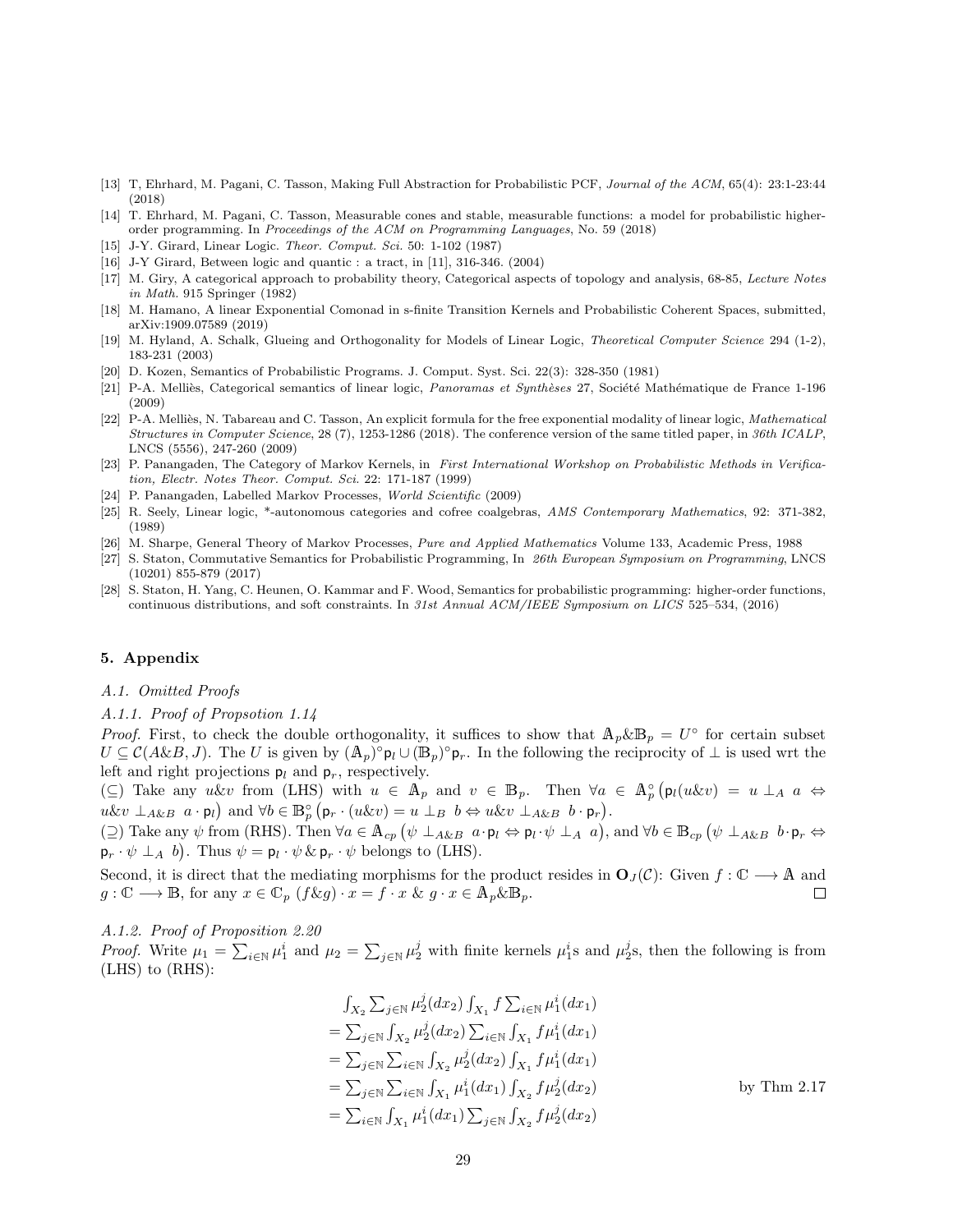$$
=\int_{X_1}\sum_{i\in\mathbb{N}}\mu_1^i(dx_1)\int_{X_2}\sum_{j\in\mathbb{N}}f\mu_2^j(dx_2)
$$

The first and the last (resp. the second and the second last) equations are by the commutativity of integral over countable sum of measurable functions (resp. of measures) (cf. the note in Definition 2.18).  $\Box$ 

#### A.1.3. Demonstration of Eqn.(1) in Def 1.2

Proof. By definition, the left and the right squares and the outer most rectangle (with the two bent horizontal arrows) commute. This implies that any composition in the diagram starting from  $A^{\leq n+1}$  and ending at  $(B\&I)^{\otimes n}$  defines the same map equalising the n!-symmetries  $(B\&I)^{\otimes n}$ . Thus there exists the unique morphism from  $A^{\leq n+1}$  to  $B^{\leq n}$  factoring the same map. The uniqueness implies the commutativity of the middle square, which is the assertion.

$$
(B\&I)^{\otimes n} \otimes \mathsf{p}_r
$$
\n
$$
(f \cdot \mathsf{p}_l \& I \cdot \mathsf{p}_r)^{\otimes n} \longrightarrow f^{\leq n} \longrightarrow f^{\leq n} \longrightarrow f^{\leq n+1} \longrightarrow g^{\leq n+1} (B\&I)^{\otimes n+1}
$$
\n
$$
(f \cdot \mathsf{p}_l \& I \cdot \mathsf{p}_r)^{\otimes n} \longrightarrow f^{\leq n} \longrightarrow f^{\leq n+1} \longrightarrow f^{\leq n+1} \longrightarrow g^{\leq n+1} (f \cdot \mathsf{p}_l \& I \cdot \mathsf{p}_r)^{\otimes (n+1)}
$$
\n
$$
(A\&I)^{\otimes n} \longrightarrow (A\&I)^{\otimes n} \otimes \mathsf{p}_r
$$

#### A.1.4. Proof of Lemma 1.13

*Proof.* For any  $h \in U^{\infty}$ , we shall show that  $f \circ h \in f(U)^{\infty}$ : For the assertion, take any  $v \in f(U)^{\infty}$ . Then for all  $u \in U$ ,  $v \perp_B f \circ u$  iff  $v \circ f \perp_B u$  by the reciprocity. This means  $v \circ f \in U^{\circ}$ , hence  $h \perp_A v \circ f$ . Thus by the reciprocity  $f \circ h \perp_B v$ , which is the assertion.

A.2. Accommodating [6]'s Characterisation  $\langle f_1, \ldots, f_n \rangle$  into the Limit  $L_A$  of  $O_{\mathcal{I}}(T s K^{\circ})$ **Definition A.1**  $(\langle f_1, \ldots, f_n \rangle)$ . For an object  $\mathbb{A} = (\mathcal{A}, \mathbb{A}_p)$  in  $\mathbf{O}_{\mathcal{I}}(\mathsf{TsK}^{\mathsf{op}})$  and  $f_i \in \mathbb{A}_p$  with  $i = 1, \ldots, n$ , the morphism in  $TsK^{\circ p}$ 

$$
\langle\!\langle f_1,\ldots,f_n\rangle\!\rangle: \mathcal{I} \ \longrightarrow \ \bigotimes_{k\in \mathbb{N}} \mathcal{A}^{(k)} = \mathcal{A}^{\leq \infty}
$$

is defined by the following instantiation at each  $(k, a_1 \cdots a_k) \in \mathcal{L}_{k \in \mathbb{N}} A^{(k)}$ .

(a) For  $k \leq n$ 

$$
\langle\langle f_1, \ldots, f_n \rangle\rangle(I, (k, a_1 \cdots a_k)) := \frac{1}{n^k} \sum_{\iota:[k] \hookrightarrow [n]} \prod_{i=1}^k f_{\iota(i)}(I, a_i)
$$
\n
$$
= \frac{1}{n^k} \sum_{\iota:[k] \hookrightarrow [n]} \prod_{i=1}^k \bar{f}_{\iota(i)}(I, (1, a_i))
$$
\nwith  $\bar{f}_i = f_i \& \mathcal{I}$ \n
$$
= \frac{1}{n^k} \sum_{\iota:[k] \hookrightarrow [n]} \mathbf{eq} \setminus \bar{f}_{\iota(1)} \otimes \cdots \otimes \bar{f}_{\iota(k)}(I, (1, a_1) \cdots (1, a_k))
$$
\n
$$
= \frac{n!}{n^k (n-k)!} p_{n,k} \circ \mathbf{eq} \setminus s_n(\otimes_{i=1}^n \bar{f}_i)(I, (1, a_1) \cdots (1, a_k)) \qquad \text{by Lem 4.17}
$$
\n(35)

That is, in particular letting the above k be n, by the definition of  $p_{\infty,n}$  of (16),

$$
p_{\infty,n} \circ \langle\langle f_1, \dots, f_n \rangle\rangle = \frac{n!}{n^k (n-k)!} \mathsf{eq} \langle s_n (\otimes_{i=1}^n \bar{f}_i) : \mathcal{I} \longrightarrow \mathcal{A}^{\leq n}
$$
(36)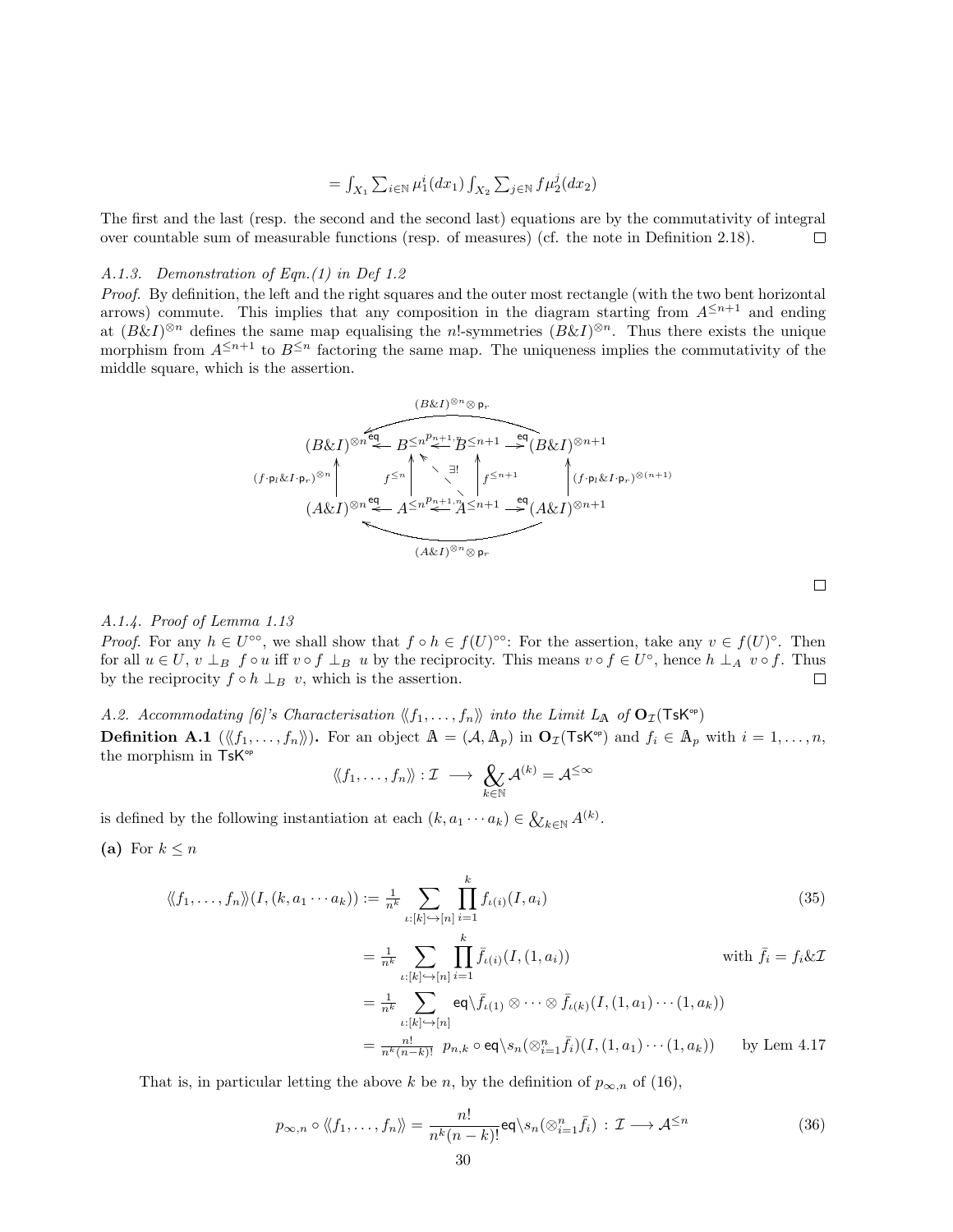Hence for general k by composing  $p_{n,k}$  to (36), as  $p_{n,k} \circ p_{\infty,n} = p_{\infty,k}$ ,

$$
p_{\infty,k} \circ \langle\langle f_1,\ldots,f_n\rangle\rangle = \frac{n!}{n^k(n-k)!} p_{n,k} \circ \text{eq} \langle s_n(\otimes_{i=1}^n \bar{f}_i) : \mathcal{I} \longrightarrow \mathcal{A}^{\leq n}
$$

(b) For  $k > n$ ,  $\langle\langle f_1, \ldots, f_n \rangle\rangle (I, (k, a_1 \cdots a_k)) := 0$ . That is,

$$
\mathsf{p}_k \circ \langle\langle f_1,\ldots,f_n\rangle\rangle := 0 : \mathcal{I} \longrightarrow \mathcal{A}^{(k)}.
$$

To sum up (a) and (b), the above instantiations at every k-th projected component  $\mathcal{A}^{(k)}$  yields the unique morphism from  $\mathcal I$  to the product  $\mathcal{X}$  $\widetilde{k}$ ∈N  $\mathcal{A}^{(k)};$ 

$$
\langle\!\langle f_1,\ldots,f_n\rangle\!\rangle:=\bigotimes_{k\leq n}\frac{n!}{n^k(n-k)!}\,\,\mathsf{p}_l^{(k)}\circ p_{n,k}\circ\mathsf{eq}\backslash s_n(\otimes_{i=1}^n\bar f_i)\,\,\,\&\,\,\bigotimes_{k>n}0,
$$

where  $p_l$  is the left projection  $\mathcal{A}\&\mathcal{I}\longrightarrow\mathcal{A}$  and  $\bar{f}_i=f_i\&\mathcal{I}$ . See the following commutative diagram for  $\langle f_1, \ldots, f_n \rangle$  composed with the k-th projection  $p_k$  with  $k \leq n$ :



Then  $\langle f_1, \ldots, f_n \rangle$  in Definition A.1 is shown to provide generators for the homset  $(A^{\leq \infty})_p$ :

Proposition A.2. The double orthogonal homset

$$
\left(\bigcup_{n\in\mathbb{N}}\{\langle\langle f_1,\ldots,f_n\rangle\rangle\mid\forall i\,f_i\in\mathbb{A}_p\}\right)^{\circ\circ}\tag{37}
$$

coincides with the equal subsets in Theorem 4.19.

*Proof.* ((37) ⊂ (*iii*)) Straightforward by Lemma 4.15 with the following inequality for measurable functions  $\mathcal{I} \longrightarrow \mathcal{A}^{\leq \infty}$ :

$$
\langle\langle f_1, \dots, f_n \rangle\rangle \le \underset{k \in \mathbb{N}}{\mathcal{L}} g^{(k)} \quad \text{with } g = \frac{f_1 + \dots + f_n}{n} \tag{38}
$$

(demonstration of (38) As the inequality is point wise, we consider an instantiation at  $(k, a_1 \cdots a_k)$  for any  $k \leq n$ ; otherwise LHS=0, whereby the inequality is direct.

$$
\begin{aligned} & \left( \underset{k \in \mathbb{N}}{\mathcal{L}} g^{(k)} \right) (I, (k, a_1 \cdots a_k)) = g^{(k)}(I, a_1 \cdots a_k) \\ &= g(I, a_1) \cdots g(I, a_k) = \left( \frac{1}{n} \right)^k \sum_{j=1}^n f_j(I, a_1) \cdots \sum_{j=1}^n f_j(I, a_k) \ge \text{Eqn.}(35) \end{aligned}
$$

(end of demonstration of (38)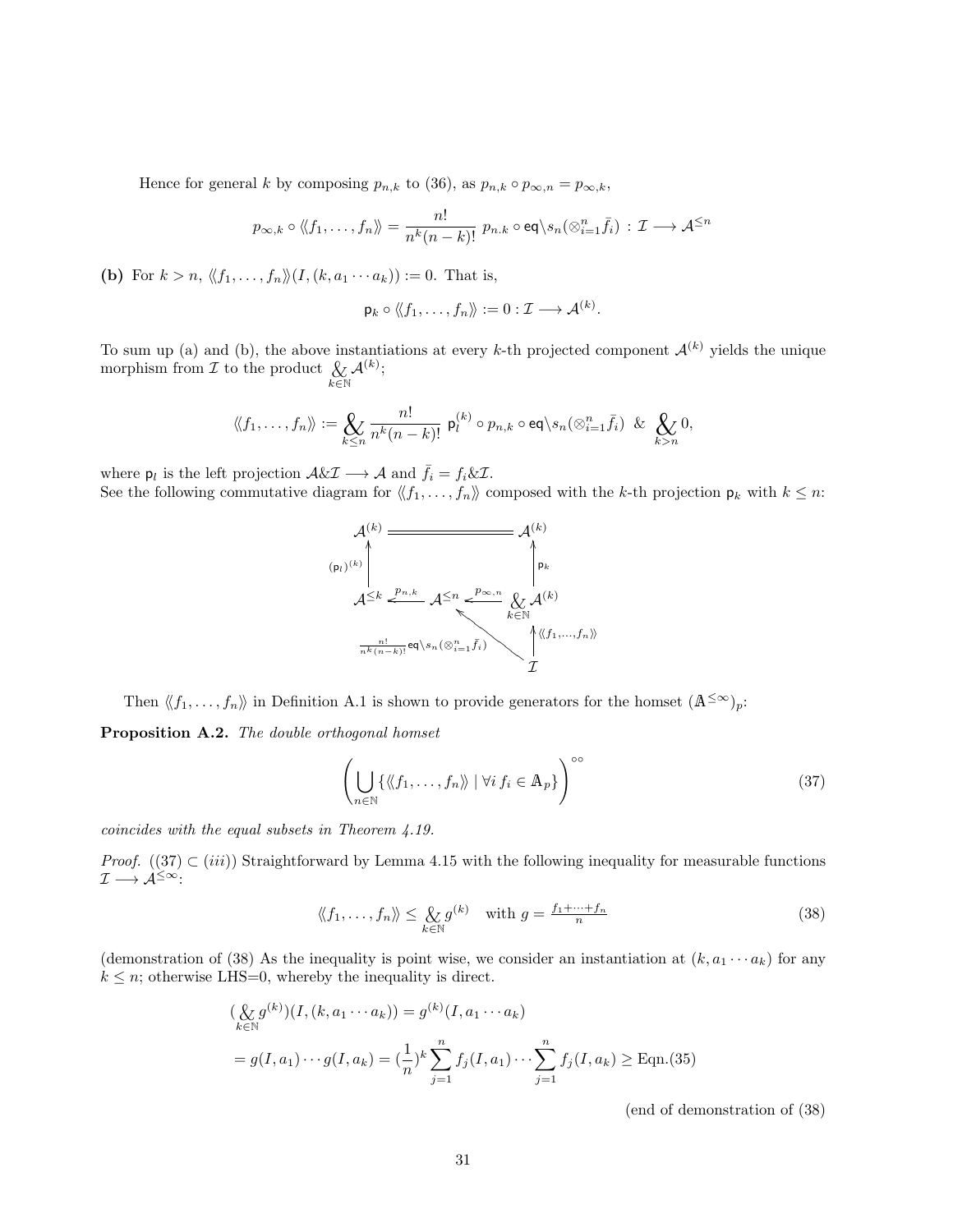$((i) \subset (37))$  We show

$$
\left(\bigcup_{n\in\mathbb{N}}\{\langle\langle f_1,\ldots,f_n\rangle\rangle\mid\forall f_i\in A_p\}\right)^\circ\subset((\mathbb{A}^{\leq\infty})_p)^\circ
$$

For any measure  $\nu : \mathcal{A}^{\leq \infty} \longrightarrow \mathcal{I}$ , let  $\nu_m : \mathcal{A}^{\leq m} \longrightarrow \mathcal{I}$  be the measure in Definition 4.7, definable from  $\nu$ .

$$
\langle \langle f_1, \dots, f_n \rangle \rangle | \nu \rangle_{A \leq \infty} = \lim_{m \to \infty} \langle \langle f_1, \dots, f_n \rangle \rangle | \nu_m \circ p_{\infty,m} \rangle_{A \leq \infty} \qquad \text{by Prop 4.8}
$$
  

$$
\geq \langle \langle f_1, \dots, f_n \rangle \rangle | \nu_n \circ p_{\infty,n} \rangle_{A \leq \infty} \qquad \text{by Ineqn (23)}
$$

= hp∞,n ◦ hhf1, . . . , fnii|νniA≤<sup>n</sup> by recipro.

$$
= \langle \frac{n!}{n^k(n-k)!} \mathsf{eq} \langle s_n(\otimes_{i=1}^n \bar{f}_i) | \nu_n \rangle_{A^{\leq n}} \qquad \text{by (36)}
$$

$$
= \langle \mathsf{eq} \rangle_{s_n}(\otimes_{i=1}^n \bar{f}_i) | \frac{n!}{n^k(n-k)!} \nu_n \rangle_{A^{\leq n}}
$$

Thus, for  $\nu$  belonging to LHS, as  $eq\{s_n(\otimes_{i=1}^n \bar{f}_i)\}$  form the generators of  $(\mathbb{A}^{\leq n})_p$  by Proposition 4.16 (ii),

$$
\frac{n!}{n^k(n-k)!} \nu_n \in ((\mathbb{A}^{\leq n})_p)^{\circ}
$$

Take an arbitrary  $x_\infty \in \mathbb{A}^{\leq \infty}$ , then we know  $x_n = p_{\infty,n} \circ x_\infty \in \mathbb{A}^{\leq n}$  for any natural number n, hence

$$
1 \ge \langle x_n \, | \, \frac{n!}{n^k(n-k)!} \nu_n \rangle_{A^{\le n}}
$$

Equivalently

$$
\frac{n^k(n-k)!}{n!} \ge \langle x_n | \nu_n \rangle_{A^{\le n}} \stackrel{recipro.}{=} \langle x_\infty | \nu_n \circ p_{\infty,n} \rangle_{A^{\le \infty}}
$$

Making  $n \to \infty$ 

$$
1 = \lim_{n \to \infty} \frac{n^k (n-k)!}{n!} \ge \lim_{n \to \infty} \langle x_{\infty} | \nu_n \circ p_{\infty,n} \rangle_{A \le \infty}
$$
  
=  $\langle x_{\infty} | \nu \rangle_{A \le \infty}$ , by Prop 4.8

which means  $\nu \in (({\mathbb{A}}^{\leq \infty})_p)^\circ$ .

## A.3. The Exponential of Pcoh [8]

On objects:  $!X = (M_{fin}(|X|, P(!X))$  is defined for  $X = (|X|, PX);$ 

$$
P(!X) := \{u^! \mid u \in \mathsf{P}(\mathsf{X})\}^{\perp \perp}, \quad \text{where} \quad \mathsf{u}^!([a_1,\cdots,a_n]) = \prod_{i=1}^n \mathsf{u}_{\mathsf{a}_i}
$$

On morphisms:

 $!t \in \mathbb{R}^{M_{\text{fin}}(I) \times M_{\text{fin}}(J)}$  is defined for given  $t \in \mathbb{R}^{I \times J}$ :

$$
(!t)_{\mu,\nu} := \sum_{\rho \in L(\mu,\nu)} \frac{\nu!}{\rho!} t^{\rho} = \sum_{\sigma \in \mathfrak{S}_n/S_{\mu}} \prod_{i=1}^n t_{b_{\sigma(i)},a_i}
$$
(39)

In the first equation of (39), for  $\mu \in M_{fin}(I)$  and  $\nu \in \in M_{fin}(J)$ ,

 $\Box$